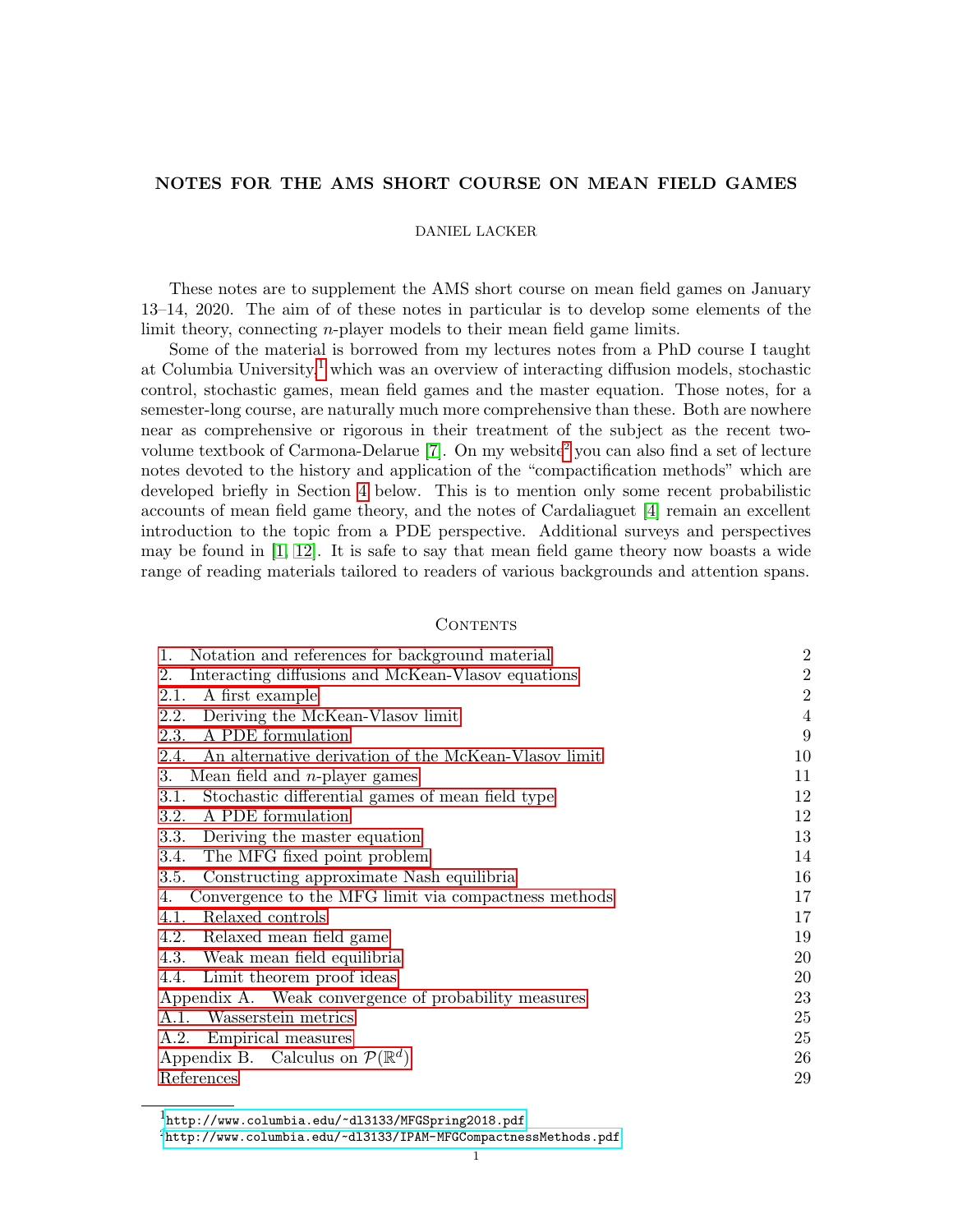#### <span id="page-1-0"></span>2 DANIEL LACKER

#### 1. Notation and references for background material

For a metric space X, we write  $\mathcal{P}(\mathcal{X})$  for the set of Borel probability measures on X, and  $C_b(\mathcal{X})$  for the set of bounded continuous functions on X. We write  $\mathcal{L}(Z)$  for the law or distribution of a random variable Z. For  $x \in \mathcal{X}$  we write  $\delta_x$  for the Dirac mass at x, i.e., the probability measure defined by  $\delta_x(A) = 1$  if  $x \in A$  and 0 otherwise. For  $n \in \mathbb{N}$  and a vector  $\boldsymbol{x} = (x_1, \ldots, x_n) \in \mathcal{X}^n$ , we write  $m^n_{\boldsymbol{x}}$  for the empirical measure, i.e.,

$$
m^n_{\boldsymbol{x}} = \frac{1}{n} \sum_{i=1}^n \delta_{x_i}.
$$

We always equip  $\mathcal{P}(\mathcal{X})$  with the topology of weak convergence, by which  $\mu_n \to \mu$  in  $\mathcal{P}(\mathcal{X})$ if and only if  $\int \varphi \, d\mu_n \to \int \varphi \, d\mu$  for all  $\varphi \in C_b(\mathcal{X})$ . We use also the standard abbreviations

$$
\langle \mu, \varphi \rangle = \int \varphi \, d\mu = \int_{\mathcal{X}} \varphi(x) \, \mu(dx),
$$

for any  $\mu \in \mathcal{P}(\mathcal{X})$  and any  $\mu$ -integrable function  $\varphi$  on X. We refer to appendix [A](#page-22-0) for a summary of some basic facts on weak convergence of probability measures and further references on the topic.

The study of mean field game theory from the probabilistic perspective requires some basic knowledge of stochastic calculus and stochastic optimal control. For background on stochastic calculus, the reader is referred to the classic book of Karatzas and Shreve [\[15\]](#page-28-5). The book of Pham [\[26\]](#page-28-6) is a good introductory text on stochastic control theory, and the first chapter serves as a good review of stochastic calculus as well. The book of Fleming-Soner [\[10\]](#page-28-7) is also a classic reference, with more emphasis on PDE methods.

## 2. Interacting diffusions and McKean-Vlasov equations

<span id="page-1-1"></span>A first step toward understanding mean field games is to understand their uncontrolled counterparts, which we study in this section. Behind the scenes throughout this section is a filtered probability space  $(\Omega, \mathcal{F}, \mathbb{F}, \mathbb{P})$ , with  $\mathbb{F} = (\mathcal{F}_t)_{t>0}$  satisfying the usual conditions, assumed rich enough to support whatever we ask of it, in particular independent d-dimensional F-Brownian motions.

The main object of study will be a system of n interacting particles  $X_t^n = (X_t^{n,1})$  $t^{n,1}, \ldots, X_t^{n,n}$ ), driven by stochastic differential equations (SDEs) of the form

$$
dX_t^{n,i} = b(X_t^{n,i}, m_{\mathbf{X}_t^n}^n)dt + dW_t^i.
$$
 (1)

<span id="page-1-3"></span>Driving this SDE system are *n* independent Brownian motions,  $W^1, \ldots, W^n$ , and we typically but not always assume the initial states  $X_0^{n,i}$  $n_i$ <sup>n,i</sup> are i.i.d. We think of  $X_t^{n,i}$  $t^{n,i}$  as the position of particle i at time t, in a Euclidean space  $\mathbb{R}^d$ . We could include a state- and measure-dependent diffusion coefficient  $\sigma(X_t^{n,i})$  $t^{n,i}, m_{\mathbf{X}_t^n}^n$ , but we choose not to for simplicity of notation.

We think of the number  $n$  of particles as very large, and ultimately we will send it to infinity. There is a key structural feature that makes this system amenable to *mean field* analysis: The coefficients b and  $\sigma$  are the same for each particle, and the only dependence of particle i on the rest of the particles  $k \neq i$  is through the empirical measure  $m_{\mathbf{X}_t^n}^n$ . Let us build some intuition with a simple example:

<span id="page-1-2"></span>2.1. A first example. In this section we study in more detail a warm-up model mentioned in the introduction. Consider the SDE system  $(1)$ , with  $d = 1$ -dimensional particles, with the drift

$$
b(x,m) = a\left(x - \int_{\mathbb{R}} y m(dy)\right).
$$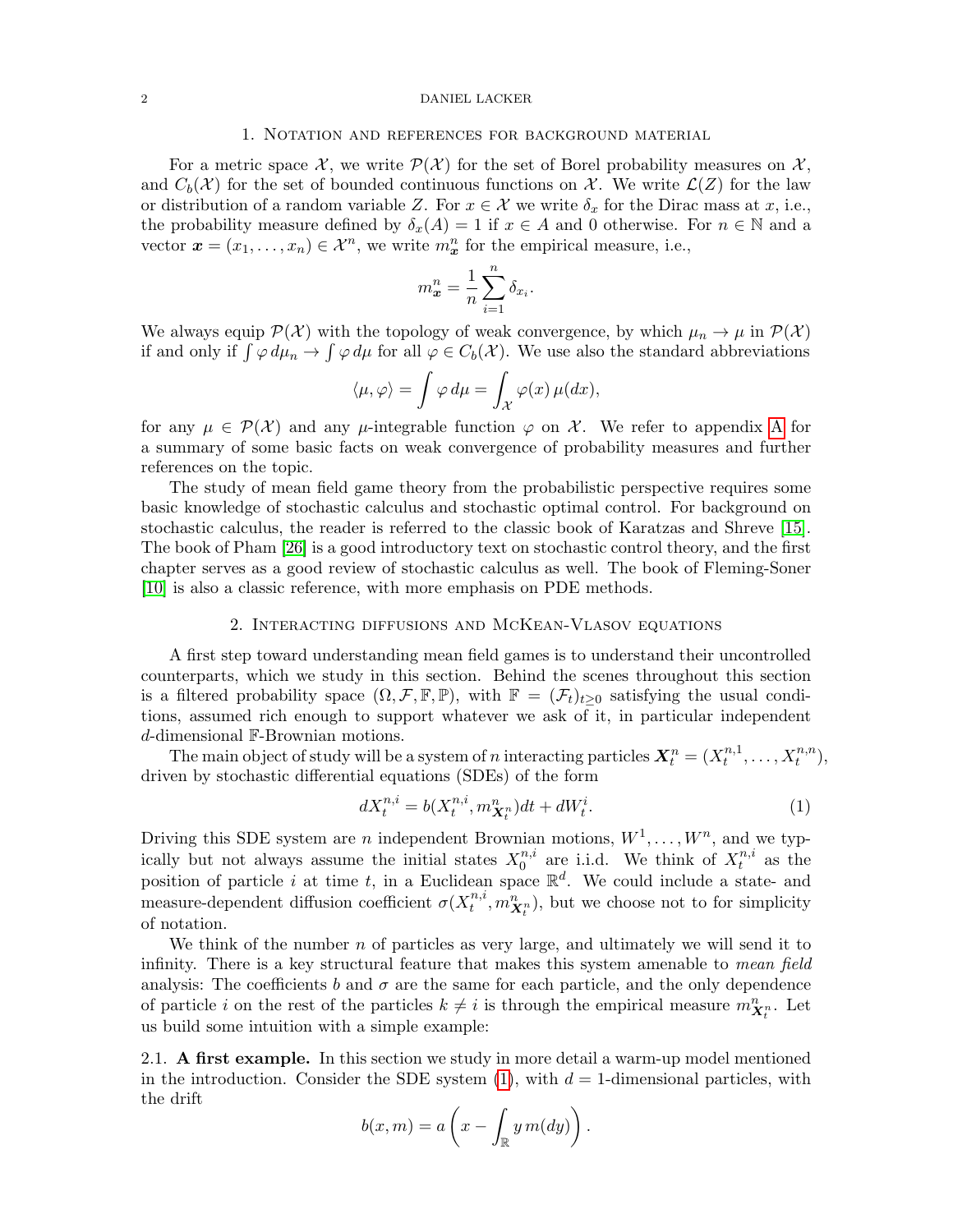<span id="page-2-0"></span>Here  $a > 0$ , and we can write more explicitly

$$
dX_t^{n,i} = a\left(\overline{X}_t^n - X_t^{n,i}\right)dt + dW_t^i, \quad i = 1, 2, \dots, n,
$$
  

$$
\overline{X}_t^n = \frac{1}{n}\sum_{k=1}^n X_t^{n,k}.
$$
 (2)

The drift pushes each particle toward the empirical average  $\overline{X}_t^n$  $t<sup>n</sup>$ . This is like an Ornstein-Uhlenbeck equation, but the target of mean-reversion is dynamic. To understand how the system behaves for large  $n$ , a good way to start is by noticing that if we average the  $n$ particles we get very simple dynamics for  $\overline{X}_t^n$  $\frac{n}{t}$ :

$$
d\overline{X}_t^n = \frac{1}{n} \sum_{i=1}^n dW_t^i.
$$

In particular,

<span id="page-2-1"></span>
$$
\overline{X}_t^n = \overline{X}_0^n + \frac{1}{n} \sum_{i=1}^n W_t^i.
$$

Sending  $n \to \infty$ , the average of the n Brownian motions vanishes thanks to the law of large numbers. Moreover, if the initial states  $(X_0^{n,i})_{n\geq i\geq 1}$  are i.i.d., the empirical average 0  $\overline{X}_0^n$ <sup>n</sup> converges to the true mean, say  $\bar{m} \in \mathbb{R}$ . Hence, when  $n \to \infty$ , the empirical average becomes  $\lim_{n} \overline{X}_{t}^{n} = \overline{m}$  for all t, almost surely. Plugging this back in to the original equation [\(2\)](#page-2-0), we find that  $\lim_n X^{n,i} = Y^i$  a.s., where

$$
dY_t^i = a\left(\bar{m} - Y_t^i\right)dt + dW_t^i, \quad Y_0^i = X_0^{n,i}.
$$
 (3)

We can solve this equation pretty easily. First, writing it in integral form, we have

$$
Y_t^i = X_0^{n,i} + a \int_0^t (\bar{m} - Y_s^i) \, ds + W_t^i.
$$

Take expectations to get

$$
\mathbb{E}[Y_t^i] = \bar{m} + a \int_0^t \left(\bar{m} - \mathbb{E}[Y_s^i]\right) ds.
$$

Differentiate in  $t$  to get

$$
\frac{d}{dt}\mathbb{E}[Y_t^i] = a\left(\bar{m} - \mathbb{E}[Y_t^i]\right), \qquad \mathbb{E}[Y_0^i] = \bar{m}.
$$

This shows that the function  $t \mapsto \mathbb{E}[Y_t^i]$  solves a very simple ordinary differential equation, the solution of which is constant,  $\mathbb{E}[Y_t^i] = \bar{m}$ . Hence, we may rewrite [\(3\)](#page-2-1) as

$$
dY_t^i = a \left( \mathbb{E}[Y_t^i] - Y_t^i \right) dt + dW_t^i, \quad Y_0^i = X_0^{n,i}.
$$
 (4)

This is an example of a *McKean-Vlasov* equation, an SDE in which the coefficients depend on the law of the solution.

It important to observe that the resulting limiting processes  $(Y^i)_{i\in\mathbb{N}}$  are i.i.d. They solve the same SDEs, driven by i.i.d. Brownian motions and i.i.d. initial states. This is a general phenomenon with McKean-Vlasov limits; the particles become asymptotically i.i.d. as  $n \to \infty$ , in a sense we will soon make precise.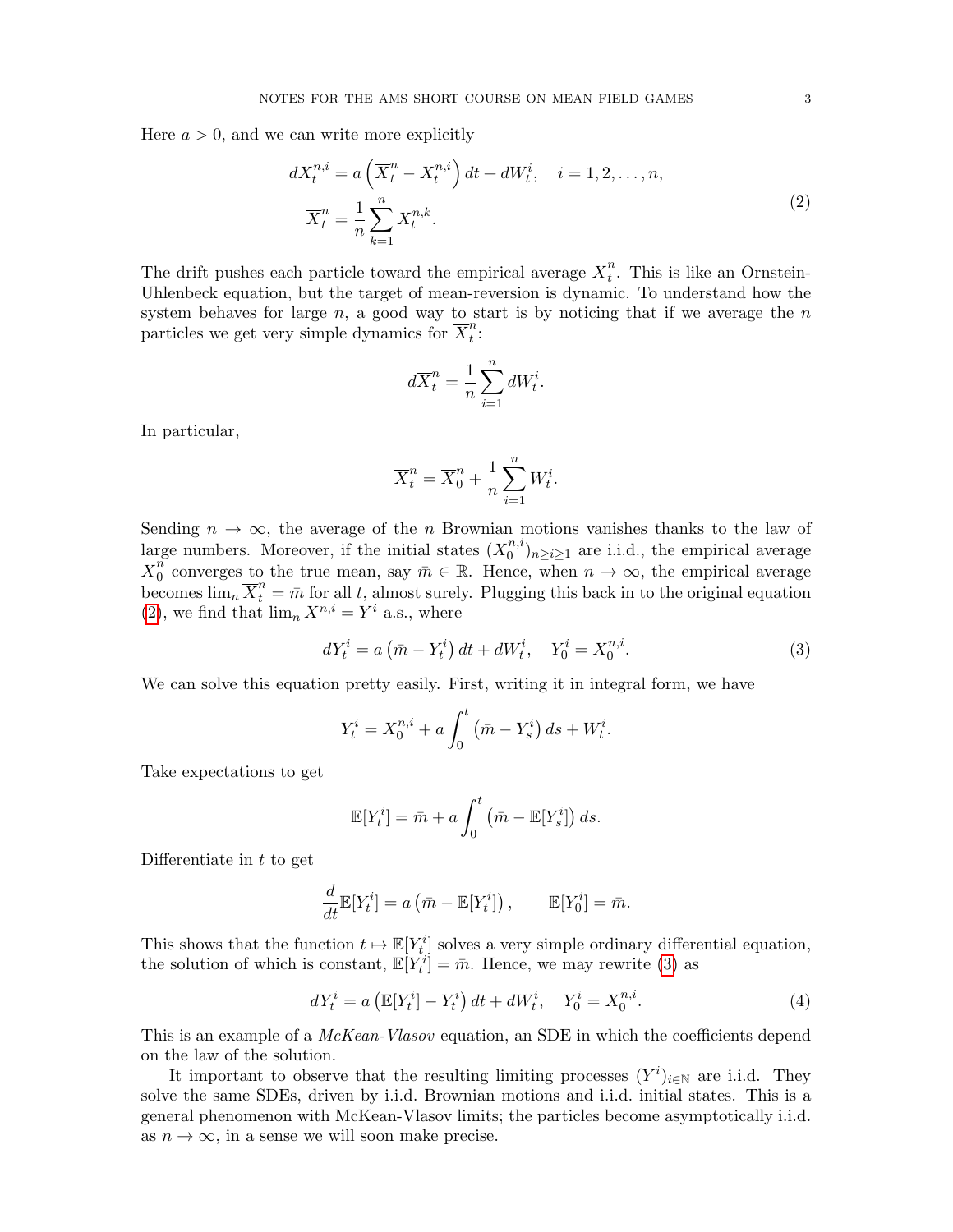#### 4 DANIEL LACKER

<span id="page-3-0"></span>2.2. Deriving the McKean-Vlasov limit. While the example of Section [2.1](#page-1-2) was simple enough to allow explicit computation, we now set to work on a general understanding of the  $n \to \infty$  behavior of systems of the form [\(1\)](#page-1-3). First, we should specify assumptions on the coefficients to let us ensure at the very least that the *n*-particle SDE system  $(1)$  is well-posed. In this section, we work with the following set of nice assumptions, recalling from [\(25\)](#page-24-2) the notation for Wasserstein metrics:

<span id="page-3-1"></span>**Assumption 2.1.** Assume the initial states  $(X_0^{n,i})$  $\mathbb{E}[X_0^{n,i}]_{n\geq i\geq 1}$  are i.i.d. with  $\mathbb{E}[|X_0^{n,i}|]$  $\binom{n,i}{0}^2] < \infty$ . The Brownian motions  $(W^i)_{i\in\mathbb{N}}$  are independent and m-dimensional. Assume  $b : \mathbb{R}^d \times \mathcal{P}^2(\mathbb{R}^d) \to$  $\mathbb{R}^d$  is Lipschitz, in the sense that there exists a constant  $L > 0$  such that

$$
|b(x,m) - b(x',m')| \le L(|x - x'| + \mathcal{W}_2(m,m')). \tag{5}
$$

Note that we always write  $|\cdot|$  for the Euclidean norm on  $\mathbb{R}^d$  and  $|\cdot|$  for the Frobenius norm on  $\mathbb{R}^{d \times m}$ .

This assumption immediately lets us check that the SDE system [\(1\)](#page-1-3) is well-posed. We make heavy use of the following well known well-posedness result:

Lemma 2.2. Under Assumption [2.1,](#page-3-1) the n-particle SDE system [\(1\)](#page-1-3) admits a unique strong solution, for each n.

*Proof.* We will fall back on Itô's classical existence and uniqueness result for Lipschitz SDEs. Define the  $\mathbb{R}^{nd}$ -valued process  $X_t = (X_t^{n,1})$  $t^{n,1}, \ldots, X_t^{n,n}$ , and similar define the nmdimensional Brownian motion  $W_t = (W_t^1, \ldots, W_t^n)$ . We may write

<span id="page-3-2"></span>
$$
d\mathbf{X}_t = B(\mathbf{X}_t)dt + d\mathbf{W}_t, \tag{6}
$$

if we define also  $B: \mathbb{R}^{nd} \to \mathbb{R}^{nd}$  for  $\boldsymbol{x} = (x_1, \dots, x_n) \in \mathbb{R}^{nd}$  by

$$
B(\boldsymbol{x}) = \begin{pmatrix} b(x_1, m^n_{\boldsymbol{x}}) \\ b(x_2, m^n_{\boldsymbol{x}}) \\ \vdots \\ b(x_n, m^n_{\boldsymbol{x}}) \end{pmatrix}.
$$

Then, for  $\boldsymbol{x}, \boldsymbol{y} \in \mathbb{R}^{nd}$ , we have

$$
|B(\mathbf{x}) - B(\mathbf{y})|^2 = \sum_{i=1}^n |b(x_i, m^n_{\mathbf{x}}) - b(y_i, m^n_{\mathbf{y}})|^2
$$
  
\n
$$
\leq 2L^2 \sum_{i=1}^n (|x_i - y_i|^2 + \mathcal{W}_2^2(m^n_{\mathbf{x}}, m^n_{\mathbf{y}}))
$$
  
\n
$$
= 2L^2 |\mathbf{x} - \mathbf{y}|^2 + 2L^2 n \mathcal{W}_2^2(m^n_{\mathbf{x}}, m^n_{\mathbf{y}}),
$$

where the second line used the elementary inequality  $(a + b)^2 \le 2a^2 + 2b^2$ . Next, to bound the Wasserstein distance between empirical measures, we use the most natural coupling; namely, the empirical measure

$$
\pi = \frac{1}{n} \sum_{i=1}^{n} \delta_{(x_i, y_i)}
$$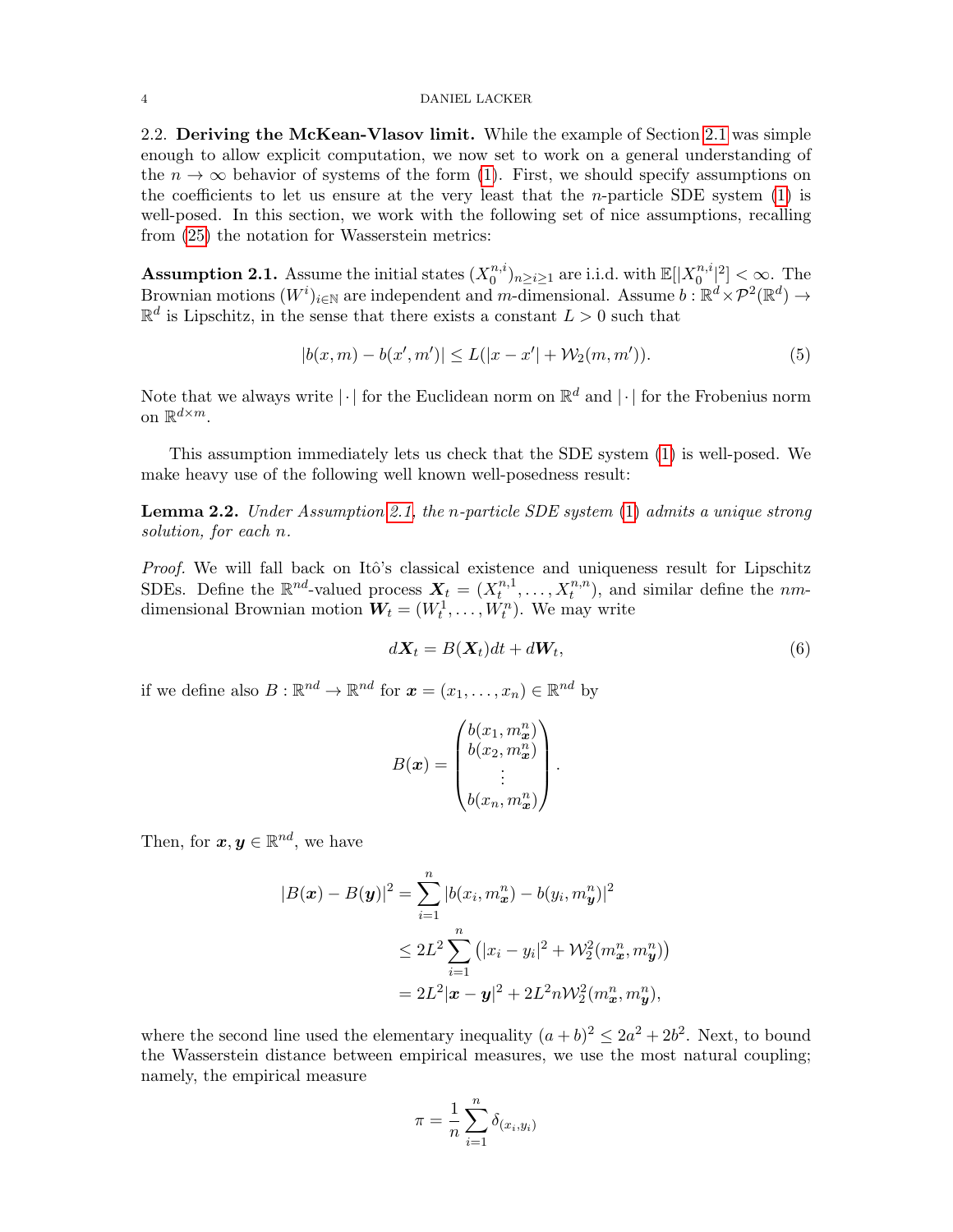is a coupling of  $m_x^n$  and  $m_y^n$ . Hence,

$$
\mathcal{W}_2^2(m_x^n, m_y^n) \le \int_{\mathbb{R}^d \times \mathbb{R}^d} |x - y|^2 \pi(dx, dy)
$$

$$
= \frac{1}{n} \sum_{i=1}^n |x_i - y_i|^2
$$

$$
= \frac{1}{n} |\mathbf{x} - \mathbf{y}|^2.
$$

We conclude that  $|B(x) - B(y)|^2 \leq 4L^2 |x - y|^2$ , which means that B is 2L-Lipschitz. Conclude that the SDE [\(6\)](#page-3-2), which was simply a rewriting of our original SDE system, has a unique strong solution.

Now, to send  $n \to \infty$  in our particle system, we start by "guessing" what the limit should look like. As  $n \to \infty$ , the interaction becomes weaker and weaker in the sense that the contribution of a given particle i is of order  $1/n$ , intuitively. Hence, as  $n \to \infty$ , we expect the interaction to vanish, in the sense that a given particle  $i$  does not appear in the measure term anymore. If particles do not affect the measure flow, then the particles should be i.i.d., as they have the same coefficients b and  $\sigma$  and are driven by independent Brownian motions. For a better, more mathematical derivation, see Section [2.4.](#page-9-0)

For now, the above guess leads us to expect that if  $m_{X_t^n}^n \to \mu_t$  in some sense, where  $\mu_t$ is a *deterministic* measure flow (i.e., a function  $\mathbb{R}_+ \ni t \mapsto \mu_t \in \mathcal{P}^2(\mathbb{R}^d)$ ), then the dynamics of any particle particle will look like

$$
dY_t^i = b(Y_t^i, \mu_t)dt + dW_t^i.
$$

These particles are i.i.d., but  $\mu_t$  should still somehow represent their distribution. We know that the empirical measure of i.i.d. samples converges to the true distribution (see Theorem [A.7\)](#page-24-3), so we should expect that  $\mu_t$  is actually the law of  $Y_t^i$ , for any i. In other words, the law of the solution shows up in the coefficients of the SDE! We call this a McKean-Vlasov equation, after the seminal work of McKean [\[21,](#page-28-8) [22\]](#page-28-9).

To formulate the McKean-Vlasov equation more precisely, it is convenient and often more general to lift the discussion to the path space, in the following sense. For convenience, we will fix a time horizon  $T > 0$ , but it is straightforward to extend much of the discussion to follow to the infinite time interval. Let  $\mathcal{C}^d = C([0,T];\mathbb{R}^d)$  denote the set of continuous  $\mathbb{R}^d$ -valued functions of time, equipped with the supremum norm

$$
||x|| = \sup_{t \in [0,T]} |x_t|
$$

and the corresponding Borel  $\sigma$ -field. Rather than work with measure flows, as elements of  $C([0,T]; \mathcal{P}^2(\mathbb{R}^d))$ , we will work with probability measures on  $\mathcal{C}^d$ . There is a natural surjection

$$
\mathcal{P}^2(\mathcal{C}^d) \ni \mu \to (\mu_t)_{t \in [0,T]} \in C([0,T]; \mathcal{P}^2(\mathbb{R}^d)),
$$

where  $\mu_t$  is defined as the image of the measure  $\mu$  through the map  $\mathcal{C}^d \ni x \mapsto x_t \in \mathbb{R}^d$ . In other words, if  $\mu = \mathcal{L}(X)$  is the law of a  $\mathcal{C}^d$ -valued random variable, then  $\mu_t = \mathcal{L}(X_t)$ is the time- $t$  marginal. Note that this surjection is continuous and, in fact, 1-Lipschitz, if  $C([0,T]; \mathcal{P}^2(\mathbb{R}^d))$  is endowed with the supremum distance induced by the metric  $\mathcal{W}_2$  on  $\mathbb{R}^d$ ; explicitly, we have

<span id="page-4-0"></span>
$$
\sup_{t \in [0,T]} \mathcal{W}_{\mathbb{R}^d,2}(\mu_t, \nu_t) \le \mathcal{W}_{\mathcal{C}^d,2}(\mu, \nu) \tag{7}
$$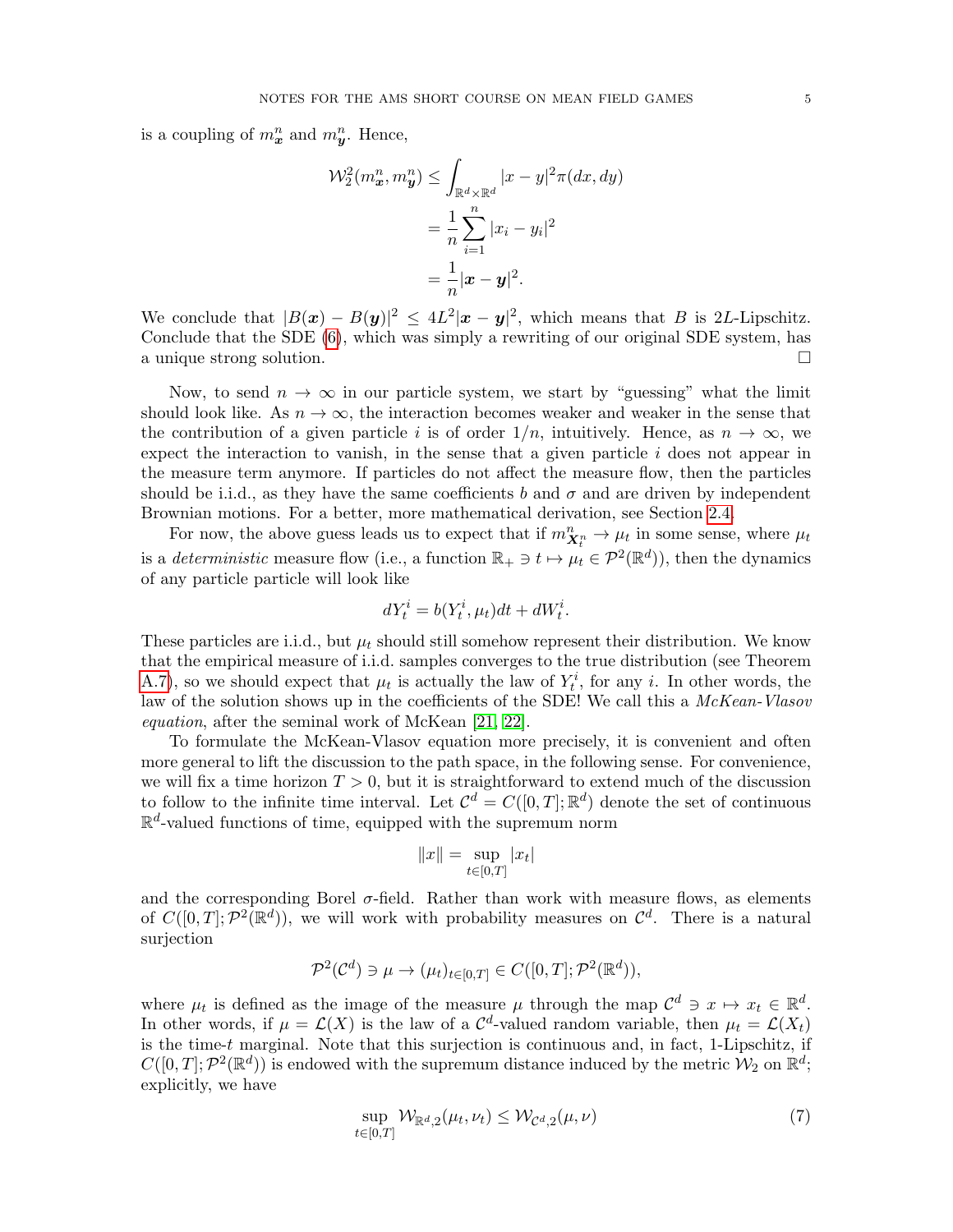for every  $\mu, \nu \in \mathcal{P}^2(\mathcal{C}^d)$ . Viewing  $\mathbf{X}^n = (X^{n,1}, \dots, X^{n,n})$  as a vector of random elements of  $\mathcal{C}^d$ , we will in fact show that  $m_{\mathbf{X}^n}^n$  converges in probability in  $\mathcal{P}^2(\mathcal{C}^d)$  to a non-random limit, which is characterized as the law of the unique solution of the McKean-Vlasov equation.

The McKean-Vlasov equation is defined precisely as follows:

<span id="page-5-0"></span>
$$
dYt = b(Yt, \mut)dt + dWt, \quad t \in [0, T], \quad Y0 = \xi,
$$
  

$$
\mu = \mathcal{L}(Y).
$$
 (8)

Here we write  $\mathcal{L}(Z)$  for the law or distribution of a random variable Z. Here W is a Brownian motion,  $\xi$  is an  $\mathbb{R}^d$ -valued random variable with the same law as  $X_0^{n,i}$  $\binom{n, i}{0}$  (which we recall are i.i.d.), and both are (say) supported on the same filtered probability space  $(\Omega, \mathcal{F}, \mathbb{F}, \mathbb{P})$ . Of course,  $\xi$  should be  $\mathcal{F}_0$ -measurable, and W should be an F-Brownian motion. A strong solution of the McKean-Vlasov equation is a pair  $(Y, \mu)$ , where Y is a continuous **F**-adapted  $\mathbb{R}^d$ -valued process (alternatively, a  $C([0,T]; \mathbb{R}^d)$ -valued random variable), and  $\mu$ is a probability measure on  $C([0,T];\mathbb{R}^d)$ , such that both equations [\(8\)](#page-5-0) hold simultaneously. More compactly, one could simply write

$$
dY_t = b(Y_t, \mathcal{L}(Y_t))dt + dW_t, \quad t \in [0, T], \quad Y_0 = \xi.
$$

Under the Lipschitz assumption, we can always uniquely solve for Y if we know  $\mu$ , and so we sometimes refer to  $\mu$  itself (instead of the pair  $(Y, \mu)$ ) as the solution of the McKean-Vlasov equation.

We formalize all of this in the following theorem. We will make use of the 2-Wasserstein distance  $\mathcal{W}_2 = \mathcal{W}_{\mathcal{C}^d,2}$ , which was defined in [\(25\)](#page-24-2).

<span id="page-5-2"></span>Theorem 2.3. Suppose Assumption [2.1](#page-3-1) holds. There exists a unique strong solution of the McKean-Vlasov equation [\(8\)](#page-5-0). Moreover, the n-particle system converges in the following two senses. First,

<span id="page-5-4"></span><span id="page-5-1"></span>
$$
\lim_{n \to \infty} \mathbb{E}\left[\mathcal{W}_{\mathcal{C}^d,2}^2(m_{\mathbf{X}^n}^n,\mu)\right] = 0. \tag{9}
$$

Second, for a fixed  $k \in \mathbb{N}$ , we have the weak convergence

$$
\mathcal{L}(X^{n,1},\ldots,X^{n,k}) \to \mathcal{L}(Y^1,\ldots,Y^k),\tag{10}
$$

where  $Y^1, \ldots, Y^k$  are independent copies of the solution of the McKean-Vlasov equation.

We interpret the second form of the limit [\(10\)](#page-5-1) as saying that the particles  $X^{n,i}$  become asymptotically i.i.d. as  $n \to \infty$ . Indeed, for any fixed k, the first k particles converge in distribution to i.i.d. random variables. The choice of the "first  $k$ " particles here is inconsequential, in light of the fact that the *n*-particle system  $(1)$  is *exchangeable*, in the sense that

$$
(X^{n,\pi(1)},...,X^{n,\pi(n)}) \stackrel{d}{=} (X^{n,1},...,X^{n,n})
$$

for any permutation  $\pi$  of  $\{1, \ldots, n\}$ . (Here  $\stackrel{d}{=}$  means equal in distribution.) It is left as an exercise for the reader to prove this claimed exchangeability, using the uniqueness of the solution of the SDE system [\(1\)](#page-1-3).

Remark 2.4. The two kinds of limits described in Theorem [2.3](#page-5-2) are sometimes referred to as propagation of chaos, though this terminology has somewhat lost its original meaning. One would say that propagation of chaos holds for the interacting particle system [\(1\)](#page-1-3) if the following holds: For any  $m_0 \in \mathcal{P}(\mathbb{R}^d)$  and any choice of deterministic initial states  $(X_0^{n,i})$  $\binom{n, i}{0}$ satisfying

<span id="page-5-3"></span>
$$
\frac{1}{n} \sum_{i=1}^{n} \delta_{X_0^{n,i}} \to m_0,\tag{11}
$$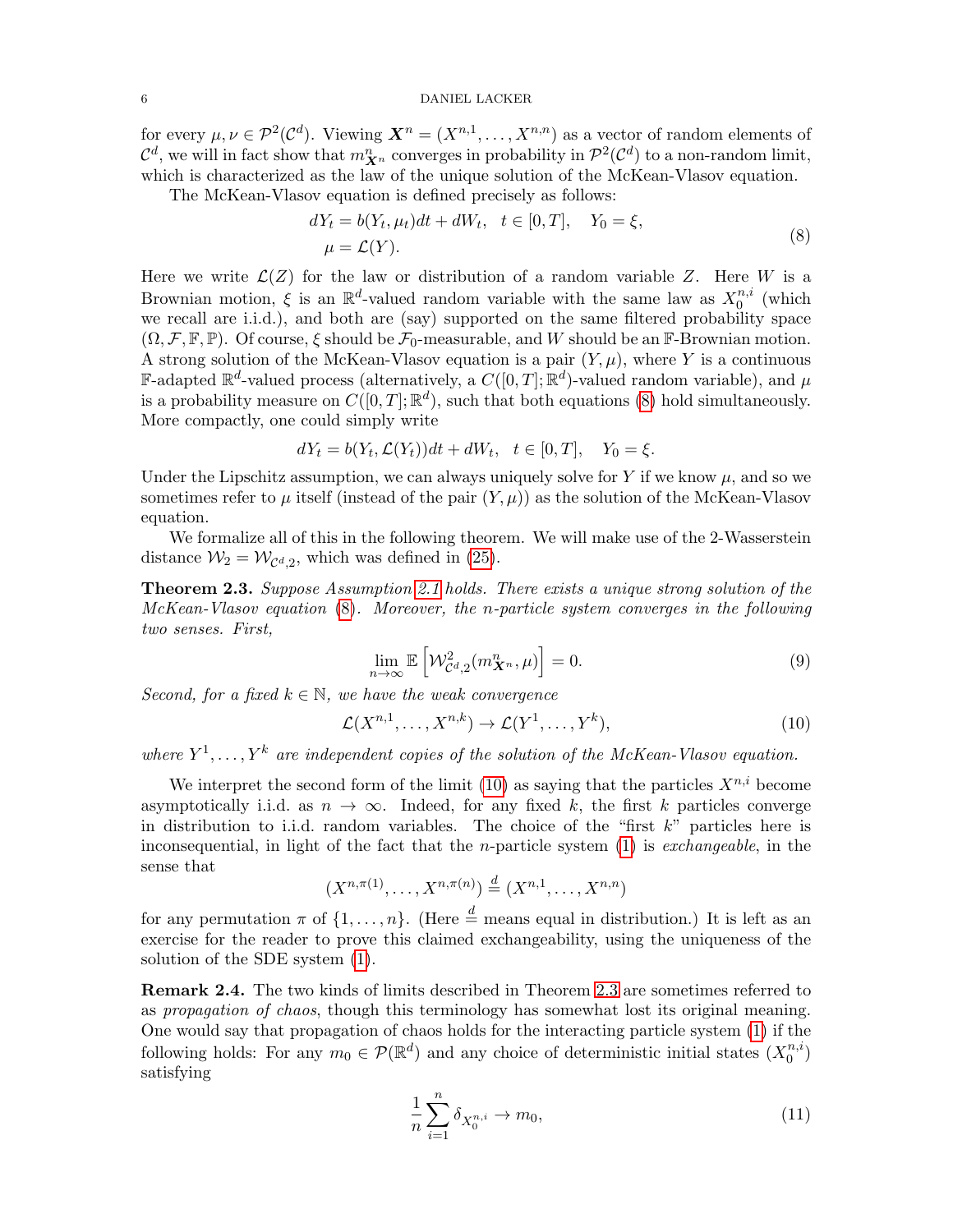we have the weak limit  $\frac{1}{n} \sum_{i=1}^n \delta_{X_t^{n,i}} \to \mu_t$  in probability in  $\mathcal{P}(\mathbb{R}^d)$ , where  $(Y,\mu)$  is the solution of the McKean-Vlasov equation [\(8\)](#page-5-0) with initial state  $\xi \sim m_0$ . Initial states which converge weakly as in [\(11\)](#page-5-3) are called " $m_0$ -chaotic," and the term propagation of chaos means that the "chaoticity" of the initial distributions "propagates" to later times  $t > 0$ .

We break up the proof of Theorem [2.3](#page-5-2) into a two major steps. First, we show existence and uniqueness:

Proof of existence and uniqueness. Define the truncated supremum norm

<span id="page-6-0"></span>
$$
||x||_t := \sup_{0 \le s \le t} |x_s|
$$

for  $x \in \mathcal{C}^d$  and  $t \in [0,T]$ . Using this, define the truncated Wasserstein distance on  $\mathcal{P}^2(\mathcal{C}^d)$ by (recalling the notation  $\Pi(\mu, \nu)$  for couplings introduced just before [\(25\)](#page-24-2))

$$
d_t^2(\mu, \nu) = \inf_{\pi \in \Pi(\mu, \nu)} \int_{\mathcal{C}^d \times \mathcal{C}^d} ||x - y||_t^2 \pi(dx, dy). \tag{12}
$$

Notice that for any fixed  $\mu \in \mathcal{P}^2(\mathcal{C}^d)$  we have the Lipschitz condition

$$
|b(x, \mu_t) - b(y, \mu_t)| \le L|x - y|,
$$

and thus classical theory ensures that there exists a unique (square-integrable) solution  $Y^{\mu}$ of the SDE

$$
dY_t^\mu=b(Y_t^\mu,\mu_t)dt+dW_t,\quad Y_0^\mu=\xi.
$$

Define a map  $\Phi: \mathcal{P}^2(\mathcal{C}^d) \to \mathcal{P}^2(\mathcal{C}^d)$  by setting  $\Phi(\mu) = \mathcal{L}(Y^{\mu})$ . That is, for a fixed  $\mu$ , we solve the above SDE, and set  $\Phi(\mu)$  to be the law of the solution. Note that  $(Y, \mu)$  is a solution of the McKean-Vlasov equation if and only if  $Y = Y^{\mu}$  and  $\mu = \Phi(\mu)$ . That is, fixed points of  $\Phi$  are precisely solutions of the McKean-Vlasov equation.

Let  $\mu, \nu \in \mathcal{P}^2(\mathcal{C}^d)$ , and use Jensen's inequality to get, for  $t \in [0, T]$ ,

$$
|Y_t^{\mu} - Y_t^{\nu}|^2 \le t \int_0^t |b(Y_r^{\mu}, \mu_r) - b(Y_r^{\nu}, \nu_r)|^2 dr.
$$

Take the supremum and use the Lipschitz assumption to find

$$
\mathbb{E} \left[ \|Y^{\mu} - Y^{\nu}\|_{t}^{2} \right] \leq t \mathbb{E} \left[ \int_{0}^{t} |b(Y_{r}^{\mu}, \mu_{r}) - b(Y_{r}^{\nu}, \nu_{r})|^{2} dr \right]
$$
  
\n
$$
\leq t \mathbb{E} \left[ \int_{0}^{t} |b(Y_{r}^{\mu}, \mu_{r}) - b(Y_{r}^{\nu}, \nu_{r})|^{2} dr \right]
$$
  
\n
$$
\leq 2t L^{2} \mathbb{E} \left[ \int_{0}^{t} \left( |Y_{r}^{\mu} - Y_{r}^{\nu}|^{2} + \mathcal{W}_{2}^{2}(\mu_{r}, \nu_{r}) \right) dr \right]
$$
  
\n
$$
\leq 2t L^{2} \mathbb{E} \left[ \int_{0}^{t} \left( \|Y^{\mu} - Y^{\nu}\|_{r}^{2} + \mathcal{W}_{2}^{2}(\mu_{r}, \nu_{r}) \right) dr \right]
$$

Use Fubini's theorem and Gronwall's inequality to conclude that

$$
\mathbb{E}\left[\|Y^{\mu}-Y^{\nu}\|_{t}^{2}\right] \leq C \int_{0}^{t} \mathcal{W}_{2}^{2}(\mu_{r}, \nu_{r}) dr,
$$

.

for  $t \in [0, T]$ , where  $C = 2TL^2 \exp(2TL^2)$ . Use a form of the inequality [\(7\)](#page-4-0) to get

$$
\mathbb{E}\left[\|Y^{\mu} - Y^{\nu}\|_{t}^{2}\right] \leq C \int_{0}^{t} d_{r}^{2}(\mu, \nu) dr.
$$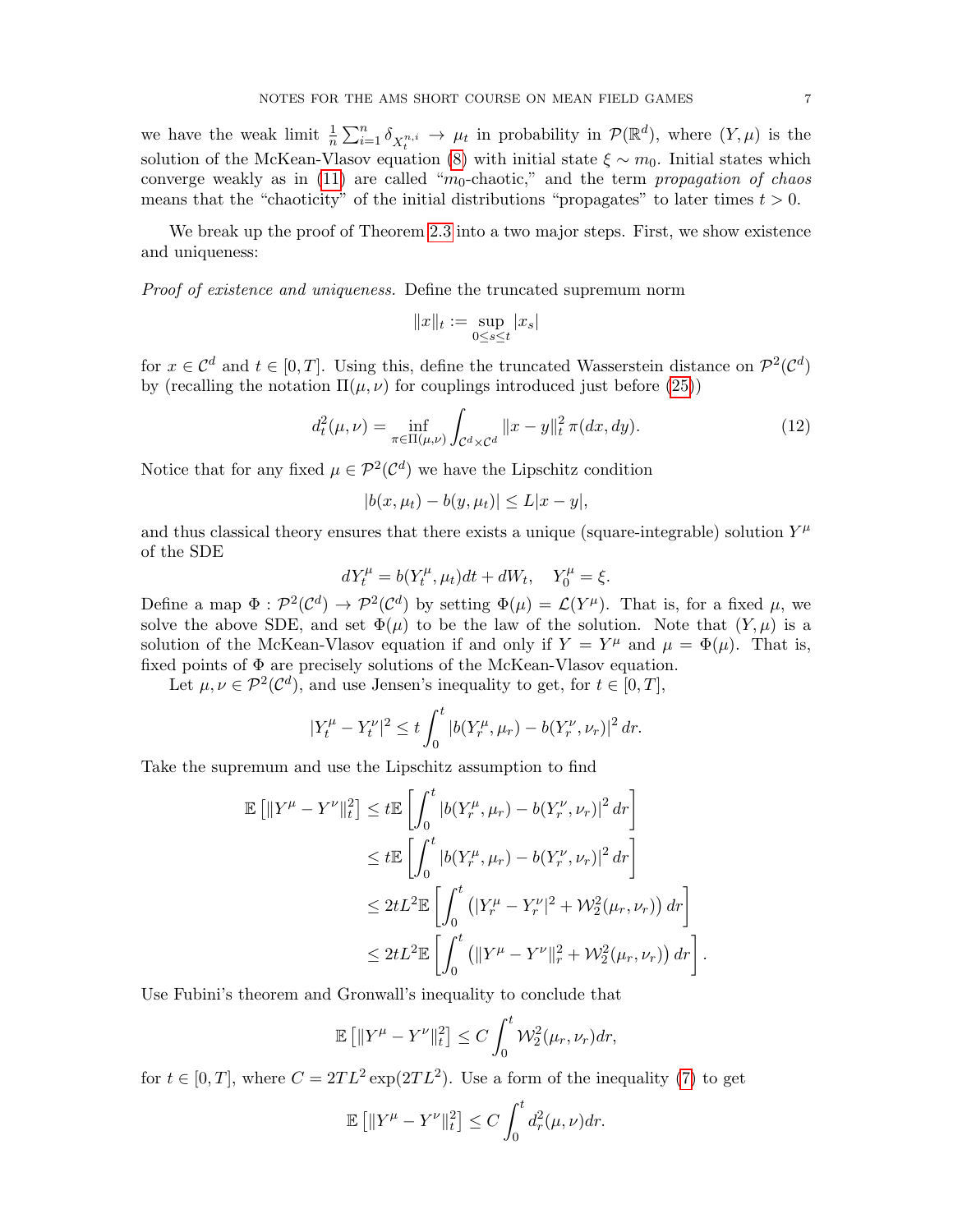Finally, recall the definition of  $d_t^2$ , and notice that the joint distribution of  $(Y^{\mu}, Y^{\nu})$  is a coupling of  $(\Phi(\mu), \Phi(\nu))$ . Hence,

$$
d_t^2(\Phi(\mu), \Phi(\nu)) \le \mathbb{E}\left[\|Y^{\mu} - Y^{\nu}\|_t^2\right] \le C \int_0^t d_r^2(\mu, \nu) dr.
$$

The proof of existence and uniqueness now follows from the usual Picard iteration argument. In particular, uniqueness follows from the above inequality and another application of Gronwall's inequality, whereas existence is derived by choosing arbitrarily  $\mu^0 \in \mathcal{P}^2(\mathcal{C}^d)$ , setting  $\mu^{k+1} = \Phi(\mu^k)$  for  $k \geq 0$ , and showing using the above inequality that  $(\mu^k)$  forms a Cauchy sequence whose limit must be a fixed point of Φ.

Proof of McKean-Vlasov limit. We now move to the second part of Theorem [2.3,](#page-5-2) proving the claimed limit theorem. The idea is what is by a coupling argument, where we construct i.i.d. copies of the unique solution of the McKean-Vlasov equation which has desirable joint-distributional properties with the original particle system. To do this, let  $\mu$  denote the unique solution of the McKean-Vlasov equation [\(8\)](#page-5-0). Using the same Brownian motions  $(W<sup>i</sup>)$  and initial states  $(\xi<sup>i</sup>)$  as our original particle system [\(1\)](#page-1-3), define  $Y<sup>i</sup>$  as the solution of the SDE

$$
dY_t^i = b(Y_t^i, \mu_t)dt + dW_t^i, \quad Y_0^i = \xi^i.
$$

Because the initial states and Brownian motions are i.i.d., so are  $(Y<sup>i</sup>)$ . We now want to estimate the difference  $|X_t^{n,i} - Y_t^i|$ . To do this, we proceed as in the previous step, starting with a fixed  $i$  and  $n$ :

$$
|X_t^{n,i} - Y_t^i|^2 \le t \int_0^t \left| b(X_r^{n,i}, m_{\boldsymbol{X}_r^n}^n) - b(Y_r^i, \mu_r) \right|^2 dr.
$$

Take the supremum and use the Lipschitz assumption to find

$$
\mathbb{E} \left[ \|X^{n,i} - Y^i\|_t^2 \right] \leq t \mathbb{E} \left[ \int_0^t \left| b(X_r^{n,i}, m_{\mathbf{X}_r^n}^n) - b(Y_r^i, \mu_r) \right|^2 dr \right]
$$
  
\n
$$
\leq t \mathbb{E} \left[ \int_0^t \left| b(X_r^{n,i}, m_{\mathbf{X}_r^n}^n) - b(Y_r^i, \mu_r) \right|^2 dr \right]
$$
  
\n
$$
\leq 2t L^2 \mathbb{E} \left[ \int_0^t \left( \|X^{n,i} - Y^i\|_r^2 + \mathcal{W}_2^2(m_{\mathbf{X}_r^n}^n, \mu_r) \right) dr \right]
$$

Use Fubini's theorem, Gronwall's inequality, and a form of the inequality [\(7\)](#page-4-0) to get

$$
\mathbb{E}\left[\|X^{n,i} - Y^i\|_t^2\right] \le C \mathbb{E}\left[\int_0^t \mathcal{W}_2^2(m_{\mathbf{X}_r^n}^n, \mu_r) dr\right] \le C \mathbb{E}\left[\int_0^t d_r^2(m_{\mathbf{X}^n}^n, \mu) dr\right],\tag{13}
$$

<span id="page-7-0"></span>.

for  $t \in [0, T]$ , where  $C = 2TL^2 \exp(2TL^2)$ , and where we recall the definition of the truncated Wasserstein distance from [\(12\)](#page-6-0).

Next, note that the empirical measure  $\frac{1}{n} \sum_{i=1}^{n} \delta_{(X^{n,i},Y^i)}$  is a coupling of the (random) empirical measures  $m_{\boldsymbol{X}^n}^n$  and  $m_{\boldsymbol{Y}^n}^n$ , where  $\boldsymbol{Y}^n = (Y^1, \ldots, Y^n)$ . Thus

$$
d_t^2(m_{\mathbf{X}^n}^n, m_{\mathbf{Y}^n}^n) \le \frac{1}{n} \sum_{i=1}^n \|X^{n,i} - Y^i\|_t^2, \quad a.s.
$$

Combine this with [\(13\)](#page-7-0) to get

$$
\mathbb{E}[d_t^2(m_{\boldsymbol{X}^n}^n, m_{\boldsymbol{Y}^n}^n)] \leq C \mathbb{E}\left[\int_0^t d_r^2(m_{\boldsymbol{X}^n}^n, \mu) dr\right].
$$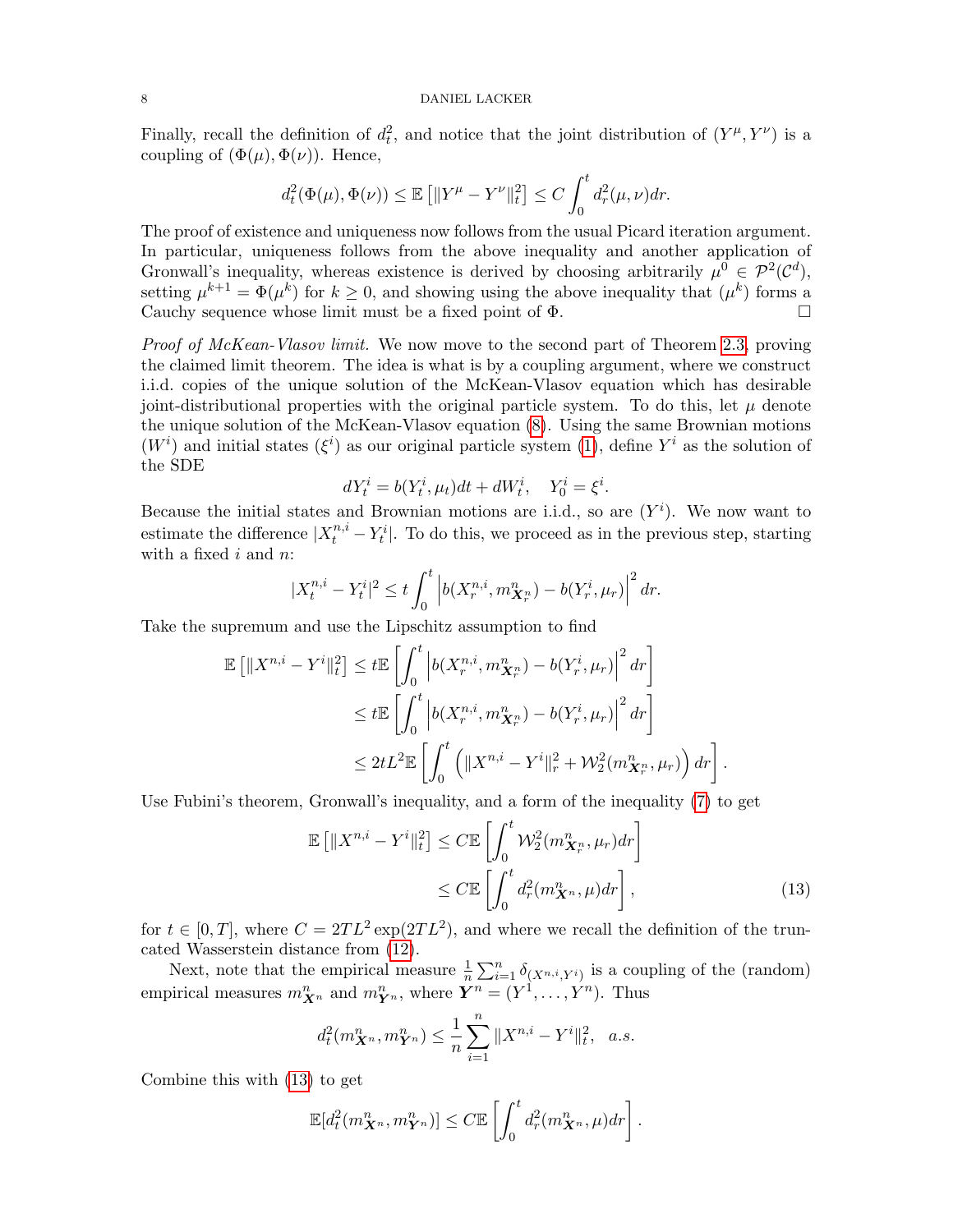Use the triangle inequality and the previous inequality to get

$$
\mathbb{E}[d_t^2(m_{\mathbf{X}^n}^n,\mu)] \le 2\mathbb{E}[d_t^2(m_{\mathbf{X}^n}^n,m_{\mathbf{Y}^n}^n)] + 2\mathbb{E}[d_t^2(m_{\mathbf{Y}^n}^n,\mu)]
$$
  

$$
\le 2C\mathbb{E}\left[\int_0^t d_r^2(m_{\mathbf{X}^n}^n,\mu)dr\right] + 2\mathbb{E}[d_t^2(m_{\mathbf{Y}^n}^n,\mu)].
$$

Apply Gronwall's inequality once again to get

$$
\mathbb{E}[d_t^2(m_{\mathbf{X}^n}^n,\mu)] \leq 2e^{2CT}\mathbb{E}[d_t^2(m_{\mathbf{Y}^n}^n,\mu)].
$$

In particular, setting  $t = T$ , we have

$$
\mathbb{E}[\mathcal{W}_2^2(m_{\mathbf{X}^n}^n,\mu)] \le 2e^{2CT}\mathbb{E}[\mathcal{W}_2^2(m_{\mathbf{Y}^n}^n,\mu)].
$$

But  $m_{\mathbf{Y}^n}^n$  are the empirical measures of i.i.d. samples from the law  $\mu$ . Hence, by the law of large numbers in the form of Theorem [A.7,](#page-24-3) the right-hand side converges to zero, and the claimed limit [\(9\)](#page-5-4) follows.

Finally, to prove the second claimed limit [\(10\)](#page-5-1), we use [\(13\)](#page-7-0) to find

$$
\mathbb{E}\left[\max_{i=1,\ldots,k} \|X^{n,i} - Y^i\|_t^2\right] \le \sum_{i=1}^k \mathbb{E}\left[\|X^{n,i} - Y^i\|_t^2\right]
$$
  

$$
\le Ck \mathbb{E}\left[\int_0^t d_r^2(m_{\mathbf{X}^n}^n, \mu) dr\right]
$$
  

$$
\le Ck \mathbb{E}[W_2^2(m_{\mathbf{X}^n}^n, \mu)].
$$

We just showed that this converges to zero, and the claimed convergence in distribution follows.

<span id="page-8-0"></span>2.3. A PDE formulation. In a first course on stochastic calculus, one encounters the Fokker-Planck equation, a linear PDE which describes the behavior of the distribution of the solution of an SDE. A McKean-Vlasov equation like [\(8\)](#page-5-0) can similarly be described by a Fokker-Planck equation, but it is markedly different in that it is both nonlinear and nonlocal, in a sense we will soon make clear.

Suppose  $(Y, \mu)$  solves the McKean-Vlasov equation [\(8\)](#page-5-0). Apply Itô's formula to  $\varphi(Y_t)$ , where  $\varphi$  is a smooth function with compact support, to get

$$
d\varphi(Y_t) = \left(b(Y_t, \mu_t)\nabla\varphi(Y_t) + \frac{1}{2}\Delta\varphi(Y_t)\right)dt + \nabla\varphi(Y_t)dW_t,
$$

where  $\nabla$  and  $\Delta$  denote the gradient and Laplacian operators, respectively, and we understand  $b(x, m)\varphi(x)$  as the inner product of the vectors  $b(x, m)$  and  $\nabla \varphi(x)$ . Integrating this equation, taking expectations to kill the martingale term, and applying Fubini's theorem to exchange the expectation and time integral, we find

$$
\mathbb{E}[\varphi(Y_t)] = \mathbb{E}[\varphi(Y_0)] + \int_0^t \mathbb{E}\left[b(Y_s, \mu_s)\nabla\varphi(Y_s) + \frac{1}{2}\Delta(Y_s)\right]ds, \qquad \forall t \ge 0.
$$

Now, we know that  $Y_t \sim \mu_t$ . Hence, we may rewrite the above as

<span id="page-8-1"></span>
$$
\langle \mu_t, \varphi \rangle = \langle \mu_0, \varphi \rangle + \int_0^t \left\langle \mu_s, b(\cdot, \mu_s) \nabla \varphi(\cdot) + \frac{1}{2} \Delta \varphi \right\rangle ds \tag{14}
$$

(Recall that  $\langle \mu_t, \varphi \rangle = \int \varphi \, d\mu_t$ .) The equation [\(14\)](#page-8-1) holds for every  $t \geq 0$  and every smooth function  $\varphi$  of compact support, and this can be interpreted as saying that  $(\mu_t)_{t>0}$  is a weak solution of a certain PDE. To write this this PDE in strong form, suppose now that, for each  $t \geq 0$ ,  $\mu_t$  has a density (with respect to Lebesgue measure), which we write as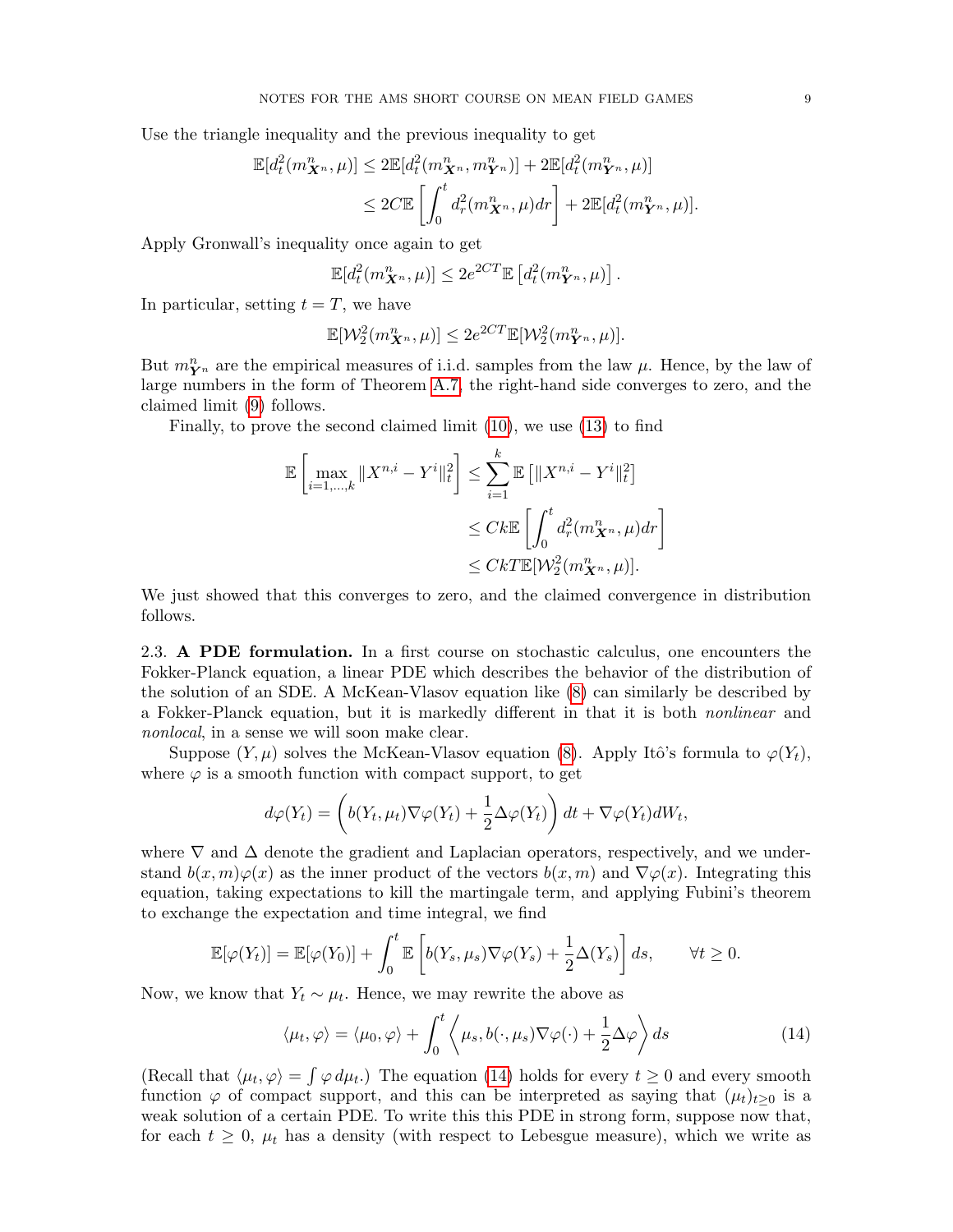$\mu(t, x)$ . Assume in addition that it admits one continuous derivative in t and two in x. Differentiating the above equation in  $t$  yields

$$
\frac{d}{dt} \int_{\mathbb{R}^d} \varphi(x) \mu(t, x) dx = \int_{\mathbb{R}^d} \left( b(x, \mu_t) \nabla \varphi(x) + \frac{1}{2} \Delta \varphi(x) \right) \mu(t, x) dx
$$

$$
= \int_{\mathbb{R}^d} \left( -\text{div}_x(b(x, \mu_t) \mu(t, x)) + \frac{1}{2} \Delta \mu(t, x) \right) \varphi(x) dx.
$$

Because this must hold for every test function  $\varphi$ , we conclude that  $\mu(t, x)$  solves the PDE

<span id="page-9-1"></span>
$$
\partial_t \mu(t, x) = -\text{div}_x(b(x, \mu_t)\mu(t, x)) + \frac{1}{2}\Delta \mu(t, x). \tag{15}
$$

Notice that if b and  $\sigma$  did not depend on  $\mu$ , this would be a usual (linear) Fokker-Planck equation. Note in addition that the nonlinear dependence on  $\mu_t$  is also typically *nonlocal*, in the sense that  $b = b(x, \mu_t)$  is a function not of the value  $\mu(t, x)$  but of the entire distribution  $(\mu(t,x))_{x\in\mathbb{R}^d}.$ 

Even if the density of  $\mu_t$  does not exist or is not sufficiently smooth, is it still clear that  $(\mu_t)$  is a weak solution of the PDE [\(15\)](#page-9-1), in the sense that it holds integrated against test functions. That is, the first equation of [\(14\)](#page-8-1) is always valid, for every smooth test function  $\varphi$  of compact support. What we have shown with the above argument is that if  $\mu$  is a solution of the McKean-Vlasov equation [\(8\)](#page-5-0), then it is also a weak solution of the PDE [\(15\)](#page-9-1) in a suitable sense. The converse can be shown as well, using recent results of Figalli [\[9\]](#page-28-10) and Trevisan [\[28\]](#page-28-11) on the correspondence between SDEs and Fokker-Planck equations. That is, solutions of the McKean-Vlasov equation [\(8\)](#page-5-0) are in one-to-one correspondence with weak solutions of the PDE  $(14)$ , under minimal assumptions on the drift b. For this reason the weak PDE [\(14\)](#page-8-1) is often itself the main object of study, instead of the McKean-Vlasov SDE [\(8\)](#page-5-0).

<span id="page-9-0"></span>2.4. An alternative derivation of the McKean-Vlasov limit. In addition to characterizing solutions of the McKean-Vlasov equation [\(8\)](#page-5-0) as discussed above, the weak PDE [\(14\)](#page-8-1) can be used as the basis for studying the  $n \to \infty$  limit of the *n*-particle system. This approach requires some machinery from weak convergence theory for stochastic processes, which we will not develop. Instead, the argument is merely sketched, with some warnings when the arguments become hand-wavy. Assume throughout this section that  $b = b(x, m)$ is bounded and jointly continuous, using the topology of weak convergence for the measure variable.

An effective way to study the  $\mathcal{P}(\mathbb{R}^d)$ -valued stochastic process  $(m_{\boldsymbol{X}_t^n}^n)_{t\geq 0}$  is through its behavior against test functions. Fix a smooth function  $\varphi$  on  $\mathbb{R}^d$  with compact support. To identify the behavior of

$$
\langle m_{\boldsymbol{X}^n_t}^n, \varphi \rangle = \frac{1}{n} \sum_{i=1}^n \varphi(X^{n,i}_t),
$$

we first use Itô's formula to write, for each  $i = 1, \ldots, n$ ,

$$
d\varphi(X_t^{n,i}) = \left(b(X_t^{n,i}, m_{\boldsymbol{X}_t^n}^n)\nabla\varphi(X_t^{n,i}) + \frac{1}{2}\Delta\varphi(X_t^{n,i})\right)dt + \nabla\varphi(X_t^{n,i})dW_t^i.
$$

It is convenient now to define the infinitesimal generator by setting

$$
L_m \varphi(x) = b(x, m) \nabla \varphi(x) + \frac{1}{2} \Delta \varphi(x),
$$

for each  $m \in \mathcal{P}(\mathbb{R}^d)$  and  $x \in \mathbb{R}^d$ . We may then write

$$
d\varphi(X_t^{n,i}) = L_{m_{\boldsymbol{X}_t^n}^n} \varphi(X_t^{n,i}) dt + \nabla \varphi(X_t^{n,i}) dW_t^i.
$$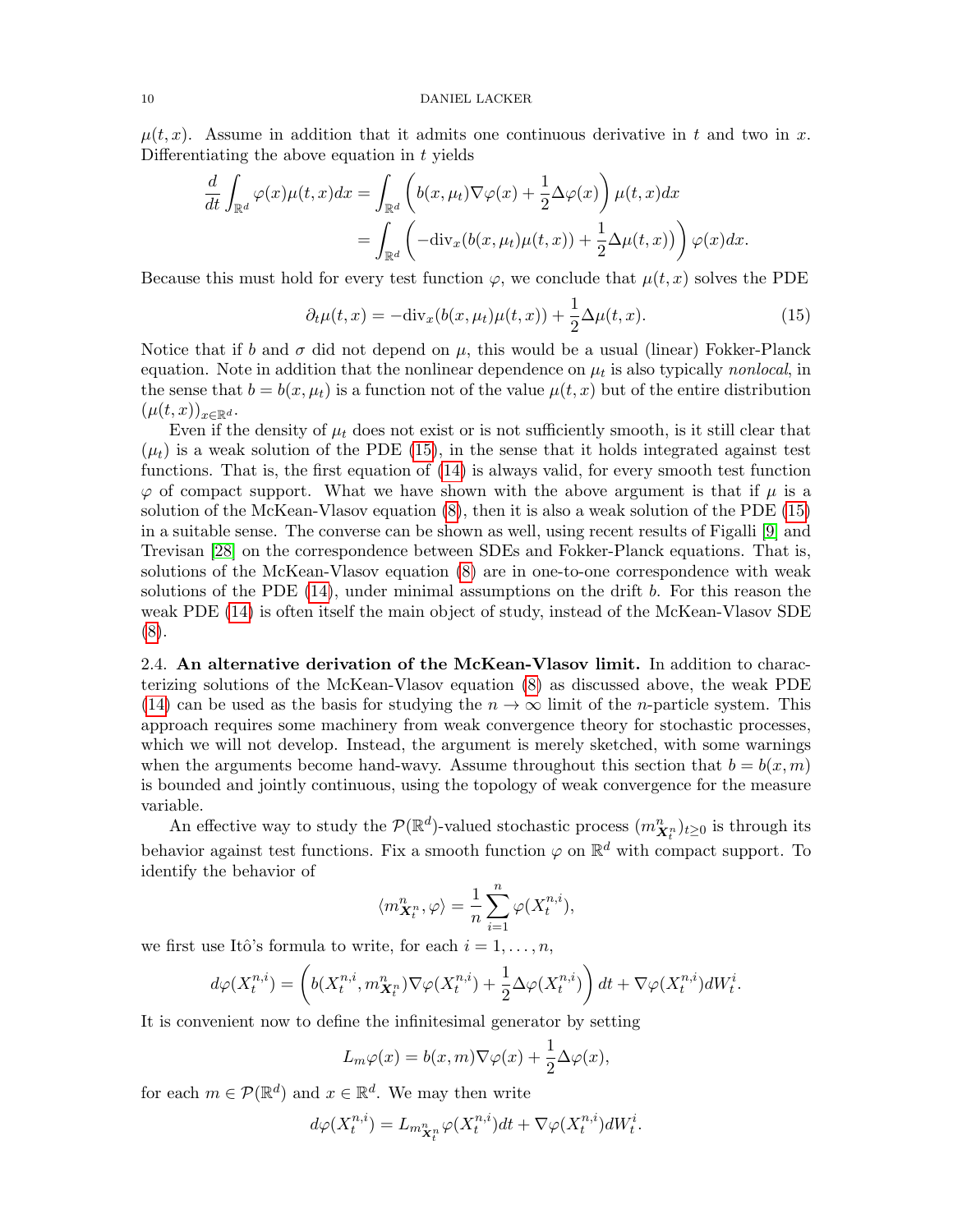Average over  $i = 1, \ldots, n$  to get

$$
d\langle m_{\mathbf{X}_t^n}^n, \varphi \rangle = \frac{1}{n} \sum_{i=1}^n d\varphi(X_t^{n,i})
$$
  
=  $\langle m_{\mathbf{X}_t^n}^n, L_{m_{\mathbf{X}_t^n}^n} \varphi \rangle dt + \frac{1}{n} \sum_{i=1}^n \nabla \varphi(X_t^{n,i}) dW_t^i$   
=:  $\langle m_{\mathbf{X}_t^n}^n, L_{m_{\mathbf{X}_t^n}^n} \varphi \rangle dt + dM_t^n$ ,

where the last line defines the local martingale  $M^n$ . Since  $\nabla \varphi$  is bounded,  $M^n$  is a martingale with quadratic variation

$$
[M^n]_t=\frac{1}{n^2}\sum_{i=1}^n\int_0^t|\nabla\varphi(X_s^{n,i})|^2ds\leq \frac{t}{n}\|\nabla\varphi\|_\infty^2.
$$

In particular, this implies  $\mathbb{E}[(M_t^n)^2] \leq t \|\nabla \varphi\|_{\infty}^2/n$ .

At this point we begin skipping some crucial steps. One should show next that  $(m_{\mathbf{X}_t^n}^n)_{t\geq 0}$ is tight as a sequence of random elements of  $C(\mathbb{R}_+;\mathcal{P}(\mathbb{R}^d))$ , endowed with an appropriate topology. Then, by Prokhorov's theorem, it admits a subsequential limit point, and we would like to describe all such limit points. So suppose the process  $(m_{\mathbf{X}_t^n}^n)_{t\geq 0}$  converges along a subsequence to another (measure-valued) process  $(\nu_t)_{t\geq0}$ . Then, since the martingale term  $M^n$  vanishes as  $n \to \infty$ , we should have

<span id="page-10-1"></span>
$$
d\langle \nu_t, \varphi \rangle = \langle \nu_t, L_{\nu_t} \varphi \rangle dt. \tag{16}
$$

The identity [\(16\)](#page-10-1) holds a.s. for all smooth  $\varphi$  of compact support, and with some work one can switch the order of quantifiers to show that in fact, with probability 1, the equation holds [\(16\)](#page-10-1) for all  $\varphi$  and all  $t \geq 0$ . (That is, the null set does not depend on t or  $\varphi$ .) This shows that the limit point  $\nu$  is, with probability 1, a solution of the weak PDE [\(14\)](#page-8-1).

If we knew, via different arguments, that the weak solution of the PDE [\(15\)](#page-9-1) is unique, then we would be in good shape. Let us write  $\mu$  for the unique solution. Every subsequential limit in distribution  $\nu$  of  $(m_{\boldsymbol{X}_t^n}^n)_{t\geq 0}$  is almost surely a weak solution, and thus  $\nu = \mu$  a.s. This implies that the full sequence  $(m_{\boldsymbol{X}_t^n}^n)_{t\geq 0}$  converges in distribution to the deterministic  $\mu$ .

In fact, this line of argument reveals, interestingly, that even if the PDE [\(15\)](#page-9-1) is not unique, we can still say that every subsequential limit point of  $(m_{\boldsymbol{X}_t^n}^n)_{t\geq 0}$  is supported on the set of solutions of PDE [\(15\)](#page-9-1).

# 3. MEAN FIELD AND  $n$ -PLAYER GAMES

<span id="page-10-0"></span>This will be covered in more detail in other parts of the short course, so we merely summarize the basics of mean field games (MFGs) here. We start with  $n$ -player stochastic differential games of mean field type, and then we move on to MFGs.

We assume throughout the rest of these notes that we are given a finite time horizon  $T > 0$ , a compact metric space A called the *control space*, and bounded continuous drift and cost functions:

$$
b: \mathbb{R}^d \times \mathcal{P}(\mathbb{R}^d) \times A \to \mathbb{R}^d
$$

$$
f: \mathbb{R}^d \times \mathcal{P}(\mathbb{R}^d) \times A \to \mathbb{R}
$$

$$
g: \mathbb{R}^d \times \mathcal{P}(\mathbb{R}^d) \to \mathbb{R}.
$$

The boundedness assumption is certainly too strong, but we impose it to avoid encountering integrability issues. This is an introductory course, after all.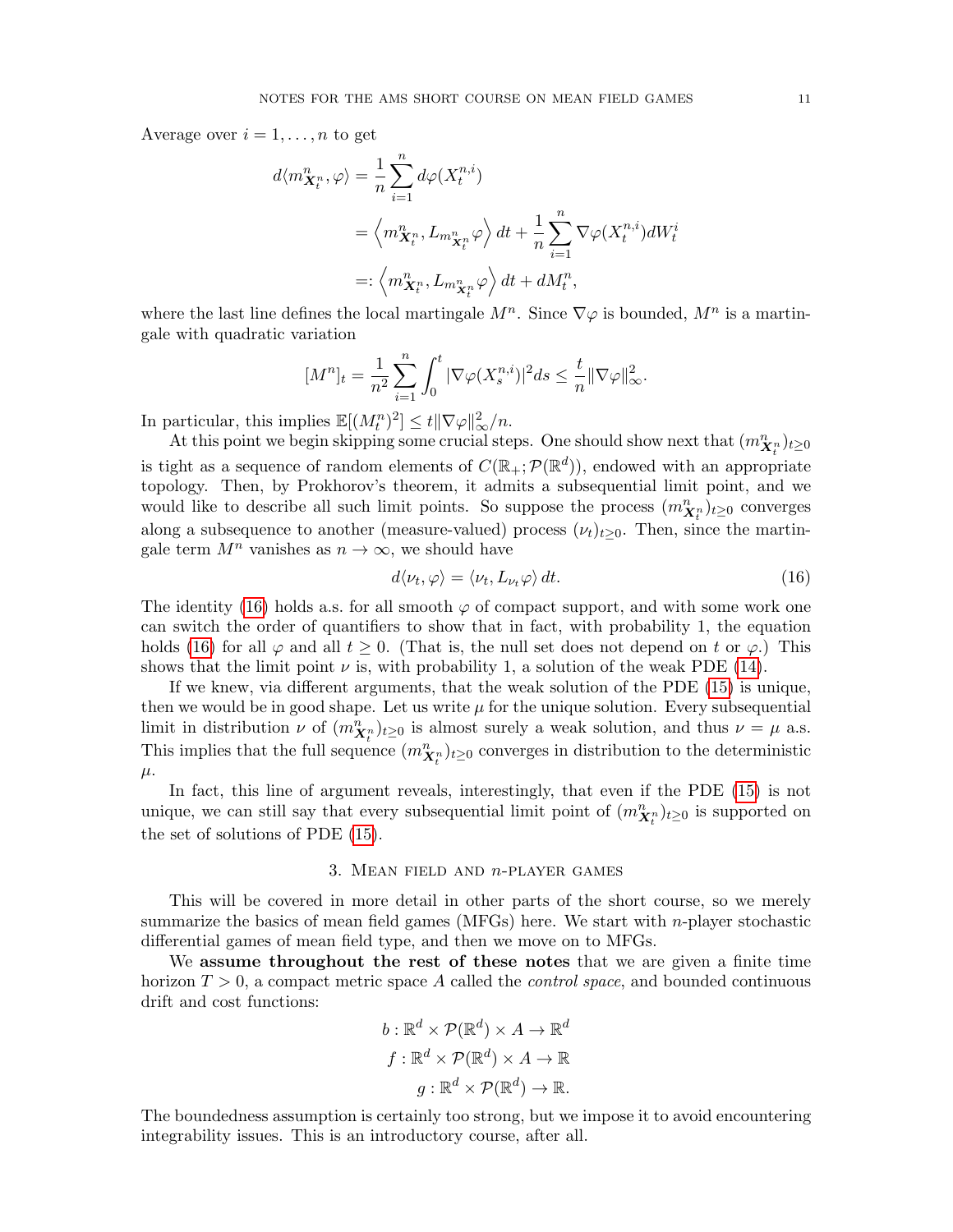#### 12 DANIEL LACKER

<span id="page-11-0"></span>3.1. Stochastic differential games of mean field type. Fix a time horizon  $T > 0$ . Fix i.i.d. initial states  $(\xi^i)_{i=1}^{\infty}$ . At each time  $t \in [0,T]$ , each player will be able to choose an action from the (compact metric) action space  $A$ . Suppose there are  $n$  players, labeled  $i = 1, \ldots, n$ , each of which controls a d-dimensional state process  $X^i$ , governed by the dynamics

<span id="page-11-2"></span>
$$
dX_t^i = b(X_t^i, m_{X_t}^n, \alpha^i(t, X_t))dt + dW_t^i, \qquad X_0^i = \xi^i.
$$
 (17)

Here  $\mathbf{X} = (X^1, \ldots, X^n)$  denotes the vector of state processes. In parallel with the structure of interacting diffusions of McKean-Vlasov type, studied in Section [2,](#page-1-1) we have a common drift function b. An *admissible (Markovian) control* is a measurable function from  $[0, T] \times$  $(\mathbb{R}^d)^n \to A$ , and we write A for the set of admissible controls. The Cartesian product  $\mathcal{A}^n$ then denotes the set of strategy profiles, meaning a choice of control for each player. It is a well known result of Veretennikov [\[29\]](#page-28-12) (see also [\[16,](#page-28-13) Theorem 2.1]) that SDEs with bounded measurable drift and constant non-degenerate diffusion coefficient are well-posed in the strong sense, so for any choice of strategy profile the SDE [\(17\)](#page-11-2) is well-posed.

The goal of player i will be to choose  $\alpha^i$  to maximize

$$
J_i(\alpha^1,\ldots,\alpha^n) = \mathbb{E}\left[\int_0^T f(X_t^i, m_{\boldsymbol{X}_t}^n, \alpha^i(t, \boldsymbol{X}_t))dt + g(X_T^i, m_{\boldsymbol{X}_T}^n)\right].
$$

These optimization problems are interdependent, and we resolve them using the notion of Nash equilibrium, or more generally  $\epsilon$ -Nash equilibrium. For  $\epsilon \geq 0$ , an  $\epsilon$ -Nash equilibrium is a strategy profile  $\boldsymbol{\alpha} = (\alpha^1, \dots, \alpha^n) \in \mathcal{A}^n$  such that

$$
J_i(\alpha^1,\ldots,\alpha^n) \geq \sup_{\beta \in \mathcal{A}} J_i(\ldots,\alpha^{i-1},\beta,\alpha^{i+1},\ldots) - \epsilon.
$$

If  $\epsilon = 0$ , we say simply *Nash equilibrium* in place of *0-Nash equilibrium*.

Remark 3.1. We work here with Markovian (feedback) controls, and we will not discuss the common alternative choice of open-loop controls, which are often considered less realistic.

<span id="page-11-1"></span>3.2. A PDE formulation. A standard method for finding Markovian equilibria is by studying an associated PDE system. A one-player stochastic optimal control problem can be studied through a Hamilton-Jacobi-Bellman (HJB) equation, a nonlinear PDE repre-senting the value function (see [\[26\]](#page-28-6) or [\[10\]](#page-28-7) for background). Similarly, an *n*-player stochastic differential game can be studied through a system of n coupled HJB equations. Each of these  $n$  HJB equations represents the value function of a single player.

Suppose players adopt the strategy profile  $(\alpha^1, \ldots, \alpha^n)$ . Let us fix a player  $i \in \{1, \ldots, n\}$ and study the best response problem for this player, i.e., the problem of optimizing over  $J_i(\ldots, \alpha^{i-1}, \beta, \alpha^{i+1}, \ldots)$  over  $\beta \in \mathcal{A}$ . Treating  $(\alpha^k)_{k \neq i}$  as fixed, player *i* faces a standard stochastic optimal control problem. Define the Hamiltonian for this control problem by setting, for each  $(x, m, y) \in \mathbb{R}^d \times \mathcal{P}(\mathbb{R}^d) \times \mathbb{R}^d$ ,

$$
H(x, m, y) = \sup_{a \in A} (y \cdot b(x, m, a) + f(x, m, a)),
$$

and let  $\hat{\alpha}(x, m, y)$  denote the maximizer, which we assume to be unique for simplicity. The HJB equation for the value function  $v_i^n : [0, T] \times (\mathbb{R}^d)^n \to \mathbb{R}$  of this control problem is

$$
0 = \partial_t v_i^n(t, \mathbf{x}) + \sum_{k \neq i} \nabla_k v_i^n(t, \mathbf{x}) \cdot b(x_k, m_{\mathbf{x}}^n, \alpha^k(t, \mathbf{x}))
$$

$$
+ H(x_i, m_{\mathbf{x}}^n, \nabla_i v_i^n(t, \mathbf{x})) + \frac{1}{2} \Delta v_i^n(t, \mathbf{x}),
$$

$$
v_i^n(T, \mathbf{x}) = g(x_i, m_{\mathbf{x}}^n).
$$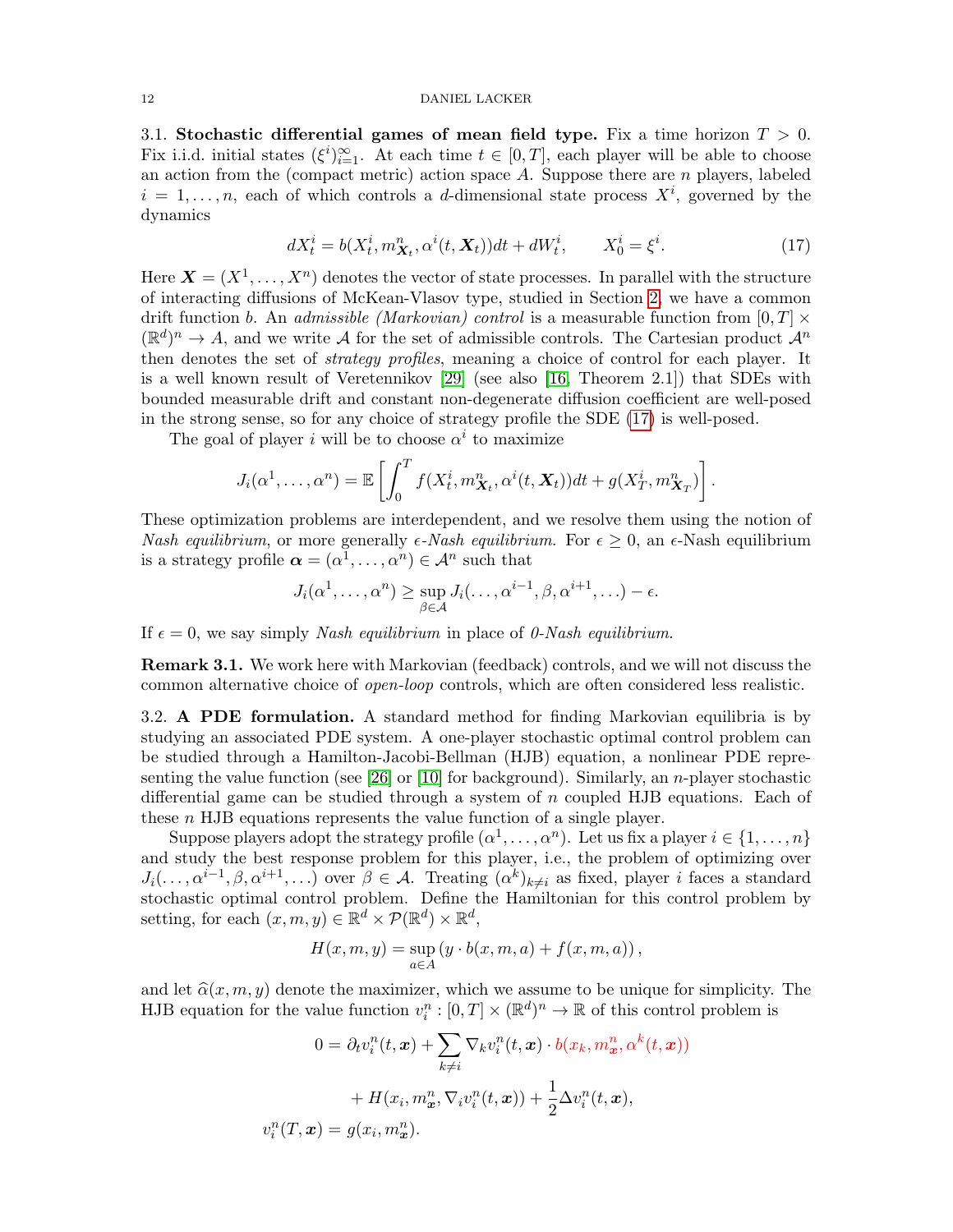The gradient operator  $\nabla_k$  acts on the  $k^{\text{th}}$  variable of  $\boldsymbol{x} = (x_1, \ldots, x_n) \in (\mathbb{R}^d)^n$ , and the Laplacian  $\Delta$  acts on all of the dn variables. We highlight in red where the controls of the other players  $k \neq i$  appear. If we can solve this PDE, then the find the best response of player i according to

<span id="page-12-2"></span><span id="page-12-1"></span>
$$
\widetilde{\alpha}^i(t,\mathbf{x}) := \widehat{\alpha}(x_i, m_{\mathbf{x}}^n, \nabla_i v_i^n(t,\mathbf{x})). \tag{18}
$$

Finally, to find a Nash equilibrium, we need each player to be solving this best response problem. So the PDE system we should solve is

$$
0 = \partial_t v_i^n(t, \mathbf{x}) + \sum_{k \neq i} \nabla_k v_i^n(t, \mathbf{x}) \cdot b(x_k, m_{\mathbf{x}}^n, \widehat{\alpha}(x_k, m_{\mathbf{x}}^n, \nabla_k v_k^n(t, \mathbf{x}))) + H(x_i, m_{\mathbf{x}}^n, \nabla_i v_i^n(t, \mathbf{x})) + \frac{1}{2} \Delta v_i^n(t, \mathbf{x}),
$$
\n(19)

for  $i = 1, ..., n$ , with boundary conditions  $v_i^n(T, x) = g(x_i, m_x^n)$ . This PDE system is often called the **Nash system**. A standard verification argument yields the following: If  $(v_i^n)_{i=1}^n$ is a classical solution of the Nash system [\(19\)](#page-12-1), then  $(\tilde{\alpha}^i)_{i=1}^n$  given by [\(18\)](#page-12-2) forms a Markovian Nash coullibrium Nash equilibrium.

<span id="page-12-0"></span>3.3. Deriving the master equation. In this section we give a *heuristic* derivation of the so-called *master equation* from sending  $n \to \infty$  in the Nash system [\(19\)](#page-12-1). We emphasize the word *heuristic* here, as many arguments in this section are particularly non-rigorous.

Suppose the n-Nash system [\(19\)](#page-12-1) is well-posed for each  $n \in \mathbb{N}$ , and let us first rewrite slightly Nash system [\(19\)](#page-12-1) slightly as

$$
0 = \partial_t v_i^n(t, \mathbf{x}) + H(x_i, m_\mathbf{x}^n, \nabla_i v_i^n(t, \mathbf{x})) + \frac{1}{2} \sum_{k=1}^n \Delta_k v_i^n(t, \mathbf{x})
$$

$$
+ \sum_{k \neq i} \nabla_k v_i^n(t, \mathbf{x}) \cdot b(x_k, m_\mathbf{x}^n, \widehat{\alpha}(x_k, m_\mathbf{x}^n, \nabla_k v_k^n(t, \mathbf{x}))),
$$

for  $i = 1, \ldots, n$ , with boundary conditions  $v_i^n(T, x) = g(x_i, m_x^n)$ . We have simply split the Laplacian term into n constituents. Well-posedness implies that the solution is symmetric, in the sense that  $v_i^n(t, x)$  is symmetric in the  $n-1$  variables  $(x_k)_{k\neq i}$ . In particular, there exists a function  $V_n : [0, T] \times \mathbb{R}^d \times \mathcal{P}(\mathbb{R}^d) \to \mathbb{R}$  such that  $v_i^n(t, x) = V_n(t, x_i, m_x^n)$ . Note of course that this function  $V_n$  depends on the number of players. The limit as  $n \to \infty$  should be the solution of the master equation, as we will now formally show by assuming that  $V_n$ is as smooth as we need, in particular has bounded derivatives of all orders.

To derive the master equation, we use the calculus rules on  $\mathcal{P}(\mathbb{R}^d)$  summarized in Appendix [B,](#page-25-0) particularly Proposition [B.6,](#page-26-0) to express derivatives of  $v_i^n$  in terms of  $\nabla_x V_n$ and  $D_m V_n$ . First, we clearly have  $\partial_t v_i^n(t, x) = \partial_t V_n(t, x_i, m_x^n)$ . Second, use Proposition [B.6](#page-26-0) to get

$$
\nabla_j v_i^n(t, \mathbf{x}) = \nabla_j (V_n(t, x_i, m_{\mathbf{x}}^n))
$$
  
=  $\frac{1}{n} D_m V_n(t, x_i, m_{\mathbf{x}}^n, x_j) + \delta_{ij} \nabla_{\mathbf{x}} V_n(t, x_i, m_{\mathbf{x}}^n)$   
=  $O(1/n) + \delta_{ij} \nabla_{\mathbf{x}} V_n(t, x_i, m_{\mathbf{x}}^n),$ 

where  $\delta_{ij} = 1$  if  $i = j$  and 0 if  $i \neq j$ . Lastly, writing  $D_m V_n = D_m V_n(t, x, m, v)$ , if  $j \neq i$  we have

$$
\Delta_j v_i^n(t, \mathbf{x}) = \frac{1}{n} \text{div}_v D_m V_n(t, x_i, m_\mathbf{x}^n, x_j) + \frac{1}{n^2} \text{Tr}[D_m^2 V_n(t, x_i, m_\mathbf{x}^n, x_j, x_j)].
$$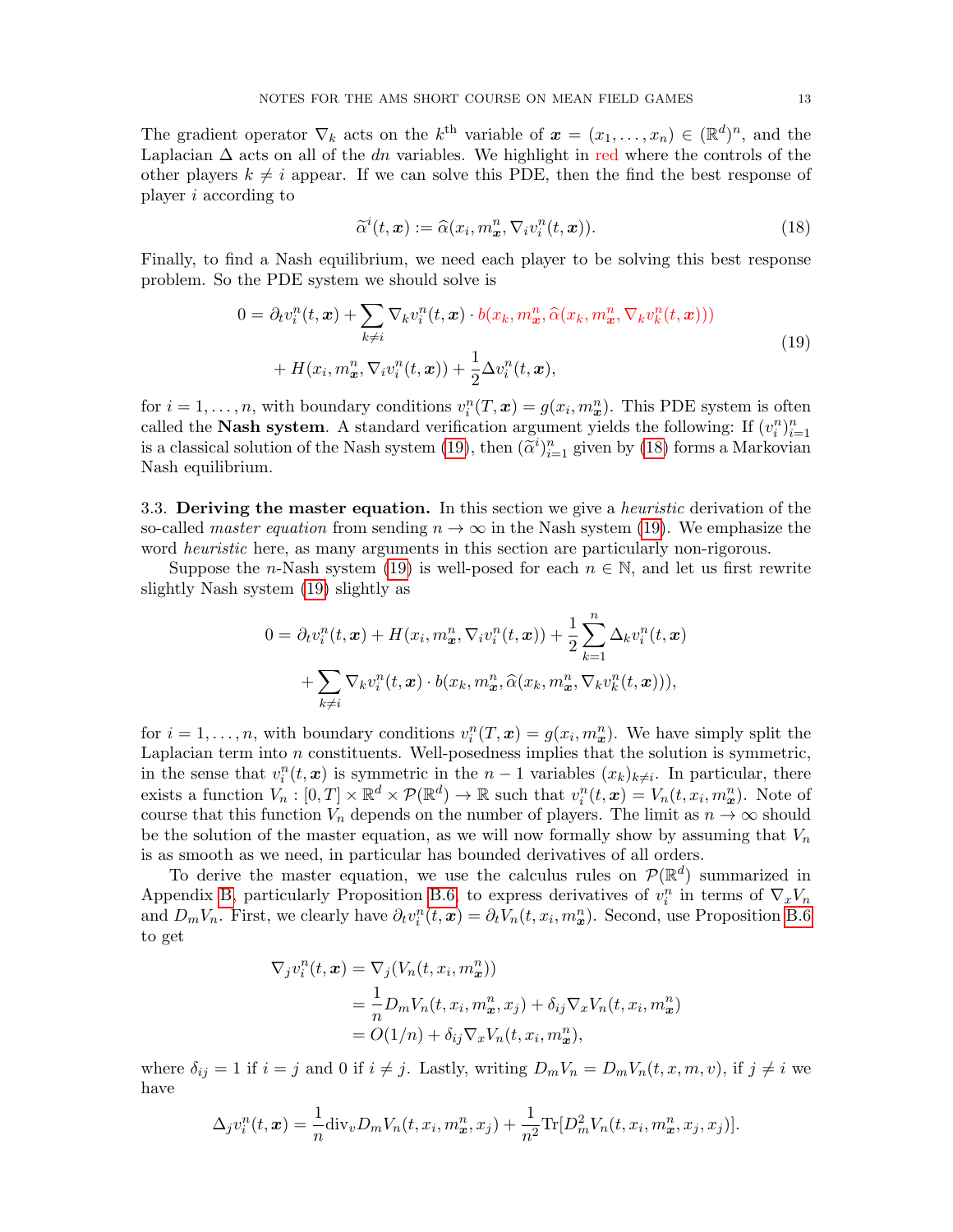For  $j = i$ , this is instead

$$
\Delta_i v_i^n(t, \mathbf{x}) = \frac{1}{n} \text{div}_v D_m V_n(t, x_i, m_\mathbf{x}^n, x_i) + \frac{1}{n^2} \text{Tr}[D_m^2 V_n(t, x_i, m_\mathbf{x}^n, x_i, x_i)] + \Delta_x V_n(t, x_i, m_\mathbf{x}^n) + \frac{1}{n} \text{Tr}[D_m \nabla_x V_n(t, x_i, m_\mathbf{x}^n, x_i)].
$$

Plug this into the Nash system to get an equation in terms of  $V_n$ , for each i:

$$
0 = \partial_t V_n(t, x_i, m_x^n) + H(x_i, m_x^n, O(1/n) + \nabla_x V_n(t, x_i, m_x^n))
$$
  
+ 
$$
\frac{1}{2n} \sum_{k=1}^n \text{div}_v D_m V_n(t, x_i, m_x^n, x_k) + \Delta_x V_n(t, x_i, m_x^n) + O(1/n)
$$
  
+ 
$$
\frac{1}{n} \sum_{k \neq i} D_m V_n(t, x_i, m_x^n, x_k) \cdot b(x_k, m_x^n, \hat{\alpha}(x_k, m_x^n, O(1/n) + \nabla_x V_n(t, x_k, m_x^n)))
$$
  
= 
$$
O(1/n) + \partial_t V_n(t, x_i, m_x^n) + H(x_i, m_x^n, \nabla_x V_n(t, x_i, m_x^n))
$$
  
+ 
$$
\frac{1}{2} \int_{\mathbb{R}^d} \text{div}_v D_m V_n(t, x_i, m_x^n, v) m_x^n(dv) + \Delta_x V_n(t, x_i, m_x^n)
$$
  
+ 
$$
\int_{\mathbb{R}^d} D_m V_n(t, x_i, m_x^n, v) \cdot b(v, m_x^n, \hat{\alpha}(v, m_x^n, \nabla_x V_n(t, v, m_x^n))) m_x^n(dv).
$$

Indeed, we used the fact that the term  $(1/n^2) \text{Tr}[D_m^2 V_n]$  in the expression for  $\Delta_j v_i^n$  is  $O(1/n^2)$  and thus becomes  $O(1/n)$  after averaging over  $j = 1, ..., n$ . Similarly, the term  $(1/n)\text{Tr}[D_m\nabla_x V_n]$  in the expression for  $\Delta_i v_i^n$  is  $O(1/n)$ . We deduce that, if  $V_n \to U$  in some sense, then  $U$  should satisfy

$$
0 = \partial_t U(t, x, m) + H(x, m, \nabla_x U(t, x, m))
$$
  
+ 
$$
\frac{1}{2} \int_{\mathbb{R}^d} \text{div}_v D_m U(t, x, m, v) m(dv) + \Delta_x U(t, x, m)
$$
  
+ 
$$
\int_{\mathbb{R}^d} D_m U(t, x, m, v) \cdot b(v, m, \widehat{\alpha}(v, m, \nabla_x U(t, v, m))) m(dv),
$$
 (20)

with terminal condition  $U(T, x, m) = q(x, m)$ . This is the master equation.

The master equation allows one to identify the equilibrium control as  $\widehat{\alpha}(x, m, \nabla_x U(t, x, m))$ . That is, by solving the McKean-Vlasov SDE

$$
dX_t = b(X_t, \mathcal{L}(X_t), \widehat{\alpha}(X_t, \mathcal{L}(X_t), \nabla_x U(t, x, \mathcal{L}(X_t)))dt + dW_t,
$$

one can show that the measure flow  $(\mathcal{L}(X_t))_{t\in[0,T]}$  is a mean field equilibrium, in the sense described in the next section. We refer to the lecture of F. Delarue for more details on the analysis of the master equation and its precise connection to mean field equilibria.

The above derivation of the master equation is made rigorous in the seminal paper of Cardaliaguet-Delarue-Lasry-Lions [\[5\]](#page-28-14). In fact, the best way to make it rigorous is by reversing the argument. Rather than showing that  $v_i^n(t, x) = V_n(t, x_i, m_x^n)$  nearly solves the master equation, the argument in [\[5\]](#page-28-14) is to show that the functions  $(u_i^n)_{i=1}^n$  defined by  $u_i^n(t, x) := U(t, x_i, m_x^n)$  nearly solves the *n*-player Nash system [\(19\)](#page-12-1). The argument is very similar to that presented above, using the calculus on  $\mathcal{P}(\mathbb{R}^d)$  via Proposition [B.6.](#page-26-0) Before implementing this approach, of course, an important and challenging first step is to establish the existence and uniqueness of a sufficiently smooth classical solution  $U$  of the master equation.

<span id="page-13-0"></span>3.4. The MFG fixed point problem. Here we give first a heuristic derivation and second a precise formulation of the mean field game (MFG) fixed point problem.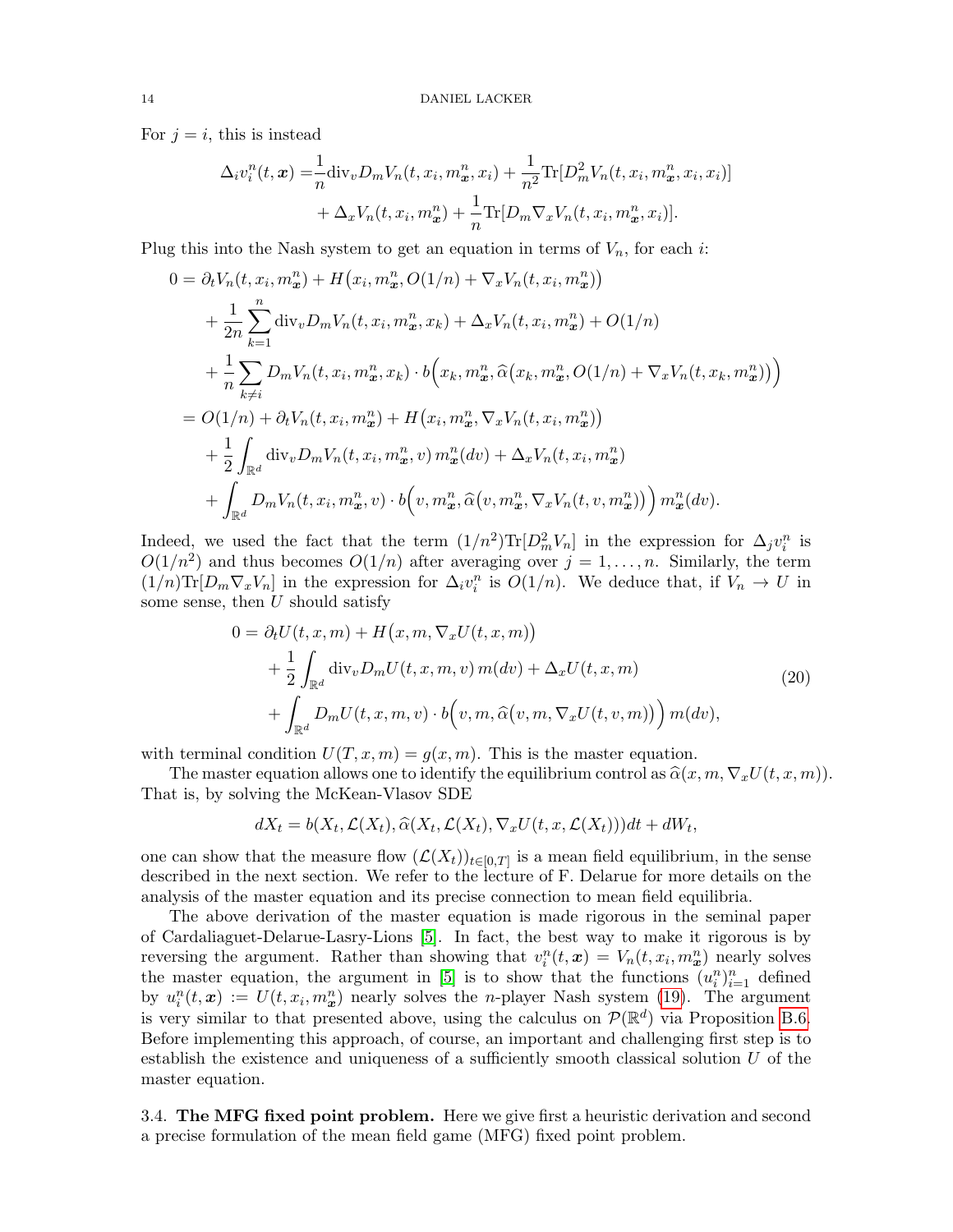Working heuristically for now, let us start from the n-player game described in Section [3.1,](#page-11-0) and let us avoid placing any specific assumptions on b. Suppose the initial states  $X_0^{n,i}$ 0 are i.i.d. with some given initial law  $\lambda$ . Suppose  $(\alpha^{n,1}, \ldots, \alpha^{n,n})$  is a Nash equilibrium for each  $n$ . Given the symmetry of the game, it is not unreasonable to suspect that for each  $n$ we can find a single function  $\hat{\alpha}_n$  such that  $\alpha^{n,i}(t, x) = \hat{\alpha}(t, x_i, m_x^n)$ . It is far less reasonable<br>to expect that  $\hat{\alpha} = \hat{\alpha}$  does not depend on n, but let us make this assumption anyway as to expect that  $\hat{\alpha}_n = \hat{\alpha}$  does not depend on n, but let us make this assumption anyway, as we are doing heuristics. Then, the state processes become

$$
dX_t^{n,i} = b(X_t^{n,i}, m_{\mathbf{X}_t^n}^n, \widehat{\alpha}(t, X_t^{n,i}, m_{\mathbf{X}_t^n}^n))dt + dW_t^i.
$$

where as usual  $m_{\mathbf{X}_t^n}^n$  is the empirical measure of the vector of n state processes  $\mathbf{X}_t^n =$  $(X_t^{n,1})$  $t^{n,1}, \ldots, X^{n,n}_t$ . This is precisely an equation of McKean-Vlasov type. Recalling Theorem [2.3,](#page-5-2) it should hold (if the coefficients and, notably,  $\hat{\alpha}$  are nice enough) that  $(X^{n,1}, m_{X^n}^n)$ <br>converges in law to  $(X, \mu)$ , where  $\mu = (\mu)$ ,  $\mu$ , is a deterministic measure flow and  $X^*$ converges in law to  $(X, \mu)$ , where  $\mu = (\mu_t)_{t \in [0,T]}$  is a deterministic measure flow and  $X^*$ solves

$$
dX_t^* = b(X_t^*, \mu_t, \widehat{\alpha}(t, X_t^*, \mu_t))dt + dW_t,
$$

with  $\mu_t = \mathcal{L}(X_t^*)$  for all t. On the other hand, because  $(\alpha^{n,1}, \ldots, \alpha^{n,n})$  is a Nash equilibrium, for any other control  $\beta$  we have (suppressing the dependence of the controls on the state processes, for convenience)

$$
\mathbb{E}\left[\int_0^T f(X_t^{n,1}, m_{\mathbf{X}_t^n}^n, \alpha_t^{n,1}) dt + g(X_T^1, \mu_T^n) \right] \geq \mathbb{E}\left[\int_0^T f(\widetilde{X}_t^{n,1}, m_{\widetilde{\mathbf{X}}_t^n}^n, \beta_t) dt + g(\widetilde{X}_T^{n,1}, m_{\widetilde{\mathbf{X}}_T^n}^n) \right].
$$
\n(21)

Here we mean that players 1's state process  $\tilde{X}^{n,1}_t$  on the right-hand side is controlled by β, not by  $\alpha^{n,1}$ , but the other  $n-1$  players  $i \neq 1$  stick with the same controls  $\alpha^{n,i}$ . When only player 1 changes strategy and the remaining  $n-1$  players stick with the same  $\alpha^{n,i}$ , the empirical measure should not change too much and should thus converge to the same limit  $\mu$ . Then, the process  $\tilde{X}^{n,1}$  controlled by  $\beta$  should converge to the solution  $X^{\beta}$  of the SDE

<span id="page-14-0"></span>
$$
dX_t^{\beta} = b(X_t^{\beta}, \mu_t, \beta_t)dt + dW_t,
$$

with the same measure flow  $\mu$  as before. Sending  $n \to \infty$  on both sides of [\(21\)](#page-14-0), we find

$$
\mathbb{E}\left[\int_0^T f(X_t^*, \mu_t, \widehat{\alpha}_t)dt + g(X_T^*, \mu_T)\right] \geq \mathbb{E}\left[\int_0^T f(X_t^{\beta}, \mu_t, \beta_t)dt + g(X_T^{\beta}, \mu_T)\right].
$$

This should hold for every choice of  $\beta$ , and we conclude that the control  $\hat{\alpha}$  is optimal for the control problem

$$
\sup_{\alpha} \mathbb{E}\left[\int_0^T f(X_t, \mu_t, \alpha_t)dt + g(X_T, \mu_T)\right]
$$
  

$$
dX_t = b(X_t, \mu_t, \alpha_t)dt + dW_t.
$$

Moreover,  $\mu$  is precisely the law of the optimally controlled state process  $X^*$  above! In summary the above heuristic leads us to the following fixed point problem:

<span id="page-14-1"></span>**Definition 3.2.** Define a map  $\Phi: C([0,T], \mathcal{P}(\mathbb{R}^d)) \to C([0,T], \mathcal{P}(\mathbb{R}^d))$  as follows:

(1) Fix a (deterministic) measure flow  $\mu = (\mu_t)_{t \in [0,T]} \in C([0,T], \mathcal{P}(\mathbb{R}^d))$ , to represent a continuum of agents' state processes.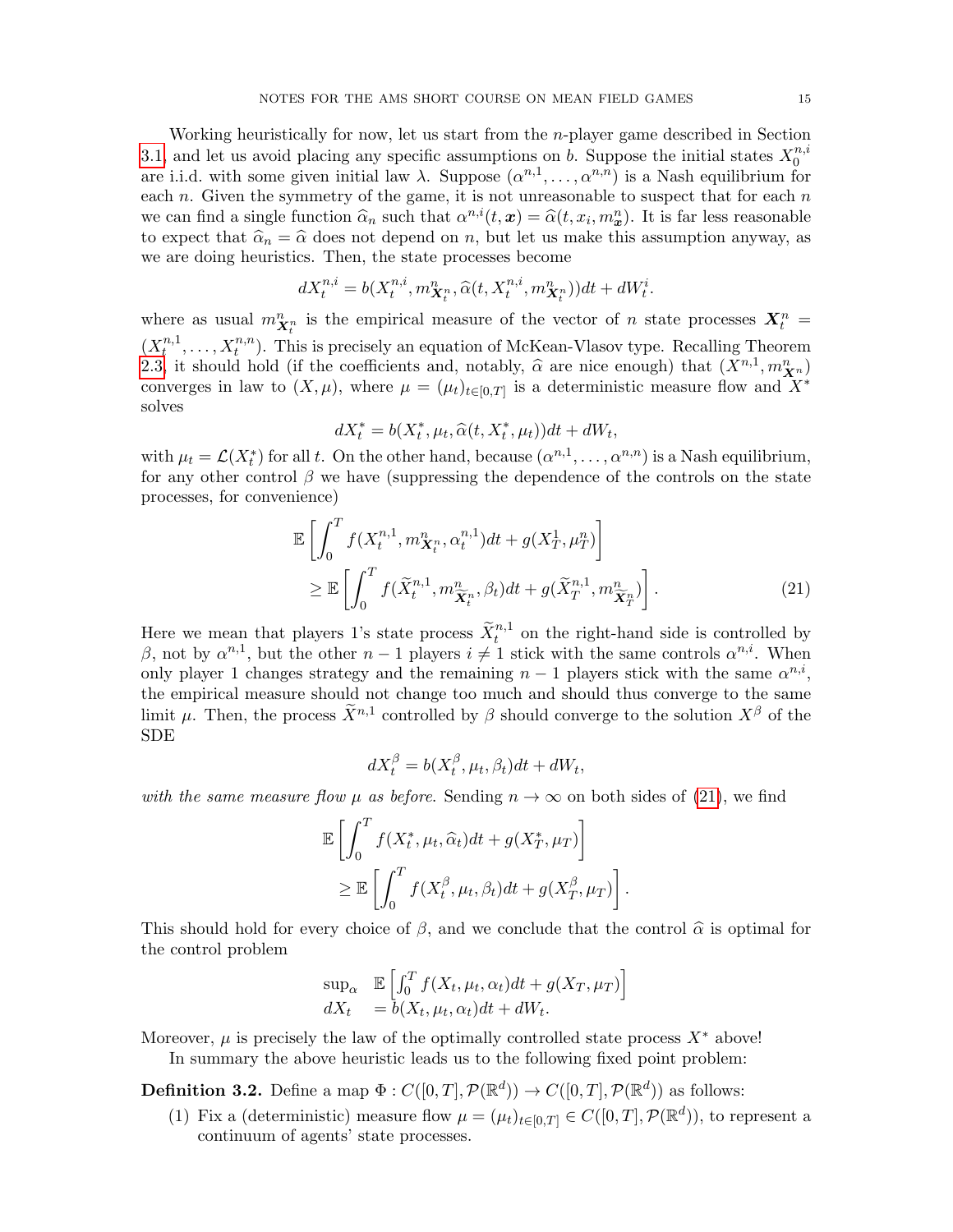(2) Solve the control problem faced by a typical or representative agent:

$$
(P_{\mu}) \quad \begin{cases} \sup_{\alpha} \quad \mathbb{E}\left[\int_0^T f(X_t^{\mu,\alpha}, \mu_t, \alpha(t, X_t))dt + g(X_T^{\mu,\alpha}, \mu_T)\right] \\ dX_t^{\mu,\alpha} \quad = b(X_t^{\mu,\alpha}, \mu_t, \alpha(t, X_t))dt + dW_t. \end{cases}
$$

Here the law of the initial state  $X_0^{\mu,\alpha}$  $\mu^{\mu,\alpha}_{0}$  equals the given initial law  $\lambda$ , and the optimization is over the set of all measurable functions  $\alpha : [0, T] \times \mathbb{R}^d \to A$ .

(3) Let  $\alpha^*$  be the optimally controlled state process, which we assume is unique, and define  $\Phi(\mu) = \overline{\mathcal{L}(X_t^{\mu,\alpha^*})}$  ${}_{t}^{\mu,\alpha}$  ))<sub>t∈[0,T]</sub>.

We say that  $\mu \in C([0,T], \mathcal{P}(\mathbb{R}^d))$  is a mean field equilibrium (MFE) if it is a fixed point of  $\Phi$ , or  $\mu = \Phi(\mu)$ .

Remark 3.3. Definition [3.2](#page-14-1) is central to the rest of the course, so we take the time to clarify it with some comments:

- While our definition, strictly speaking, refers only to the measure flow  $\mu$ , it is often useful to include the optimal control. That is, we may refer more descriptively to the pair  $(\mu, \alpha^*)$  as an MFE, where  $\alpha^*$  is optimal for the control problem  $(P_\mu)$ .
- In general, the optimal control  $\alpha^*$  for  $(P_\mu)$  need not be unique. We could then could define

 $\Phi(\mu) = \{ (\mathcal{L}(X_t^*))_{t \in [0,T]} : X^* \text{ is optimal for } (P_\mu) \},$ 

and then try to find a fixed point for this set-valued map, meaning  $\mu \in \Phi(\mu)$ . In this case, it becomes even more appropriate to include the control  $\alpha^*$  in the definition of an MFE, as in the previous bullet point.

- It cannot be stressed enough that the measure flow  $\mu = (\mu_t)_{t \in [0,T]}$  must be seen as fixed when solving the control problem  $(P_\mu)$ . The control problem  $(P_\mu)$  is a completely standard stochastic optimal control problem, as the measure flow should be seen just as a time-dependence in the coefficient.
- The fixed point can instead be formulated on the control process itself. That is, suppose we start with a control  $\alpha$ , and then solve the McKean-Vlasov equation

$$
dY_t = b(Y_t, \mu_t, \alpha(t, X_t))dt + dW_t, \quad \mu_t = \mathcal{L}(Y_t), \ t \in [0, T].
$$

Note that  $Y = X^{\mu,\alpha}$ . Using this measure flow, we then find an optimal control  $\alpha^*$ for the control problem  $(P_\mu)$  relative to this measure flow  $\mu$ . If  $\alpha^*$  agrees with the  $\alpha$  we started with, then  $\mu$  is a mean field equilibrium.

• We assume the control  $\alpha$  is Markovian, but a common relaxation is to work with the family of open-loop controls, which are processes adapted to the minimal filtration  $(\sigma(X_0, W_s : s \leq t))_{t \in [0,T]}$ . This relaxation typically does not make much of a difference; see [\[17\]](#page-28-15) for general results on this.

We refer to the other lectures in this short course for a more detailed discussion of the mean field game problem, examples, extensions, etc. We limit our discussion in the rest of these notes to the question of rigorously justifying the convergence of the  $n$ -player game to the MFG, for which we have now seen two different heuristic arguments.

<span id="page-15-0"></span>3.5. Constructing approximate Nash equilibria. Most of the rest of these notes are focused on the question of proving that a given sequence of Nash equilibria  $(\alpha^{n,1}, \ldots, \alpha^{n,n})$ "converges" to the MFG, typically in the sense that the associated empirical measure flows  $(m_{\boldsymbol{X}^n_t}^n)_{t\in[0,T]}$  converge to a mean field equilibrium. A much easier problem, still of great practical value, is a sort of converse: Given a mean field equilibrium  $\mu = (\mu_t)_{t \in [0,T]},$  one can construct a sequence  $\epsilon_n$  converging to zero along with  $\epsilon_n$ -Nash equilibria  $(\alpha^{n,1}, \ldots, \alpha^{n,n})$ such that the associated empirical measure flows converge to  $\mu$ . In fact, if the MFE  $\mu$  is associated with the control  $\alpha^* = \alpha^*(t, x)$ , then the approximate equilibria can be constructed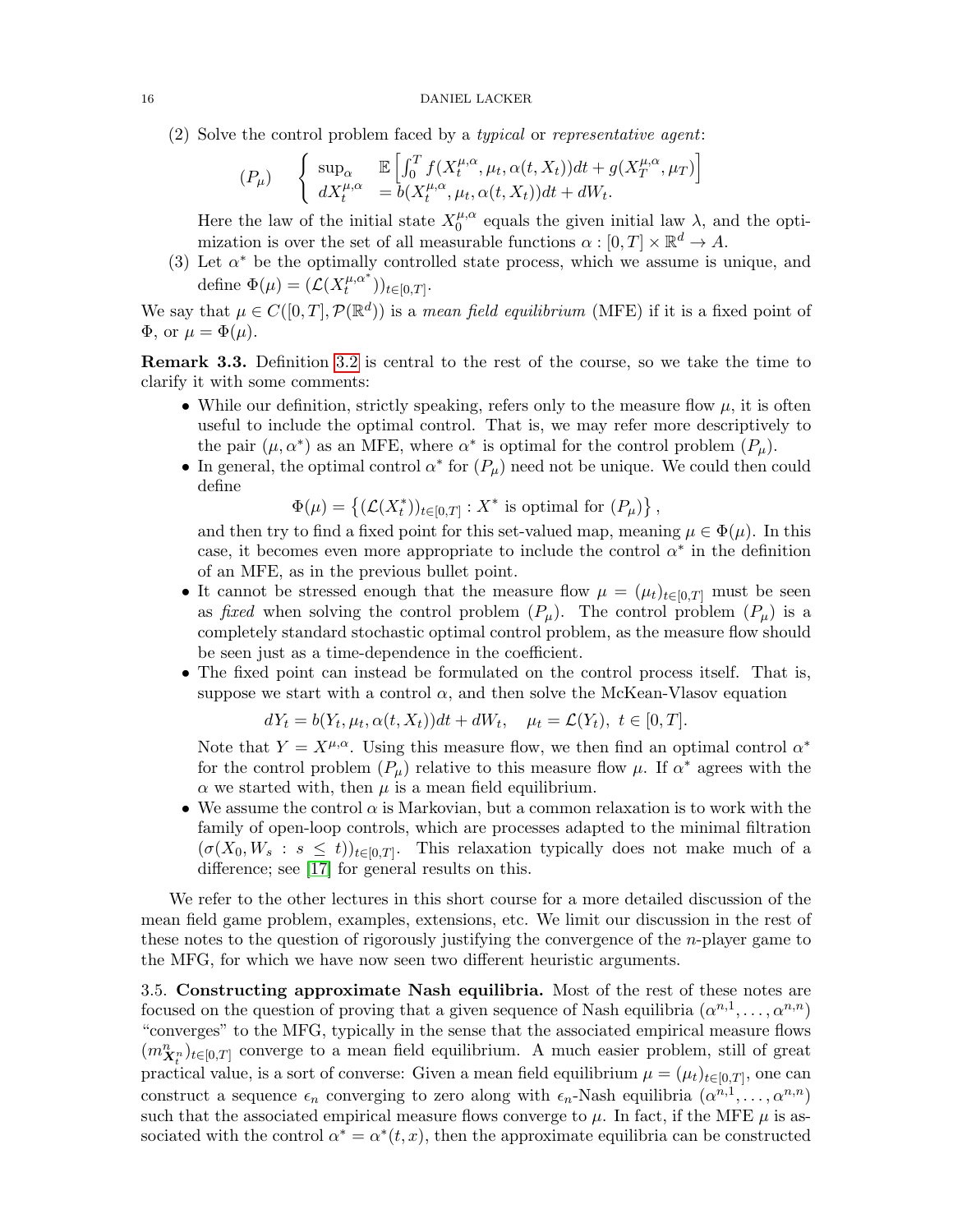explicitly by  $\alpha^{n,i}(t,\mathbf{x}) := \alpha^*(t,x_i)$ . These controls have the highly desirable property of being *distributed*, in the sense that each player's control is based solely on her own state process, not the other players, not even through the empirical measure.

The proof (under reasonable technical assumptions on the coefficients) that this choice of  $\alpha^{n,i}$  does indeed provide an approximate Nash equilibrium is similar to the heuristic argument given in Section [3.4,](#page-13-0) but we will not go into details. This idea is implemented in many papers on MFGs, including but not limited to [\[13,](#page-28-16) [20,](#page-28-17) [6,](#page-28-18) [8,](#page-28-19) [18,](#page-28-20) [19\]](#page-28-21), and in textbook form in [\[7,](#page-28-0) Volume II, Chapter 6].

## 4. Convergence to the MFG limit via compactness methods

<span id="page-16-0"></span>A critical challenge in formalizing the heuristic derivation of the MFG in [3.4](#page-13-0) is that it is very hard to get much of a handle on the equilibrium controls  $(\alpha^{n,1}, \ldots, \alpha^{n,n})$ . For this reason, it is quite useful to find a way to embed these controls in a compact space, so that we can extract a limit point.

To be clear, our controls for the *n*-player game are measurable functions  $\alpha^{n,i} : [0, T] \times$  $(\mathbb{R}^d)^n \to A$ , where we assume the control space A is compact. But just knowing that  $(\alpha^{n,n},\ldots,\alpha^{n,n})$  is a Nash equilibrium does not give us much in the way of regularity or estimates on the functions  $\alpha^{n,i}$ . If we knew the Nash system [\(19\)](#page-12-1) had a classical solution  $(v_i^n)_{i=1}^n$ , and our Nash equilibrium is the one determined by this classical solution as in [\(18\)](#page-12-2), then we may be able to get an estimate on the  $\alpha^{n,i}$  if we had some estimate on the gradients  $\nabla_i v_i^n$  which were *uniform in n*. But even if this worked out, there is still the more fundamental problem of having functions  $\alpha^{n,i} = \alpha^{n,i}(t, x_1, \dots, x_n)$  of  $n+1$  variables; what does it mean for a sequence of increasingly many variables to converge?

An alternative idea is to view the controls as processes rather than functions. That is, suppose  $\alpha^{n,i}$  are given controls and  $\mathbf{X}^n = (X^{n,1}, \ldots, X^{n,n})$  solves the corresponding controlled SDE,

$$
dX_t^{n,i} = b(X_t^{n,i}, m_{\mathbf{X}_t^n}^n, \alpha^{n,i}(t, \mathbf{X}_t^n))dt + dW_t^i.
$$
 (22)

We can then define a process  $\tilde{\alpha}_t^{n,i}$  $t^{n,i}_{t}(\omega) = \alpha^{n,i}(t, \mathbf{X}_{t}^{n}(\omega)),$  which is adapted to the filtration generated by the Brownian motions, and hope that these processes converge in some sense. The space of adapted processes with values in A (modulo  $dt \times d\mathbb{P}$  equivalence) is separable and completely metrizeable when topologized by convergence in measure, but there is no hope of showing pre-compactness of  $\{\tilde{\alpha}^{n,i}\}\$ in this space. Convergence in distribution is more hopeful, if we view  $\tilde{\alpha}^{n,i}$  as a random element of the space  $L^0([0,T];A)$  of measurable functions (modulo a.e. equality) from  $[0, T]$  to A. Equipped with the topology of convergence in Lebesgue measure, this is again too difficult for compactness purposes. But there is fortunately a very convenient way to compactify this space.

<span id="page-16-1"></span>4.1. Relaxed controls. We embed our controls into a space of measures, for which compactness criteria are straightforward. Precisely, let  $V$  denote the set of positive Borel measures on  $[0, T] \times A$  with first marginal equal to Lebesgue measure. That is,  $q \in V$  satisfies  $q([s,t] \times A) = t - s$  for  $0 \le s < t \le T$ . Note that every  $q \in V$  thus has total mass T. We may endow V with the topology of weak convergence, which means that  $q_n \to q$  if and only if  $\int \varphi \, dq_n \to \int \varphi \, dq$  for every bounded continuous function  $\varphi : [0, T] \times A \to \mathbb{R}$ . Two incredibly useful lemmas are the following:

<span id="page-16-2"></span>**Lemma 4.1.** Suppose  $q, q_n \in V$  with  $q_n \to q$ . Then, for any bounded measurable function  $\varphi : [0,T] \times A \to \mathbb{R}$  such that  $\varphi(t, \cdot)$  is continuous on A for each  $t \in [0,T]$ , we have  $\int \varphi \, dq_n \to \int \varphi \, dq.$ 

**Exercise 4.2.** Prove Lemma [4.1.](#page-16-2) **Hint:** Show that the map  $\Phi : [0, T] \rightarrow C(A)$  defined by  $\Phi(t) = \varphi(t, \cdot)$  is Borel measurable. Then, by Lusin's theorem, there exists for each  $\delta > 0$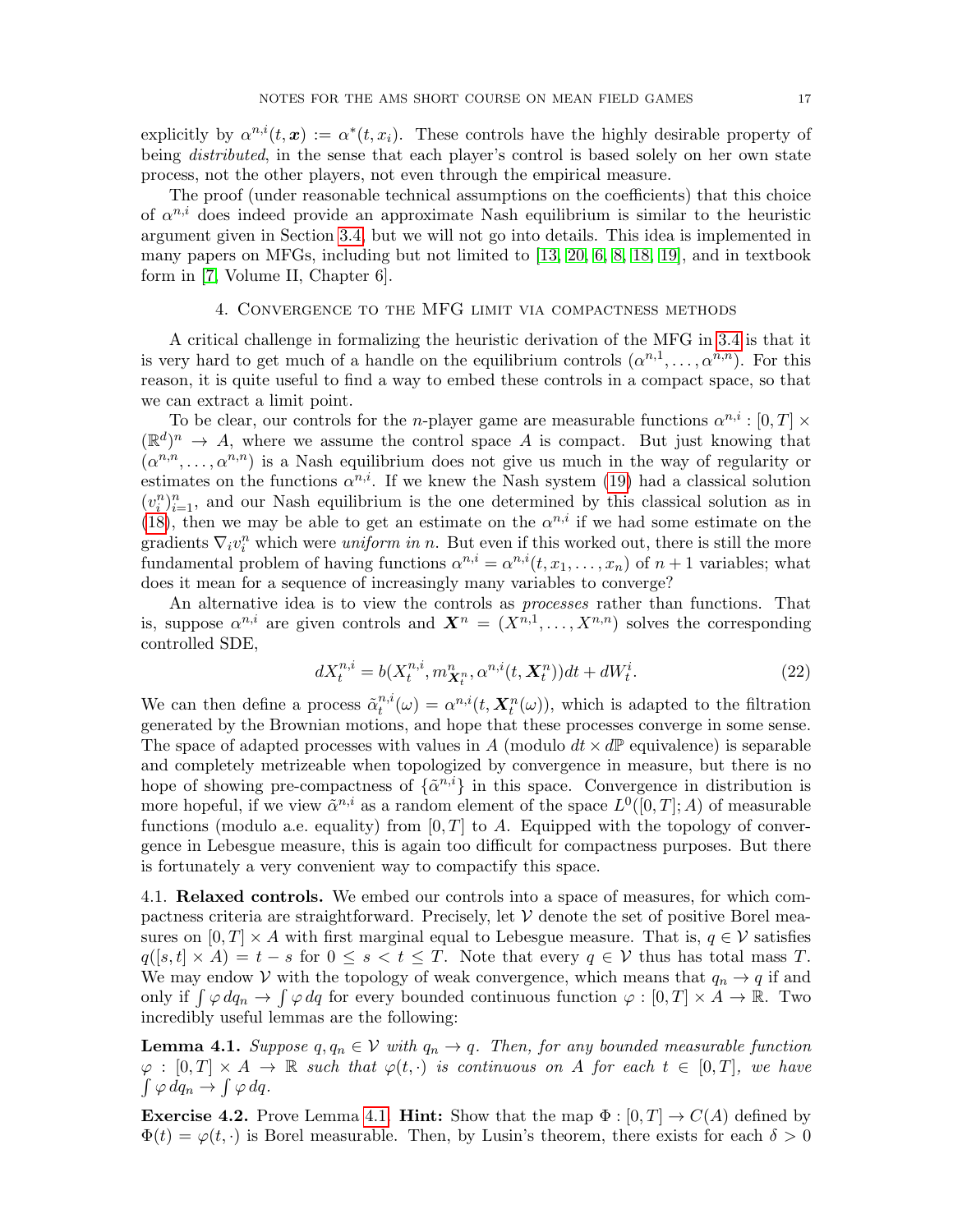#### 18 DANIEL LACKER

a continuous function  $\Phi_{\delta} : [0, T] \to C(A)$  such that  $\Phi_{\delta} = \Phi$  except on a set of Lebesgue measure less than  $\delta$ .

# **Lemma 4.3.** The space  $V$  is compact and metrizeable.

*Proof.* Assume  $T = 1$  for simplicity, as the general case amounts to no more than a rescaling. Because  $[0,1] \times A$  is a compact metric space, the space  $\mathcal{P}([0,1] \times A)$  is compact and metrizeable when equipped with the topology of weak convergence (see Theorem [A.3\)](#page-23-0). We also note that V is a closed subset of  $\mathcal{P}([0,1] \times A)$ : A measure  $\mu \in \mathcal{P}([0,1] \times A)$  belongs to  $V$  if and only if its first marginal is the uniform (Lebesgue) measure. The map  $[0,1] \times A \ni (t,a) \mapsto t \in [0,1]$  is continuous, and so if  $\mu_n \to \mu$  in  $\mathcal{P}([0,1] \times A)$  then the first marginal must converge, thanks to the continuous mapping Theorem [A.2.](#page-23-1)

Alternatively, instead of referring to Theorem [A.3,](#page-23-0) we can note that the Banach space  $C([0,T]\times A)$  of continuous functions on  $[0,T]\times A$  is separable. Hence, by Banach-Alaoglu, closed bounded sets in the dual  $C([0,T] \times A)^*$  are weak<sup>\*</sup>-compact and metrizeable. Clearly  $V$  is bounded, and closedness is argued as above.  $\Box$ 

By the disintegration theorem, note that every  $q \in V$  can be written as

$$
q(dt, da) = dt q_t(da),
$$

for some measurable family of probability measures  $(q_t)_{t\in[0,T]}$  on A, uniquely defined up to almost-everywhere equality. Any (open-loop) control  $\alpha \in L^0([0,T];A),^3$  $\alpha \in L^0([0,T];A),^3$  now called a *strict control*, can be embedded in  $V$  by identifying it with the measure

$$
q(dt, da) = dt \delta_{\alpha_t}(da).
$$

We may write  $V_0$  for the set of  $q \in V$  of the above form. Elements of  $V_0$  are called *strict* controls, while general elements of  $V$  are called *relaxed controls*. The following remarkable fact is quite important, but we leave it as a (tricky) exercise, given that we will not use it in this course:

**Exercise 4.4.** Show that  $V_0$  is dense in  $V$ . This is sometimes known in the literature as the *chattering lemma.* **Hint:** You may use the following implication of the Borel Isomorphism Theorem: Suppose  $\mathcal X$  and  $\mathcal Y$  are complete, separable metric spaces. Suppose  $\mu$  and  $\nu$  are nonnegative measures on X and Y, respectively, with the same total mass, i.e.,  $\mu(\mathcal{X}) =$  $\nu(\mathcal{Y})$ . If  $\mu$  is nonatomic, then there exists a Borel-measurable function  $\varphi : \mathcal{X} \to \mathcal{Y}$  such that  $\mu \circ \varphi^{-1} = \nu$ .

Now, a stochastic control problem is often originally formulated as the problem of choosing a control process  $(\alpha_t)_{t\in[0,T]}$  and then solving the controlled SDE

$$
dX_t = b(X_t, \alpha_t)dt + dW_t.
$$

On the other hand, a random element  $\Lambda = \Lambda(dt, da) = dt\Lambda_t(da)$  of  $\mathcal V$  can be interpreted as a measure-valued control, where for each  $(t, \omega)$  the controller chooses a probability measure over the control space instead choosing a single action. The controlled SDE then becomes

$$
dX_t = \left(\int_A b(X_t, a)\Lambda_t(da)\right)dt + dW_t.
$$

<span id="page-17-0"></span><sup>&</sup>lt;sup>3</sup>We write  $L^0([0,T];A)$  for the set of (equivalence classes of a.e. equal) measurable functions from  $[0,T]$ to A.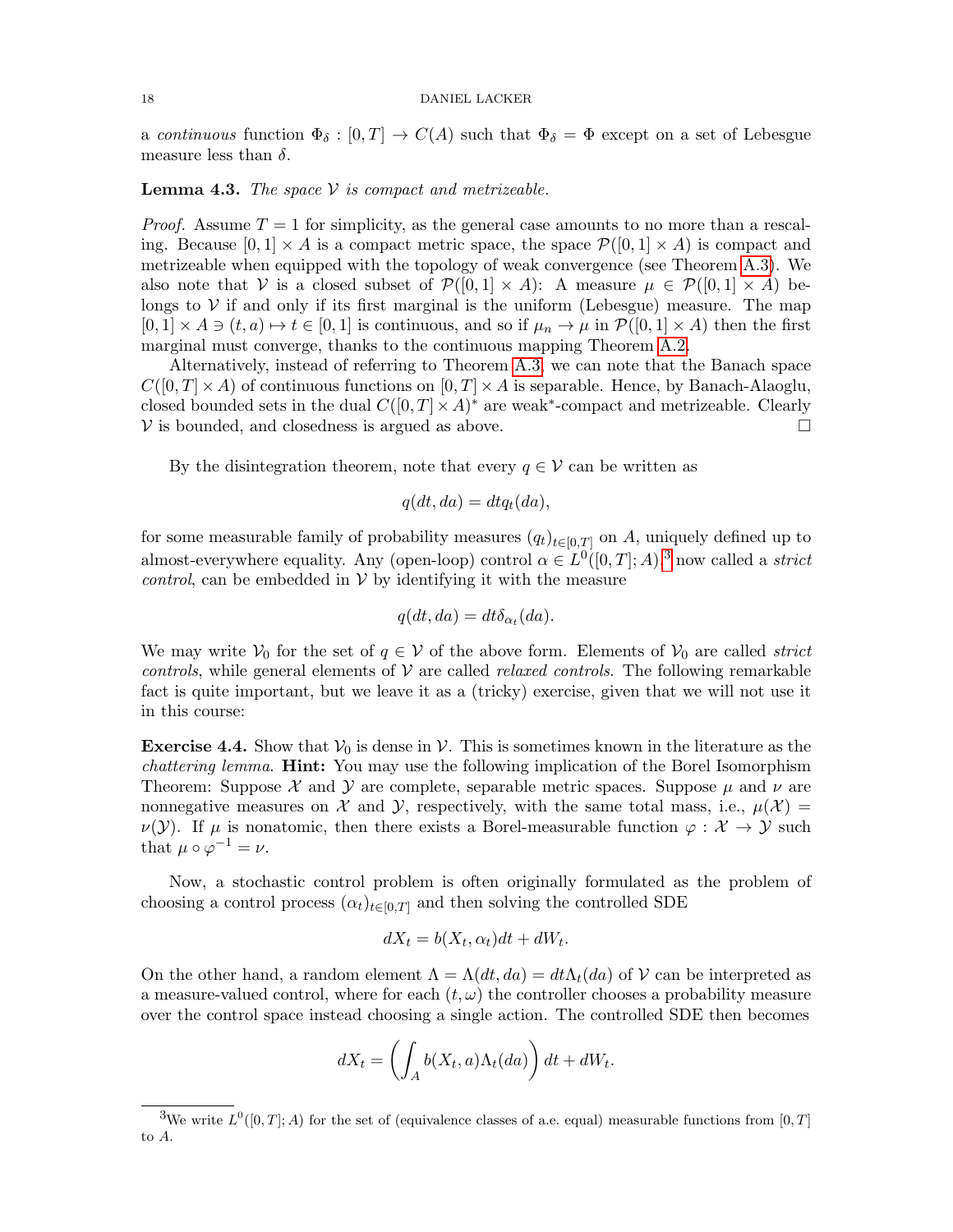<span id="page-18-0"></span>4.2. Relaxed mean field game. We next reformulate the MFG problem discussed in Section [3.4,](#page-13-0) using relaxed controls along with the new name of *strong equilibrium*. We work again with the standing assumption that  $(b, f, g)$  are bounded and continuous, and the initial states from the n-player game defined in Section [3.1](#page-11-0) are i.i.d. with some given law  $\lambda \in \mathcal{P}(\mathbb{R}^d)$  with finite moments of every order.

<span id="page-18-2"></span>**Definition 4.5.** We say that  $(m_t)_{t \in [0,T]} \in C([0,T]; \mathcal{P}(\mathbb{R}^d))$  is a strong mean field equilibrium (MFE) if there exists measurable function  $\Lambda^*: [0, T] \times \mathbb{R}^d \to \mathcal{P}(A)$  such that the unique in law solution of the SDE

$$
dX_t^* = \int_A b(X_t^*, m_t, a)\Lambda^*(t, X_t^*)(da)dt + dW_t, \quad X_0^* \sim \lambda
$$

satisfies the following:

(1)  $m_t = \mathcal{L}(X_t)$  for all  $t \in [0, T]$ .

(2) For any measurable function  $\Lambda : [0, T] \times \mathbb{R}^d \to \mathcal{P}(A)$ , we have

$$
\mathbb{E}\left[\int_0^T \int_A f(X_t^*, m_t, a)\Lambda^*(t, X_t^*)(da)dt + g(X_T^*, m_T)\right] \geq \mathbb{E}\left[\int_0^T \int_A f(X_t, m_t, a)\Lambda(t, X_t)(da)dt + g(X_T, m_T)\right],
$$

where  $X$  is the unique in law solution of

$$
dX_t = \int_A b(X_t, m_t, a) \Lambda(t, X_t) (da) dt + dW_t, \quad X_0 \sim \lambda.
$$

We use the term *strong equilibrium* because it turns out there is a more general notion, called a weak equilibrium which is needed in order to adequately describe the  $n \to \infty$  limit theory. To define a weak equilibrium, we need a bit more notation. For a metric space E, we will by default equip  $C([0,T]; E)$  with the canonical filtration, i.e., the filtration generated by the coordinate process. The notation  $\text{Prog}(E)$  with refer to the progressive  $\sigma$ field on  $[0, T] \times C([0, T]; E)$ , which is generated by all progressively measurable real-valued processes  $[0, T] \times C([0, T]; E) \to \mathbb{R}$ . In the following, let  $\mathcal{B}(E)$  denote the Borel  $\sigma$ -field of a metric space E.

<span id="page-18-1"></span>**Definition 4.6.** A weak mean field equilibrium (MFE) is a tuple  $(\Omega, \mathcal{F}, \mathbb{F}, \mathbb{P}, W, \Lambda^*, X^*, \mu)$ , where  $(\Omega, \mathcal{F}, \mathbb{F}, \mathbb{P})$  is a complete filtered probability space and:

- (1)  $\mu$  is an F-adapted  $\mathcal{P}(\mathbb{R}^d)$ -valued process, W is a F-Brownian motion, and  $X^*$  is a continuous  $\mathbb{R}^d$ -valued F-adapted process with  $\mathbb{P} \circ X_0^{-1} = \lambda$ .
- (2)  $\Lambda^*: [0,T] \times \mathbb{R}^d \times C([0,T]; \mathcal{P}(\mathbb{R}^d)) \to \mathcal{P}(A)$  is  $\mathcal{B}(\mathbb{R}^d) \otimes \text{Prog}(\mathcal{P}(\mathbb{R}^d))$ -measurable.
- (3)  $X_0^*$ ,  $\mu$ , and W are independent.
- (4) The state equation holds:

$$
dX_t^* = \int_A b(X_t^*, \mu_t, a) \Lambda^*(X_t^*, \mu)(da)dt + dW_t.
$$
 (23)

(5) For every alternative  $\mathcal{B}(\mathbb{R}^d) \otimes \text{Prog}(\mathcal{P}(\mathbb{R}^d))$ -measurable function  $\Lambda : [0, T] \times \mathbb{R}^d \times$  $C([0,T]; \mathcal{P}(\mathbb{R}^d)) \to \mathcal{P}(A)$ , we have

$$
\mathbb{E}\left[\int_0^T \int_A f(X_t^*, \mu_t, a)\Lambda^*(t, X_t^*, \mu)(da)dt + g(X_T^*, \mu_T)\right] \geq \mathbb{E}\left[\int_0^T \int_A f(X_t, \mu_t, a)\Lambda((t, X_t, \mu)(da)dt + g(X_T, \mu_T)\right],
$$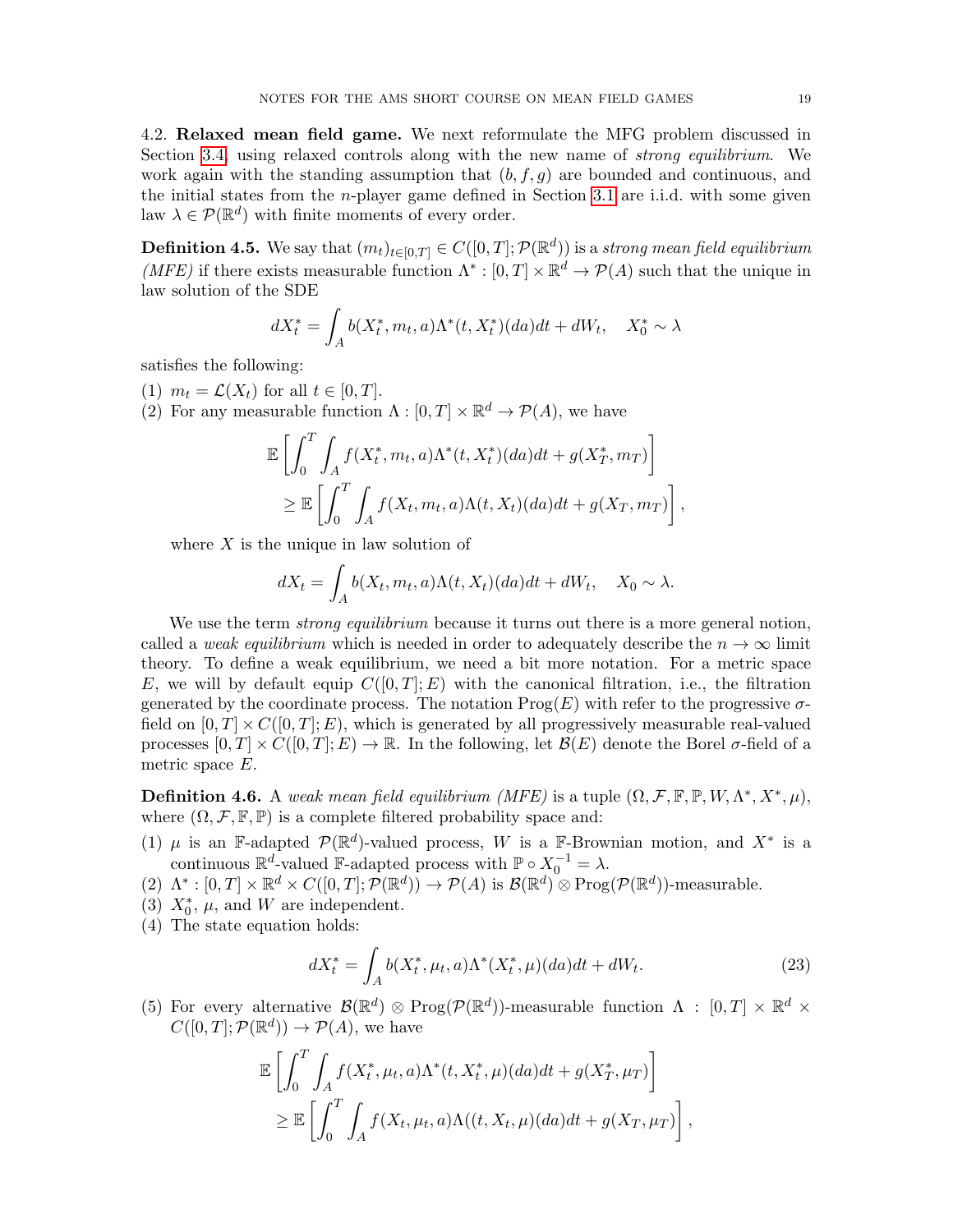where  $X$  is the solution (on an extension of the probability space) of

$$
dX_t = \int_A b(X_t, \mu_t, a) \Lambda(t, X_t, \mu)(da) dt + dW_t, \quad X_0 \sim \lambda.
$$

(6) The consistency condition holds, namely,  $\mu_t = \mathbb{P}(X_t^* \in \cdot | \mathcal{F}_t^{\mu})$  a.s. for each  $t \in [0, T]$ , where  $\mathcal{F}_t^{\mu} = \sigma(\mu_s : s \leq t)$ .

The law of the measure-valued process  $\mu$  is a probability measure on  $C([0,T]; \mathcal{P}(\mathbb{R}^d))$ , and with some abuse of notation we may refer to this probability measure itself as a weak MFE.

The key difference between a weak and strong equilibrium, of course, is that the measure flow  $(\mu_t)_{t\in[0,T]}$  is stochastic in a weak equilibrium. Accordingly, the (relaxed) control  $\Lambda$  in (2) and (5) in Definition [4.6](#page-18-1) should not be allowed to anticipate the measure flow, hence the progressive measurability assumption (2). Notice that a weak MFE  $\mu = (\mu_t)_{t \in [0,T]}$  is a strong MFE if and only if it is determinsitic. The following limit theorem from [\[19\]](#page-28-21):

<span id="page-19-2"></span>**Theorem 4.7.** Under some additional technical assumptions: Let  $\epsilon_n \geq 0$  with  $\epsilon_n \to 0$ . Suppose that for each n we are given an  $\epsilon_n$ -Nash equilibrium  $(\alpha^1,\ldots,\alpha^n) \in \mathcal{A}_n^n$  for the n-player game, and let  $(m_{\boldsymbol{X}^n_t}^n)_{t\in[0,T]}$  denote the corresponding empirical measure flow from [\(17\)](#page-11-2). Then the sequence  $\{\mathcal{L}(m_{\mathbf{X}^n}^n) : n \in \mathbb{N}\}\subset \mathcal{P}(C([0,T];\mathcal{P}(\mathbb{R}^d)))$  is tight, and every (weak) limit point is a weak MFE in the sense of Definition  $4.6$ .

The nicest case, of course, is when there is a unique weak MFE, in which case Theorem [4.7](#page-19-2) implies that any sequence of Nash equilibria for the n-player games converges to this unique equilibrium.

<span id="page-19-0"></span>4.3. Weak mean field equilibria. Before discussing ideas of the proof, it is worth dwelling on the notion of weak MFE, introduced in Definition [4.6.](#page-18-1) There is an interesting phenomenon here: Suppose  $S \subset C([0,T]; \mathcal{P}(\mathbb{R}^d))$  denotes the set of strong MFE, as defined in Definition [4.5.](#page-18-2) Then there can exist weak MFE  $\mu = (\mu_t)_{t \in [0,T]}$  which are not supported on the set S. This is in stark contrast with two simpler situations:

- (1) Static or one-shot mean field games, in which there is a game but no dynamics.
- (2) McKean-Vlasov particle systems, in which there are dynamics but no game (i.e., dynamics are uncontrolled).

In either of these cases, we can define similar notions of strong and weak equilibrium. And, in either case, it turns out that *weak MFE are always supported on* (or mixtures/randomizations) among) the set of strong MFE. It is only in dynamic games, where optimization and dynamics interact, that this new phenomenon emerges, in which weak MFE can be completely different from strong MFE. See [\[18,](#page-28-20) [19\]](#page-28-21) for an explicit example of a weak MFE which is not supported on the set of strong MFE.

<span id="page-19-1"></span>4.4. Limit theorem proof ideas. We will sketch some of the ideas of the proof of Theorem [4.7,](#page-19-2) which we divide into three key steps. First we prove the claimed tightness. Second, we argue that for any limit point  $M \in \mathcal{P}(C([0,T];\mathcal{P}(\mathbb{R}^d)))$ , we may construct a tuple  $(\Omega, \mathcal{F}, \mathbb{F}, \mathbb{P}, W, \Lambda^*, X^*, \mu)$  such that  $\mathbb{P} \circ \mu^{-1} = M$  and such that properties (1-4) and (6) of Definition [4.6](#page-18-1) hold. The final step is to check the optimality condition (5), which is the hardest part. We refer to [\[19\]](#page-28-21) for the complete proof, with full details.

4.4.1. Tightness. Proving the tightness claimed in Theorem [4.7](#page-19-2) is relatively straightforward in the sense that it simply applies some fairly well known criteria. In particular, one may use the following nice result of Sznitman [\[27,](#page-28-22) Proposition 2.2(ii)]: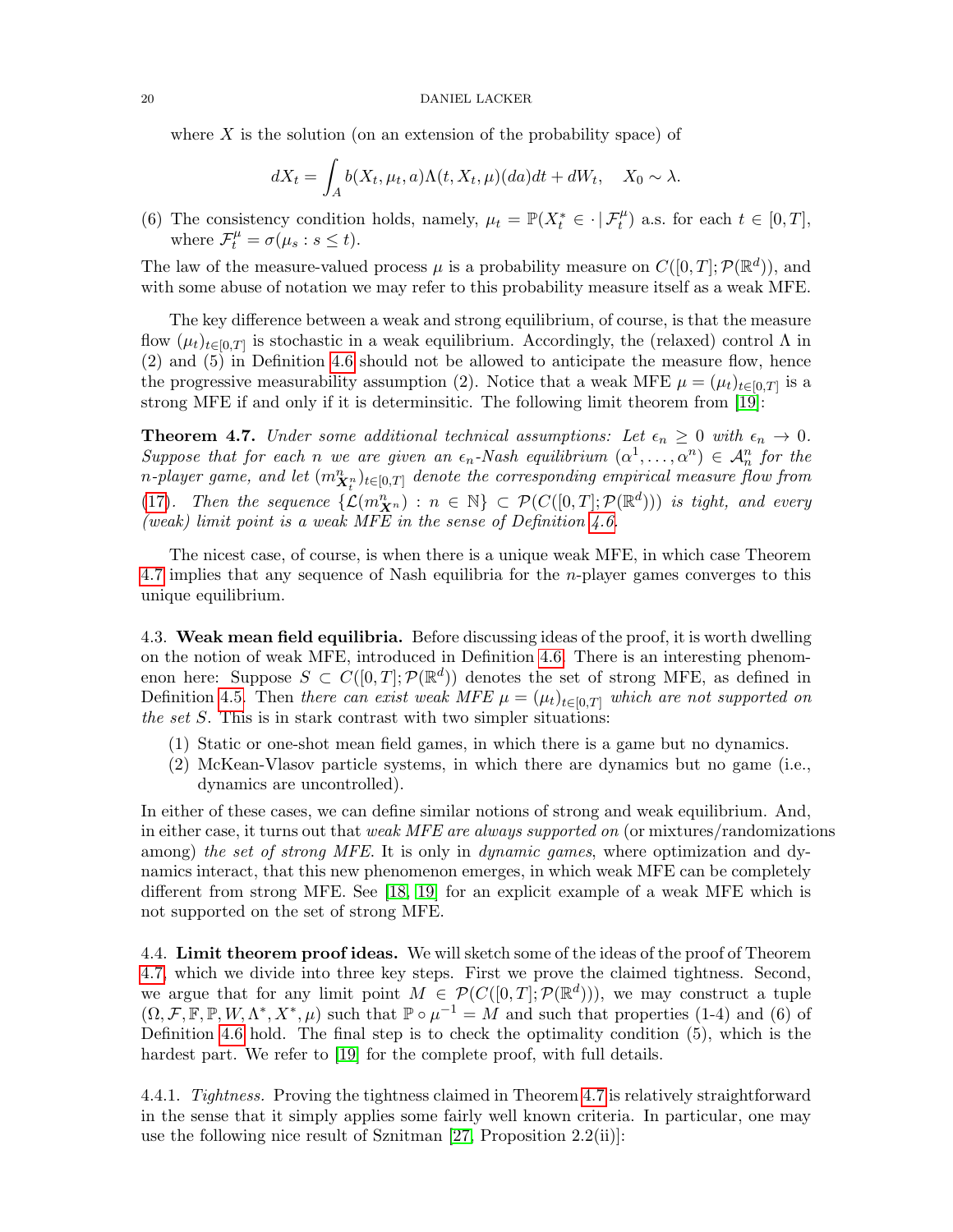<span id="page-20-0"></span>**Proposition 4.8.** Suppose X is a complete separable metric space, and let  $S \subset \mathcal{P}(\mathcal{P}(\mathcal{X}))$ . For  $M \in \mathcal{P}(\mathcal{P}(\mathcal{X}))$ , define the mean measure  $\overline{M} \in \mathcal{P}(\mathcal{X})$  by

$$
\overline{M}(B) = \int_{\mathcal{P}(\mathcal{X})} m(B) M(dm), \quad \text{for } B \subset \mathcal{X} \text{ Borel.}
$$

Then S is tight if and only if  $\{\overline{M} : M \in S\} \subset \mathcal{P}(\mathcal{X})$  is tight.

With this in hand, consider the "lifted" empirical measure

$$
m_{\boldsymbol{X}^n}^n = \frac{1}{n} \sum_{k=1}^n \delta_{X^{n,k}},
$$

as a random element of  $\mathcal{P}(\mathcal{C}^d)$ . Let  $M_n = \mathcal{L}(m_{\mathbf{X}^n}^n) \in \mathcal{P}(\mathcal{P}(\mathcal{C}^d))$ . Then the mean measure is given by

$$
\overline{M}_n(B) = \mathbb{E}[m_{\mathbf{X}^n}^n(B)] = \mathbb{E}\left[\frac{1}{n}\sum_{k=1}^n 1_{\{X^{n,k}\in B\}}\right] = \frac{1}{n}\sum_{k=1}^n \mathbb{P}(X^{n,k}\in B).
$$

One may then show that  $\{\overline{M}_n : n \in \mathbb{N}\}\subset \mathcal{P}(\mathcal{C}^d)$  is tight by using standard tightness criteria for the continuous processes  $X^{n,k}$ . Conclude from Proposition [4.8](#page-20-0) that  $\{M_n = \mathcal{L}(m_{\boldsymbol{X}^n}^n)$ :  $n \in \mathbb{N} \subset \mathcal{P}(\mathcal{P}(\mathcal{C}^d))$  is tight. Finally, it is straightforward to check that the map

$$
\mathcal{P}(\mathcal{C}^d) \ni m \mapsto (m_t)_{t \in [0,T]} \in C([0,T];\mathcal{P}(\mathbb{R}^d))
$$

is continuous, and we conclude from the continuous mapping Theorem [A.2](#page-23-1) that  $\{\mathcal{L}(m_{\boldsymbol{X}^n}^n)$ :  $n \in \mathbb{N} \subset \mathcal{P}(C([0,T]; \mathcal{P}(\mathbb{R}^d)))$  is tight.

4.4.2. Identifying the limiting dynamics. The next step is to prove that, for any limit point  $M \in \mathcal{P}(C([0,T];\mathcal{P}(\mathbb{R}^d)))$  of  $\{\mathcal{L}(m^n_{\boldsymbol{X}^n}):n\in\mathbb{N}\},$  we may construct a tuple  $(\Omega,\mathcal{F},\mathbb{F},\mathbb{P},W,\Lambda^*,X^*,\mu)$ such that  $\mathbb{P} \circ \mu^{-1} = M$  and such that properties (1-4) and (6) of Definition [4.6](#page-18-1) hold. This argument is an embellishment of a well-established argument for deriving the McKean-Vlasov limit for interacting diffusions, developed for instance in [\[24,](#page-28-23) [11,](#page-28-24) [23\]](#page-28-25).

First, we view each control  $\alpha^{n,i}$  as inducing a random relaxed control  $\Lambda^{n,i}(da, da)$  =  $dt\Lambda^{n,i}_t$  $t^{n,\iota}(da) = dt \delta_{\alpha^{n,\iota}(t,\mathbf{X}^n)}(da)$ . We then focus on the extended empirical measure

$$
m_{\mathbf{X}^n,\mathbf{\Lambda}^n}^n = \frac{1}{n} \sum_{k=1}^n \delta_{(X^{n,k},\Lambda^{n,k})},
$$

which is a random element of  $\mathcal{P}(\mathcal{C}^d \times \mathcal{V})$ . Since V is compact we may easily deduce from the previous section that  $\{\mathcal{L}(m_{\mathbf{X}^n,\mathbf{\Lambda}^n}^n) : n \in \mathbb{N}\}\subset \mathcal{P}(\mathcal{P}(\mathcal{C}^d \times \mathcal{V}))$  is tight (e.g., using Lemma [A.5\)](#page-23-2). By applying Itô's formula to  $\varphi(X_t^{n,k})$  $t^{n,\kappa}$  and then averaging over  $k = 1, \ldots, n$ , we find

$$
d \int_{\mathcal{C}^{d} \times \mathcal{V}} \varphi(x_{t}) m_{\mathbf{X}^{n}, \mathbf{\Lambda}^{n}}^{n} (dx, dq) = \frac{1}{n} \sum_{k=1}^{n} d\varphi(X_{t}^{n,k})
$$
  
\n
$$
= \frac{1}{n} \sum_{k=1}^{n} \left( b(\mathbf{X}_{t}^{n,k}, m_{\mathbf{X}_{t}^{n}}, \alpha^{n,k}(t, \mathbf{X}_{t}^{n})) \cdot \nabla \varphi(X_{t}^{n,k}) + \frac{1}{2} \Delta \varphi(X_{t}^{n,k}) \right) dt
$$
  
\n
$$
+ \frac{1}{n} \sum_{k=1}^{n} \nabla \varphi(X_{t}^{n,k}) \cdot dW_{t}^{k}
$$
  
\n
$$
= \frac{1}{n} \sum_{k=1}^{n} \int_{A} \left( b(X_{t}^{n,k}, m_{\mathbf{X}_{t}^{n}}, a) \cdot \nabla \varphi(X_{t}^{n,k}) + \frac{1}{2} \Delta \varphi(X_{t}^{n,k}) \right) \Lambda_{t}^{n,k}(da) dt
$$
  
\n
$$
+ dM_{t}^{n,\varphi},
$$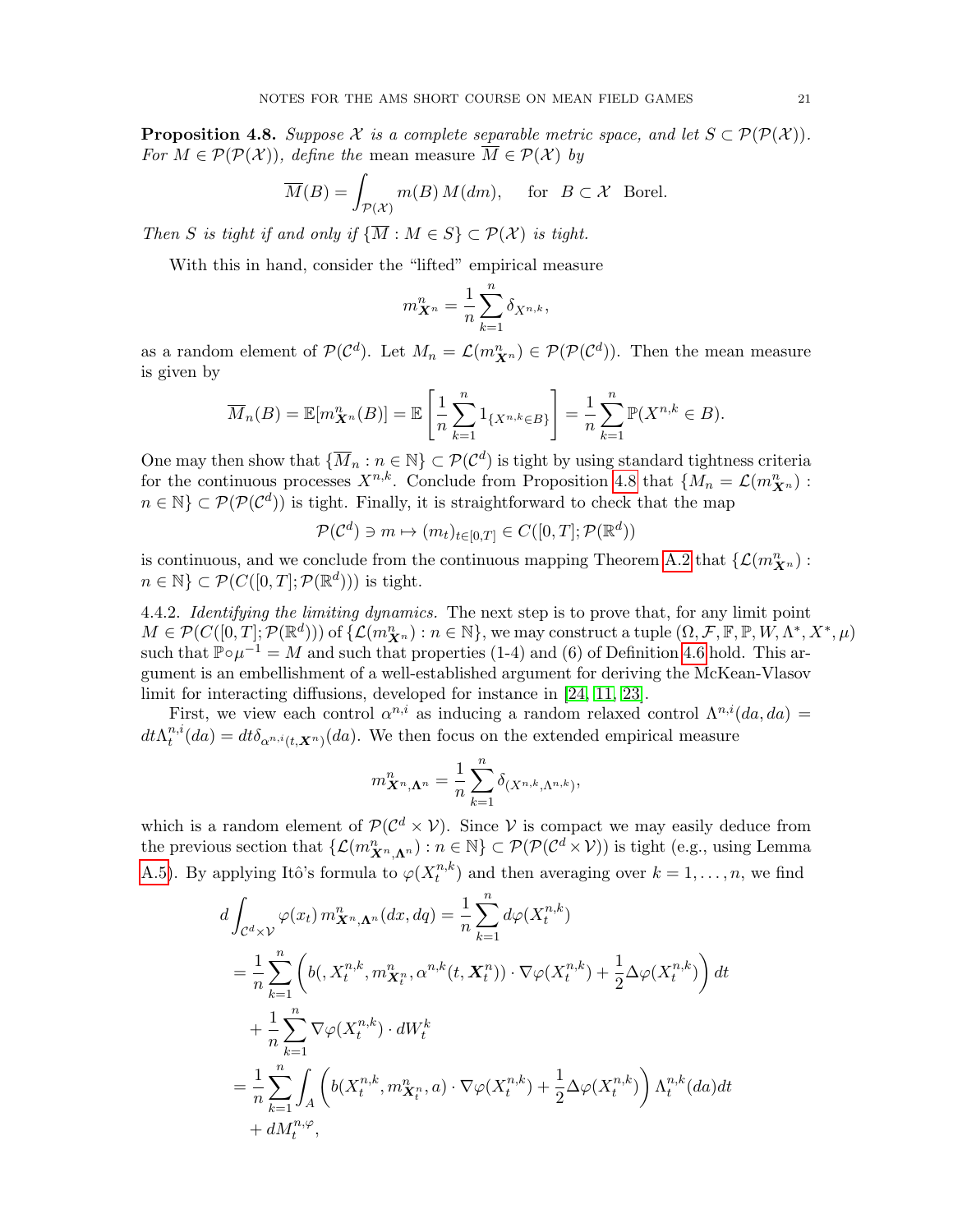where we define the martingale  $M^{n,\varphi}$  by setting  $M_0^{n,\varphi} = 0$  and  $dM_t^{n,\varphi} = \frac{1}{n}$  $\frac{1}{n} \sum_{k=1}^n \nabla \varphi(X_t^{n,k})$  $\binom{n,\kappa}{t}$ .  $dW_t^k$ . It then holds almost surely that

$$
M_t^{n,\varphi} = \int_{\mathcal{C}^d \times \mathcal{V}} \left[ \varphi(x_t) - \varphi(x_0) \right)
$$
  
 
$$
- \int_{[0,T] \times A} \left( b(x_s, m_{\mathbf{X}_s^n}^n, a) \cdot \nabla \varphi(x_s) + \frac{1}{2} \Delta \varphi(x_s) \right) q(ds, da) \right] m_{\mathbf{X}^n, \mathbf{\Lambda}^n}^n(dx, dq).
$$

Doob's inequality, Itô's isometry, and the independence of the Brownian motions  $W^1, \ldots, W^n$ yield

$$
\mathbb{E}\left[\sup_{t\in[0,T]}|M_t^{n,\varphi}|^2\right] \leq 4\mathbb{E}[|M_T^{n,\varphi}|^2] = \frac{4}{n^2}\sum_{k=1}^n\mathbb{E}\int_0^T|\nabla\varphi(X_t^{n,k})|^2dt
$$
  

$$
\leq \frac{4T\|\nabla\varphi\|_{\infty}}{n}.
$$

Hence,  $M^{n,\varphi} \to 0$ , and we pass to the limit above (skipping the details of the weak convergence arguments) to find

$$
0 = \int_{\mathcal{C}^d \times \mathcal{V}} \left[ \varphi(x_t) - \varphi(x_0) \right)
$$
  
 
$$
- \int_{[0,T] \times A} \left( b(x_s, \widetilde{\mu}_s^x, a) \cdot \nabla \varphi(x_s) + \frac{1}{2} \Delta \varphi(x_s) \right) q(ds, da) \right] \widetilde{\mu}(dx, dq),
$$

where the  $\mathcal{P}(\mathcal{C}^d \times \mathcal{V})$ -valued random variable  $\tilde{\mu}$  is any weak limit of  $m_{\mathbf{X}^n,\mathbf{\Lambda}^n}^n$ , and  $\tilde{\mu}^x$  denotes the  $\mathcal{C}^d$ -marginal of  $\widetilde{\mu}$ . This holds for each  $\varphi \in C_c^{\infty}(\mathbb{R}^d)$  and each  $t > s \geq 0$ .<br>In some sonse, the show integral equation is a randomized version of a

In some sense, the above integral equation is a randomized version of a Fokker-Planck (or Kolmogorov forward) equation, but with an additional dependence on a non-Markovian control. By carefully applying a *Markovian projection* argument, it can be argued that there exists a tuple  $(\Omega, \mathcal{F}, \mathbb{F}, \mathbb{P}, W, \Lambda^*, X^*, \mu)$  such that  $\mathbb{P} \circ \mu^{-1} = \mathcal{L}((\tilde{\mu}_t^x)_{t \in [0,T]})$  and properties (1-4) and (6) hold. This is by no means straightforward and requires some nontrivial results connecting Fokker-Planck equations to solution of martingale problems, but we omit the remaining details of this step.

4.4.3. Proving optimality at the limit. Suppose now that we have proven the claimed tight-ness of Theorem [4.7](#page-19-2) as well as the fact that for any limit point  $M \in \mathcal{P}(C([0,T]; \mathcal{P}(\mathbb{R}^d)))$ we may construct a tuple  $(\Omega, \mathcal{F}, \mathbb{F}, \mathbb{P}, W, \Lambda^*, X^*, \mu)$  such that  $\mathbb{P} \circ \mu^{-1} = M$  and such that properties (1-4) and (6) of Definition [4.6](#page-18-1) hold. The final and most difficult step is to check that this tuple satisfies the optimality condition (5) of Definition [4.6.](#page-18-1)

The principle here<sup>[4](#page-21-0)</sup> is to fix an arbitrary competitor (strict) control  $\hat{\alpha} : [0, T] \times \mathbb{R}^d \times$ <br> $\Omega$   $T! \cdot \mathcal{D}(\mathbb{R}^d)$ )  $\rightarrow$  4 and "give it" to seek of the players in the p player game. Precisely  $C([0,T]; \mathcal{P}(\mathbb{R}^d)) \to A$  and "give it" to each of the players in the *n*-player game. Precisely, for each n and each  $k = 1, \ldots, n$ , define the n state processes  $\mathbf{Y}^{n,k} = (Y^{n,k,1}, \ldots, Y^{n,k,n})$ by

$$
dY_t^{n,k,k} = b(Y_t^{n,k,k}, m_{\mathbf{Y}_t^{n,k}}, \hat{\alpha}(t, Y_t^{n,k,k}, m_{\mathbf{Y}^{n,k}}^n))dt + dW_t^k,
$$
  

$$
dY_t^{n,k,i} = b(Y_t^{n,k,i}, m_{\mathbf{Y}_t^{n,k}}, \alpha^{n,i}(t, \mathbf{Y}^{n,k}))dt + dW_t^i, \quad i \neq k,
$$

<span id="page-21-0"></span><sup>4</sup>This is reminiscent of Gamma-convergence arguments.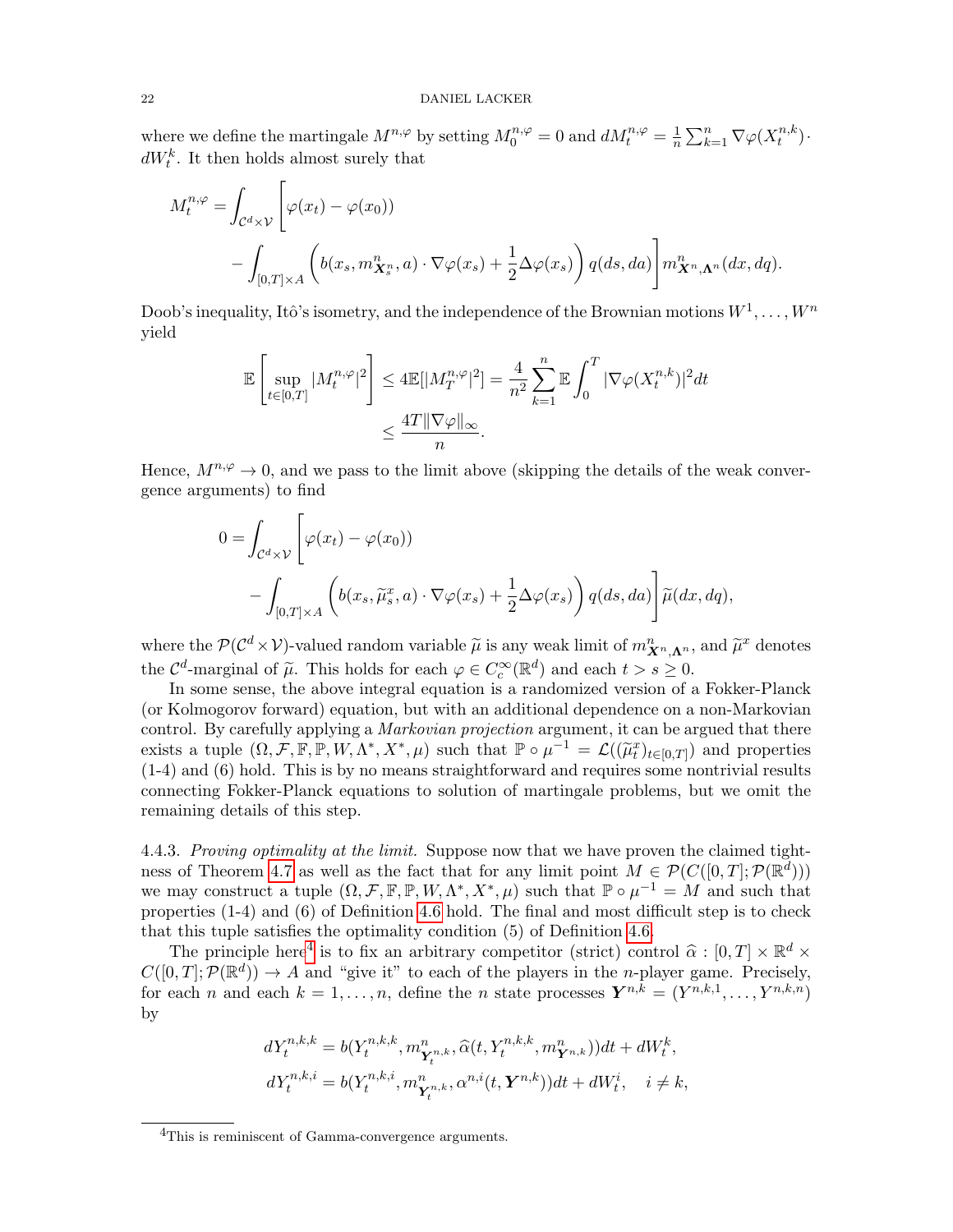where as usual the initial states  $Y_0^{n,k,1}$  $\chi_0^{n,k,1}, \ldots, Y_0^{n,k,n}$  are i.i.d. with law  $\lambda$ . The state process  $Y^{n,k}$  would be exactly the same as the state Nash equilibrium process  $X^n$  governed by  $(\alpha^{n,1}, \ldots, \alpha^{n,n})$ , except that we switch player k's control from  $\alpha^{n,k}$  to  $\hat{\alpha}$ .<br>The assumed Nash equilibrium property of  $(\alpha^{n,1}, \ldots, \alpha^{n,n})$  then import

The assumed Nash equilibrium property of  $(\alpha^{n,1}, \ldots, \alpha^{n,n})$  then implies that

$$
\frac{1}{n} \sum_{k=1}^{n} \mathbb{E} \left[ \int_{0}^{T} f(X_{t}^{n,k}, m_{\mathbf{X}_{t}^{n}}^{n}, \alpha^{n,k}(t, \mathbf{X}^{n})) dt + g(X_{T}^{n,k}, m_{\mathbf{X}_{t}^{n}}^{n}) \right] \ge -\epsilon + \frac{1}{n} \sum_{k=1}^{n} \mathbb{E} \left[ \int_{0}^{T} f(Y_{t}^{n,k,k}, m_{\mathbf{Y}_{t}^{n,k}}^{n}, \widehat{\alpha}(t, Y_{t}^{n,k,k}, m_{\mathbf{Y}_{n,k}}^{n})) dt + g(Y_{T}^{n,k,k}, m_{\mathbf{Y}_{T}^{n,k}}^{n}) \right].
$$
\n(24)

We may rewrite the left-hand side as

<span id="page-22-1"></span>
$$
\int_{\mathcal{C}^d \times \mathcal{V}} \left[ \int_{[0,T] \times A} f(x_t, m_{\boldsymbol{X}_t^n}^n, a) q(dt, da) + g(x_T, m_{\boldsymbol{X}_T^n}^n) \right] m_{\boldsymbol{X}^n, \boldsymbol{\Lambda}^n}^n(dx, dq).
$$

Note that along a subsequence for which  $m_{X_n,\Lambda^n}^n$  converges to some  $\tilde{\mu}$ , we can easily take the limit of this expression to get precisely the left-hand side of the inequality in (5) of Definition [4.6.](#page-18-1) What remains is to show that the right-hand side of  $(24)$  along the same subsequence is precisely the right-hand side of the inequality in (5) of Definition [4.6.](#page-18-1)

This last point is the technical crux of the argument. It is far from obvious at first how to proceed, because we know very little about the controls  $\alpha^{n,1}, \ldots, \alpha^{n,n}$ . Intuitively, we would like to claim that  $m_{\mathbf{Y}^{n,k}}^n$  should be "close" in some sense to  $m_{\mathbf{X}^n}^n$  and thus shares the same limiting behavior, because we have only switched one single agent's control. The challenge comes from the closed-loop nature of the controls; if one player switches controls, then all of the other players controls react to the change in the state process. It could be the case that all of the controls  $\alpha^{n,1}, \ldots, \alpha^{n,n}$  depend very heavily on, say, player k's state process, in which case a deviation from this player  $k$  would have a strong influence on the empirical measure. We may (loosely) refer to such a player  $k$  as *influential*. The key point is that this cannot possibly be the case that every (or even "most") players are simultaneously influential. More precisely, while we cannot show that  $m_{\mathbf{Y}^{n,k}}^n$  and  $m_{\mathbf{X}^n}^n$  have the same limiting behavior for each k, it can be shown that  $\mathcal{L}(m_{\boldsymbol{X}^n}^n)$  and

$$
\frac{1}{n}\sum_{k=1}^n\mathcal{L}(m_{\boldsymbol{Y}^{n,k}}^n)
$$

have the same limiting behavior, in the sense that the distance between these two measures converges to zero as  $n \to \infty$ . There is more to do still once this is rigorously proven, but this is the most important insight in this step.

#### Appendix A. Weak convergence of probability measures

<span id="page-22-0"></span>This short section collects some basic and standard facts about weak convergence of probability measures on metric spaces. This material will not be discussed in the lectures and is included in the notes as a reference for the less probabilistically oriented reader. This machinery forms the foundation for many statements and arguments of these notes, and, in order to get to the meat of the course, we will cover this material far too quickly. For more details, refer to the classic textbook of Billingsley [\[2\]](#page-28-26). Weak convergence of processes is treated concisely in Kallenberg's tome [\[14,](#page-28-27) Chapter 14], and the book of Parthasarathy [\[25\]](#page-28-28) is a nice reference for a more topological perspective.

Throughout the section, let  $(\mathcal{X}, d)$  denote a metric space. We always equip X with the Borel  $\sigma$ -field, meaning the  $\sigma$ -field generated by the open sets of X. We will write  $\mathcal{P}(\mathcal{X})$  for the set of (Borel) probability measures on X. For a measurable function  $\varphi$  from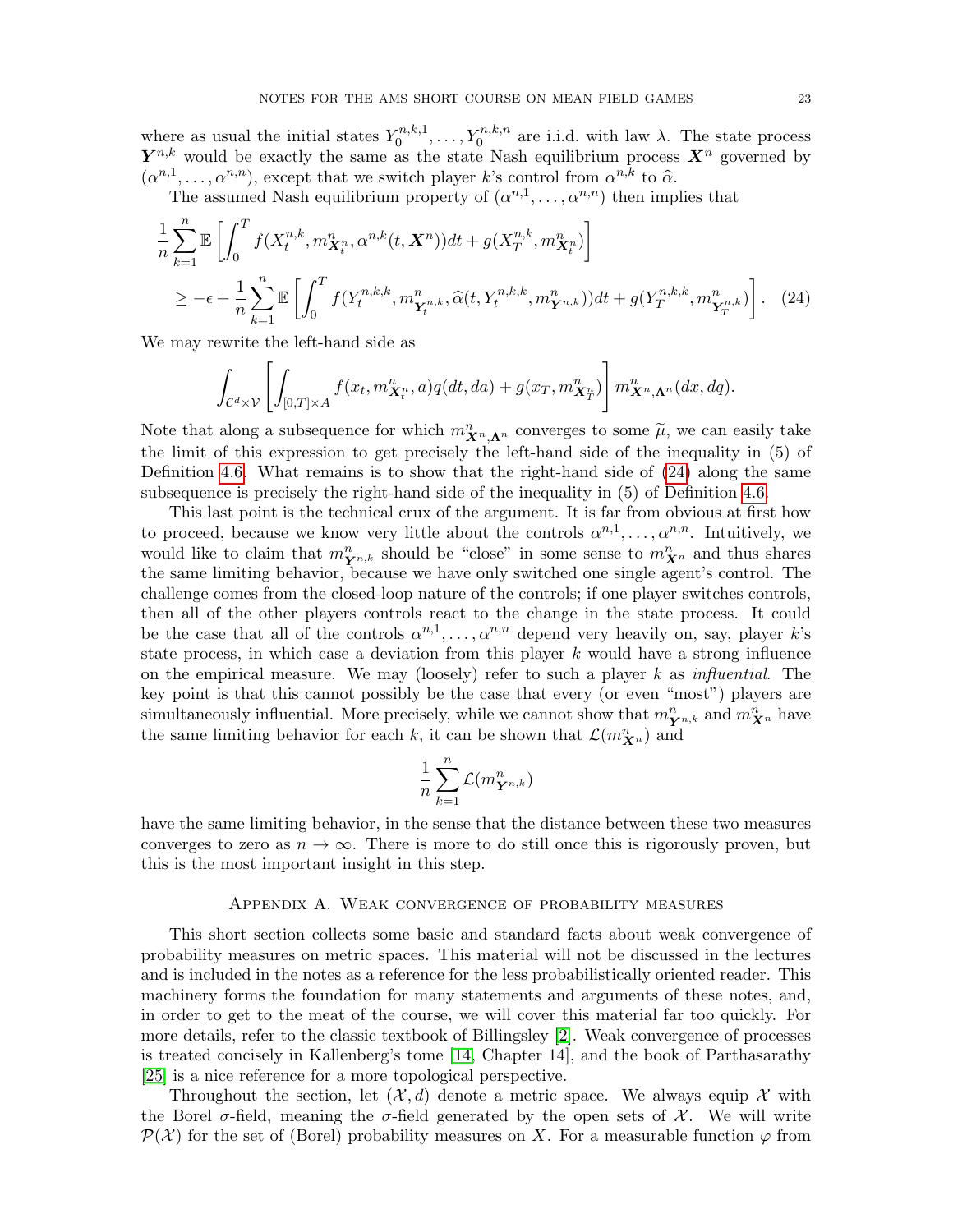#### 24 DANIEL LACKER

X to another metric space Y, we define the image measure  $\mu \circ \varphi^{-1} \in \mathcal{P}(Y)$  by setting  $\mu \circ \varphi^{-1}(A) := \mu(\varphi \in A) = \mu\{x \in \mathcal{X} : \varphi(x) \in A\}.$  Let  $C_b(\mathcal{X})$  denote the set of bounded continuous real-valued functions on  $X$ . The fundamental definition is the following, which we state in two equivalent forms, one measure-theoretic and one probabilistic:

**Definition A.1.** Given  $\mu, \nu_n \in \mathcal{P}(\mathcal{X})$ , we say that  $\mu_n$  converges weakly to  $\mu$ , or  $\mu_n \to \mu$ , if

$$
\lim_{n \to \infty} \int_{\mathcal{X}} f \, d\mu_n = \int_{\mathcal{X}} f \, d\mu, \text{ for every } f \in C_b(\mathcal{X}).
$$

Alternatively, given a sequence of X-valued random variables  $(X_n)$ , we say that  $X_n$  converges weakly (or in distribution) to another  $\mathcal{X}$ -valued random variable X (often denoted  $X_n \Rightarrow X$ ) if  $\mathcal{L}(X_n) \to \mathcal{L}(X)$  weakly, i.e.,

$$
\lim_{n \to \infty} \mathbb{E}[f(X_n)] = \mathbb{E}[f(X)],
$$
 for every  $f \in C_b(\mathcal{X}).$ 

The following theorem will often be used implicitly and is completely trivial to prove:

<span id="page-23-1"></span>**Theorem A.2** (Continuous mapping theorem). Suppose  $\mathcal{X}$  and  $\mathcal{Y}$  are metric spaces, and  $(X_n)$  is a sequence of X-valued random variables converging in distribution to another Xvalued random variable X. Suppose  $g: \mathcal{X} \to \mathcal{Y}$  is a continuous function. Then  $g(X_n) \Rightarrow$  $g(X)$ .

It is an important fact that weak convergence of probability measures corresponds to a metric topology on  $\mathcal{P}(\mathcal{X})$ , at least when the underlying metric space  $(\mathcal{X}, d)$  is separable. The weak convergence topology on  $\mathcal{P}(\mathcal{X})$  is of course generated by the basic open sets of the form

$$
\left\{\nu \in \mathcal{P}(\mathcal{X}): |\langle \nu, f_i \rangle - \langle \mu, f_i \rangle| < \epsilon_i, \quad i = 1, \ldots, k\right\},\
$$

where  $k \in \mathbb{N}$ ,  $\mu \in \mathcal{P}(\mathcal{X})$ , and  $f_1, \ldots, f_k \in C_b(\mathcal{X})$ . The following theorem is well known and can be found, for instance, in [\[25,](#page-28-28) Section II.6].

<span id="page-23-0"></span>**Theorem A.3.** If  $(X,d)$  is a separable metric space, then  $\mathcal{P}(X)$  can be metrized as a separable metric space. If  $(\mathcal{X}, d)$  is a complete and separable metric space, then  $\mathcal{P}(\mathcal{X})$  can be metrized as a complete and separable metric space. If  $(\mathcal{X}, d)$  is a compact metric space, then  $\mathcal{P}(\mathcal{X})$  can be metrized as a compact metric space.

There are several popular metrics, including the Levy-Prokhorov metric, the bounded-Lipschitz metric, or the family of Wasserstein metrics discussed in Section [A.1](#page-24-0) below.

Characterizing compact sets of  $\mathcal{P}(\mathcal{X})$  is, unsurprisingly, quite useful in our study of the convergence problem via compactification methods in Section [4.](#page-16-0) The classical theorem of Prokhorov accomplishes this. Given a set  $S \subset \mathcal{P}(\mathcal{X})$ , we say that the family S of probability measures is tight if for all  $\epsilon$  there exists a compact set  $K \subset X$  such that

$$
\sup_{\mu \in S} \mu(K^c) \le \epsilon.
$$

The following can be found in [\[2,](#page-28-26) Theorem 6.1, 6.2] and [\[14,](#page-28-27) Theorem 16.3]

**Theorem A.4** (Prokhorov's theorem). Suppose  $S \subset \mathcal{P}(\mathcal{X})$ . If S is tight, then it is precompact in  $\mathcal{P}(\mathcal{X})$ . Conversely, if S is pre-compact, and if the metric space  $(\mathcal{X}, d)$  is separable and complete, then S is tight.

As a first application, we note that tightness lends itself nicely to working on product spaces. The proof is left as an exercise.

<span id="page-23-2"></span>**Lemma A.5.** Suppose  $\mathcal{X}_1$  and  $\mathcal{X}_2$  are complete, separable metric spaces, and endow  $\mathcal{X}_1 \times \mathcal{X}_2$ with any metric compatible with the product topology. Define the projections  $\pi_i : \mathcal{X}_1 \times \mathcal{X}_2 \to$  $\mathcal{X}_i$ , for  $i = 1, 2$ . Then a set  $S \subset \mathcal{P}(\mathcal{X}_1 \times \mathcal{X}_2)$  is tight if and only if the sets  $S_1 = {\mu \circ \pi_1^{-1}}$ :  $\mu \in S$  and  $S_2 = {\mu \circ \pi_2^{-1} : \mu \in S}$  are tight in  $\mathcal{P}(\mathcal{X}_1)$  and  $\mathcal{P}(\mathcal{X}_2)$ , respectively.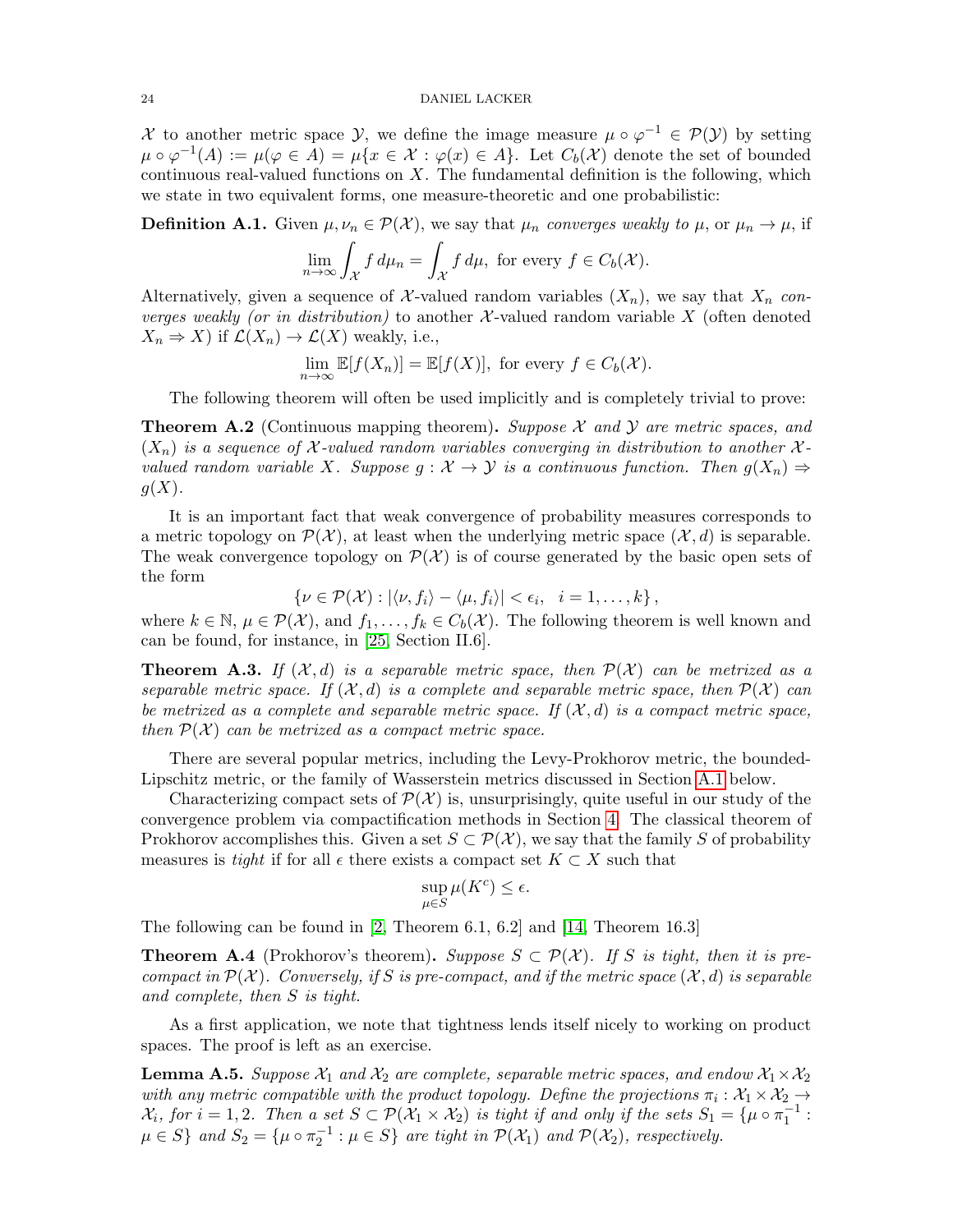Another useful lemma says essentially that in order to deduce convergence of integrals of an unbounded function from weak convergence of probability measures, one needs a certain uniform integrability. The proof is left as an exercise.

**Lemma A.6.** Let X be a complete separable metric space, and suppose  $\mu, \mu_n \in \mathcal{P}(\mathcal{X})$  are such that  $\mu_n \to \mu$  weakly. Suppose  $f : \mathcal{X} \to \mathbb{R}$  satisfies

$$
\lim_{r \to \infty} \sup_n \int_{\{|f| \ge r\}} |f| \, d\mu_n = 0.
$$

Then  $\lim_{n\to\infty} \int_{\mathcal{X}} f d\mu_n = \int_{\mathcal{X}} f d\mu.$ 

<span id="page-24-0"></span>A.1. Wasserstein metrics. It will at times be convenient to work with Wasserstein metrics. The definition of the Wasserstein metric is based on the idea of a coupling. Assume hereafter that the metric space  $(\mathcal{X}, d)$  is separable. For  $\mu, \nu \in \mathcal{P}(\mathcal{X})$ , we write  $\Pi(\mu, \nu)$  to denote the set of Borel probability measures  $\pi$  on  $\mathcal{X} \times \mathcal{X}$  with first marginal  $\mu$  and second marginal  $\nu$ . Precisely,  $\pi(A \times \mathcal{X}) = \mu(A)$  and  $\pi(\mathcal{X} \times A) = \nu(A)$  for every Borel set  $A \subset \mathcal{X}$ . For  $p \geq 1$ , define  $\mathcal{P}^p(\mathcal{X})$  to be the set of probability measures  $\mu \in \mathcal{P}(\mathcal{X})$  satisfying

<span id="page-24-2"></span>
$$
\int_{\mathcal{X}} d^p(x, x_0) \mu(dx) < \infty,
$$

where  $x_0 \in \mathcal{X}$  is an arbitrary reference point. (By the triangle inequality, the choice of  $x_0$ is inconsequential.) The *p*-Wasserstein metric on  $\mathcal{P}^p(\mathcal{X})$  is defined by

$$
\mathcal{W}_{\mathcal{X},p}(\mu,\nu) = \left(\inf_{\pi \in \Pi(\mu,\nu)} \int_{\mathcal{X} \times \mathcal{X}} d(x,y)^p \,\pi(dx,dy)\right)^{1/p}.\tag{25}
$$

If the space X is understood, we write simply  $\mathcal{W}_p$  instead of  $\mathcal{W}_{\mathcal{X},p}$ . It is well known that  $(\mathcal{P}^p(\mathcal{X}), \mathcal{W}_{\mathcal{X},p})$  is a complete and separable metric space whenever  $(\mathcal{X}, d)$  is complete and separable; see [\[30,](#page-28-29) Theorem 7.3] or the note of Bolley [\[3\]](#page-28-30). The following are equivalent, for  $\mu, \mu_n \in \mathcal{P}^p(\mathcal{X})$ :

(i)  $\lim_{n\to\infty} \mathcal{W}_{\mathcal{X},p}(\mu_n,\mu) = 0.$ 

(ii)  $\mu_n \to \mu$  weakly and, for some  $x_0 \in \mathcal{X}$ ,

$$
\lim_{r \to \infty} \sup_n \int_{\{x:d(x,x_0)\ge r\}} d^p(x,x_0) \,\mu_n(dx) = 0.
$$

(iii)  $\mu_n \to \mu$  weakl and, for some  $x_0 \in \mathcal{X}$ ,

$$
\lim_{n \to \infty} \int d^p(x, x_0) \mu_n(dx) \to \int d^p(x, x_0) \mu(dx).
$$

(iv)  $\mu_n \to \mu$  weakl and, for each  $x_0 \in \mathcal{X}$  and each continuous function  $f: \mathcal{X} \to \mathbb{R}$  satisfying  $\sup_{x \in \mathcal{X}} |f(x)|/(1 + d(x, x_0)) < \infty$ , we have  $\langle \mu_n, f \rangle \to \langle \mu, f \rangle$ .

If the metric space  $(\mathcal{X}, d)$  is bounded (meaning d is bounded), then  $\mathcal{W}_{\mathcal{X}, p}$  metrizes the usual topology of weak convergence. Note that any metric space  $(\mathcal{X}, d)$  admits a bounded metric which generates the same topology, such as  $\min\{d, 1\}$ , and under this metric we have  $\mathcal{P}^p(\mathcal{X}) = \mathcal{P}(\mathcal{X})$  and  $\mu_n \to \mu$  weakly if and only if  $\mathcal{W}_{\mathcal{X},p}(\mu_n,\mu) \to 0$ . This gives an explicit example of a metric for Theorem [A.3.](#page-23-0)

<span id="page-24-1"></span>A.2. Empirical measures. In the text we make frequent use of the following well known forms of the law of large numbers.

<span id="page-24-3"></span>**Theorem A.7.** Suppose X is a separable metric space. Let  $(X_i)_{i\in\mathbb{N}}$  be i.i.d. X-valued random variables with common law  $\mu \in \mathcal{P}(\mathcal{X})$ . Then

$$
\mathbb{P}\left(\frac{1}{n}\sum_{i=1}^n \delta_{X_i} \to \mu\right) = 1,
$$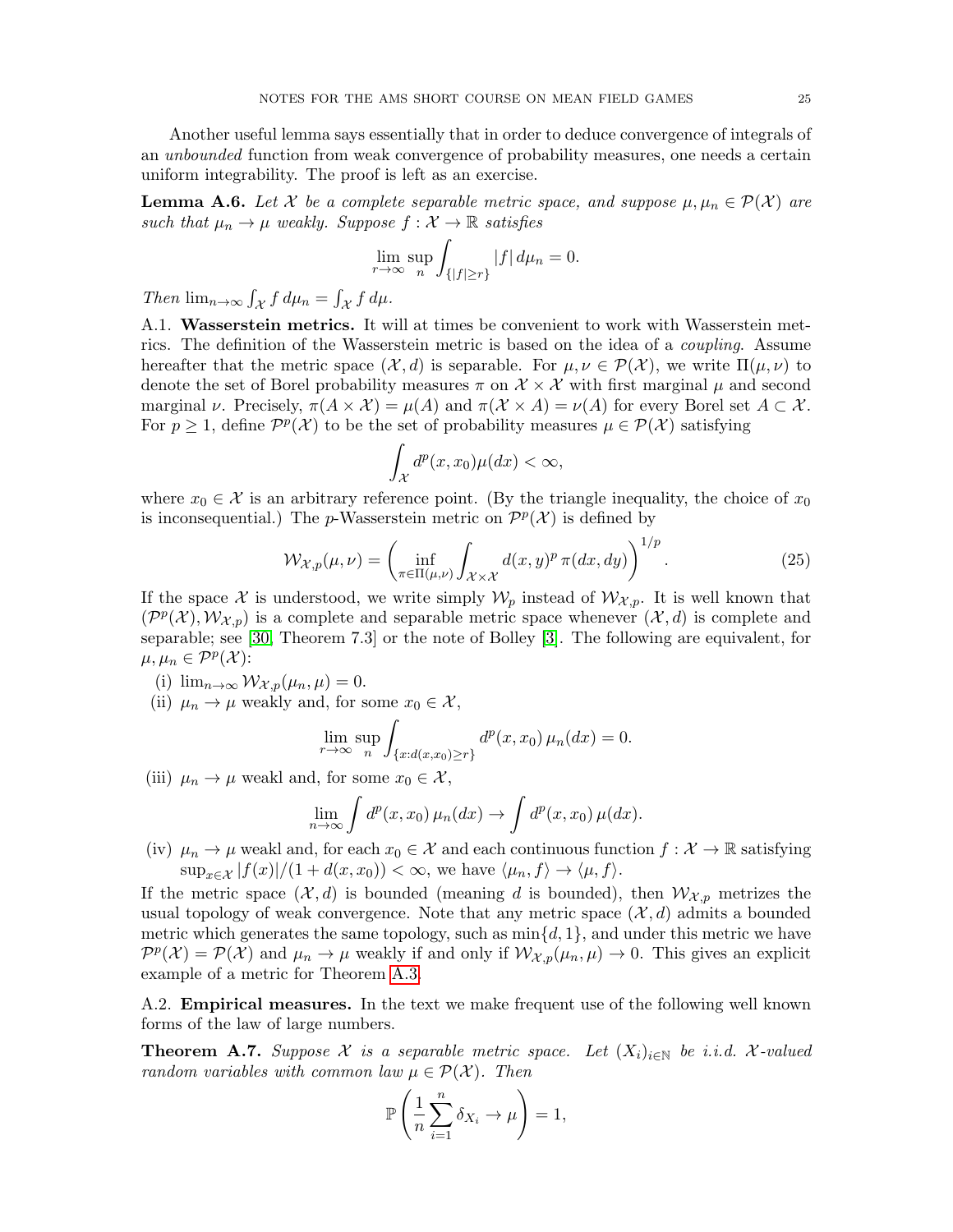where as usual convergence in  $\mathcal{P}(\mathcal{X})$  is with respect to the topology of weak convergence. If  $\mu \in \mathcal{P}^p(\mathcal{X})$  for some  $p > 1$ , then we also have

$$
\mathbb{P}\left(\lim_{n\to\infty} \mathcal{W}_{\mathcal{X},p}\left(\frac{1}{n}\sum_{i=1}^n \delta_{X_i},\mu\right)=0\right)=1,
$$
  

$$
\lim_{n\to\infty} \mathbb{E}\left[\mathcal{W}_{\mathcal{X},p}^p\left(\frac{1}{n}\sum_{i=1}^n \delta_{X_i},\mu\right)\right]=0.
$$

Exercise A.8. Prove Theorem [A.7](#page-24-3) using the strong law of large numbers and the characterizations of  $\mathcal{W}_{\mathcal{X},p}$  convergence given in Section [A.1.](#page-24-0)

# APPENDIX B. CALCULUS ON  $\mathcal{P}(\mathbb{R}^d)$

<span id="page-25-0"></span>Before we can define the master equation, which is a PDE set on  $[0, T] \times \mathbb{R}^d \times \mathcal{P}(\mathbb{R}^d)$ , we must first specify how to differentiate a function of a probability measure. Let us say that a function  $U: \mathcal{P}(\mathbb{R}^d) \to \mathbb{R}$  is  $\mathscr{C}^1$  if there exists a bounded continuous function  $\frac{\delta U}{\delta m} : \mathcal{P}(\mathbb{R}^d) \times \mathbb{R}^d \to \mathbb{R}$  such that, for every  $m, m' \in \mathcal{P}(\mathbb{R}^d)$ ,

$$
U(m') - U(m) = \int_0^1 \int_{\mathbb{R}^d} \frac{\delta U}{\delta m} ((1 - t)m + tm', v) (m' - m)(dv) dt.
$$
 (26)

Equivalently,

$$
\frac{d}{dh}\Big|_{h=0}U(m+h(m'-m)) = \int_{\mathbb{R}^d} \frac{\delta U}{\delta m}(m,v)(m'-m)(dv). \tag{27}
$$

Only one function  $\frac{\delta U}{\delta m}$  can satisfy [\(26\)](#page-25-1), up to a constant shift; that is, if  $\frac{\delta U}{\delta m}$  satisfies (26) then so does  $(m, v) \mapsto \frac{\delta U}{\delta m}(m, v) + c(m)$  for any function  $c : \mathcal{P}(\mathbb{R}^d) \to \mathbb{R}$ . For concreteness we always choose the shift  $c(m)$  to ensure

<span id="page-25-3"></span><span id="page-25-2"></span><span id="page-25-1"></span>
$$
\int_{\mathbb{R}^d} \frac{\delta U}{\delta m}(m, v) m(dv) = 0.
$$
\n(28)

If  $\frac{\delta U}{\delta m}(m, v)$  is continuously differentiable in v, we define its *intrinsic derivative*  $D_m U$ :  $\mathcal{P}(\mathbb{R}^d)\times \mathbb{R}^d \to \mathbb{R}^d$  by

$$
D_m U(m, v) = D_v \left( \frac{\delta U}{\delta m}(m, v) \right), \tag{29}
$$

where we use the notation  $D_v$  for the gradient in v.

**Remark B.1.** One may develop a similar theory of differentiation for functions on  $\mathcal{P}^p(\mathbb{R}^d)$ , for any exponent  $p \geq 1$ , as long as one is careful to require that the derivative  $\delta U/\delta m$ , if unbounded, satisfies some kind of growth conditions to ensure that the integral on the right-hand side of [\(26\)](#page-25-1) is well-defined.

Before developing any further theory, we mention a few examples:

**Example B.2.** Suppose  $U(m) = \langle m, \varphi \rangle$  for  $\varphi : \mathbb{R}^d \to \mathbb{R}$  bounded and continuous, where  $\langle m, \varphi \rangle = \int \varphi \, dm$ . Then, for any  $m, m' \in \mathcal{P}(\mathbb{R}^d)$ ,

$$
\frac{d}{dh}\Big|_{h=0}U(m+h(m'-m))=\frac{d}{dh}\Big|_{h=0}\left(\langle m,\varphi\rangle+h\langle m'-m,\varphi\rangle\right)=\int \varphi\,d(m'-m).
$$

Using [\(27\)](#page-25-2), this shows that

$$
\frac{\delta U}{\delta m}(m, v) = \varphi(v).
$$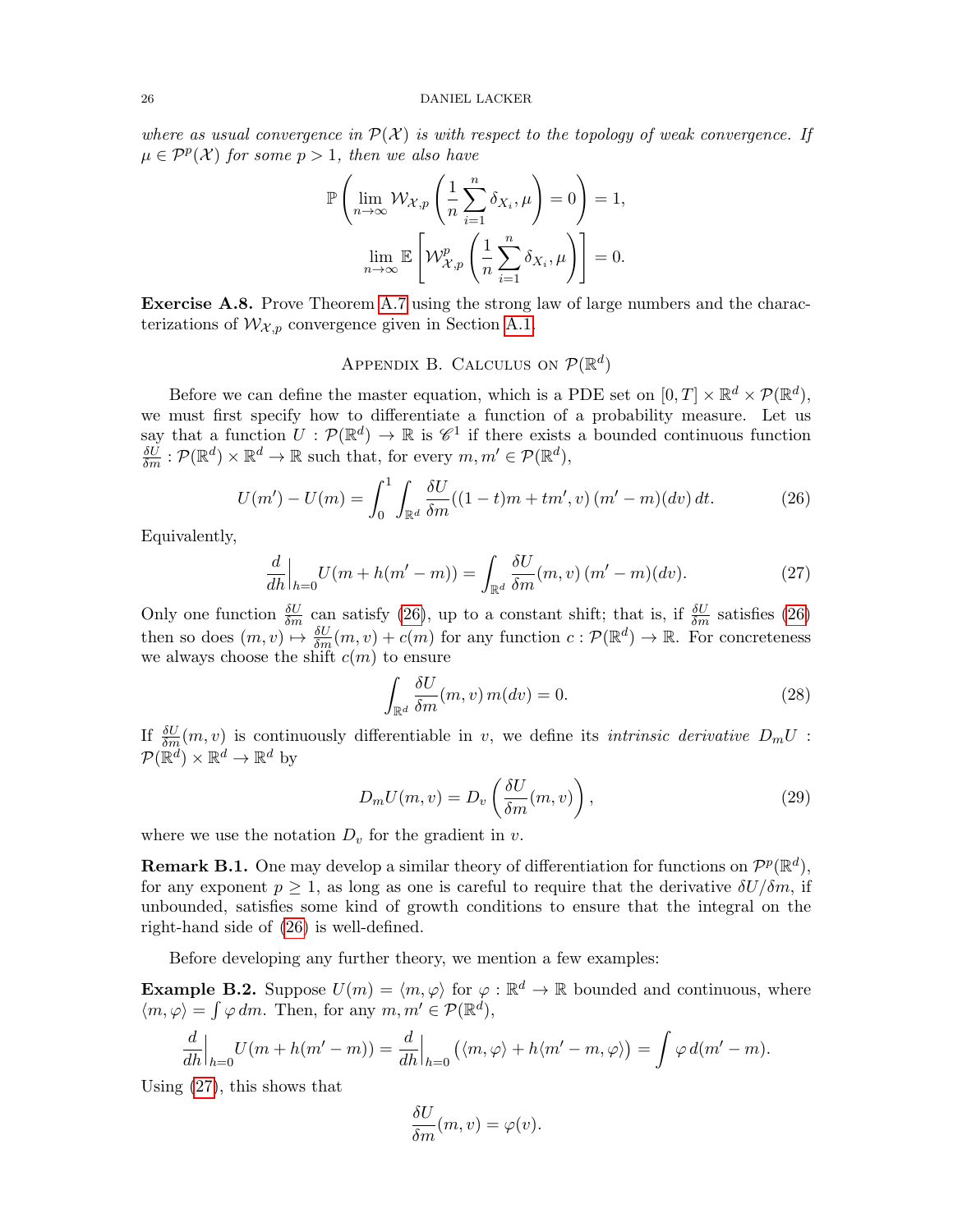If  $\varphi$  is continuously differentiable, then

$$
D_m U(m, v) = D_v \varphi(v).
$$

**Example B.3.** Suppose  $U(m) = F(\langle m, \varphi \rangle)$  for smooth bounded functions  $\varphi : \mathbb{R}^d \to \mathbb{R}$  and  $F: \mathbb{R} \to \mathbb{R}$ . Using the chain rule and the calculation of the previous example, we find

$$
\frac{\delta U}{\delta m}(m, v) = F(m)\varphi(v), \qquad D_m U(m, v) = F(m)D_v\varphi(v).
$$

**Example B.4.** Suppose  $U(m) = \iint \phi(x, y)m(dx)m(dy)$  for some smooth bounded function  $\phi$  on  $\mathbb{R}^d \times \mathbb{R}^d$ . First observe

$$
U(m+h(\tilde{m}-m)) = h^2 \iint \phi d(\tilde{m}-m)^2 + h \iint \phi(x,y)m(dx)(\tilde{m}-m)(dx,dy) + h \iint \phi(x,y)(\tilde{m}-m)(dx)m(dy) + \iint \phi dm^2
$$

and therefore

$$
\frac{d}{dh}|_{h=0}U(m+h(\tilde{m}-m))=\iint_{\mathbb{R}^d\times\mathbb{R}^d}[\phi(x,y)+\phi(y,x)]m(dy)(\tilde{m}-m)(dx).
$$

From this we conclude

$$
\frac{\delta U}{\delta m}(m, v) = \int [\phi(x, v) + \phi(v, x)] m(dx).
$$

We also make use of second derivatives of functions on  $\mathcal{P}(\mathbb{R}^d)$ . If, for each  $v \in \mathbb{R}^d$ , the map  $m \mapsto \frac{\delta U}{\delta m}(m, v)$  is  $\mathscr{C}^1$ , then we say that U is  $\mathscr{C}^2$  and let  $\frac{\delta^2 U}{\delta m^2}$  denote its derivative, or more explicitly,

$$
\frac{\delta^2 U}{\delta m^2}(m, v, v') = \frac{\delta}{\delta m} \left( \frac{\delta U}{\delta m}(\cdot, v) \right) (m, v').
$$

We will also make some use of the derivative

$$
D_v D_m U(m, v) = D_v [D_m U(m, v)],
$$

when it exists, and we note that  $D_v D_m U$  takes values in  $\mathbb{R}^{d \times d}$ . Finally, if U is  $\mathscr{C}^2$  and if  $\frac{\delta^2 U}{\delta m^2}(m, v, v')$  is twice continuously differentiable in  $(v, v')$ , we let

$$
D_m^2 U(m, v, v') = D_{v, v'}^2 \frac{\delta^2 U}{\delta m^2}(m, v, v')
$$

denote the  $d \times d$  matrix of partial derivatives  $(\partial_{v_i} \partial_{v'_j} [\delta^2 U / \delta m^2](m, v, v'))_{i,j}$ . We have the following lemma, whose proof we leave as an exercise:

**Lemma B.5.** If U is  $\mathscr{C}^2$ , then we have

$$
D_m^2 U(m, v, v') = D_m^2 U(m, v', v).
$$

Moreover, we may write

$$
D_m^2 U(m, v, v') = D_m[D_m U(\cdot, v)](m, v').
$$

That is, if we fix v and apply the operator  $D_m$  to the function  $m \mapsto D_mU(m, v)$ , then the resulting function is  $D_m^2 U$ .

The most important result for our purposes is the following, which shows how these derivatives interact with empirical measures.

<span id="page-26-0"></span>**Proposition B.6.** Given  $U: \mathcal{P}(\mathbb{R}^d) \to \mathbb{R}$ , define  $u_n: (\mathbb{R}^d)^n \to \mathbb{R}$  by  $u_n(x) = U(m_x^n)$  for some fixed  $n \geq 1$ .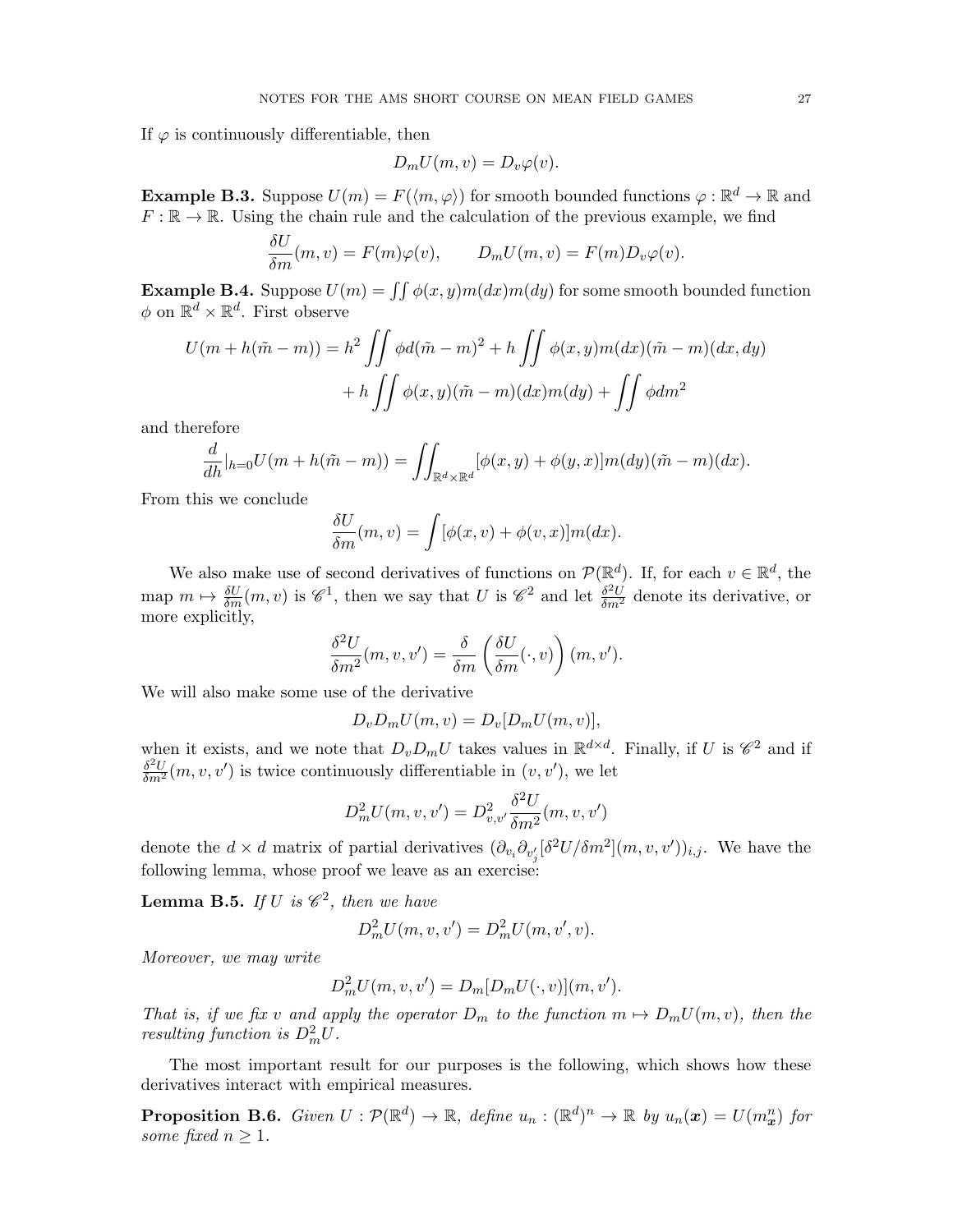(i) If U is  $\mathscr{C}^1$  and if  $D_m U$  exists and is bounded and jointly continuous, then  $u_n$  is continuously differentiable, and

$$
D_{x_j} u_n(\bm{x}) = \frac{1}{n} D_m U(m_{\bm{x}}^n, x_j), \text{ for } j = 1, ..., n. \tag{30}
$$

(ii) If U is  $\mathscr{C}^2$  and if  $D_m^2 U$  exists and is bounded and jointly continuous, then u is twice continuously differentiable, and

$$
D_{x_k}D_{x_j}u_n(\boldsymbol{x}) = \frac{1}{n^2}D_m^2U(m_{\boldsymbol{x}}^n, x_j, x_k) + \delta_{j,k}\frac{1}{n}D_vD_mU(m_{\boldsymbol{x}}^n, x_j),
$$
  
where  $\delta_{j,k} = 1$  if  $j = k$  and  $\delta_{j,k} = 0$  if  $j \neq k$ .

*Proof.* Let  $m \in \mathcal{P}(\mathbb{R}^d)$  and  $\boldsymbol{x} = (x_1, \ldots, x_n) \in (\mathbb{R}^d)^n$ . By continuity, it suffices to prove the claims assuming the points  $x_1, \ldots, x_n \in \mathbb{R}^d$  are distinct. Fix an index  $j \in \{1, \ldots, n\}$  and a bounded continuous function  $\phi: \mathbb{R}^d \to \mathbb{R}^d$ , to be specified later. We claim that, under the assumptions of part (i),

<span id="page-27-0"></span>
$$
\lim_{h \downarrow 0} \frac{U(m \circ (\text{Id} + h\phi)^{-1}) - U(m)}{h} = \int_{\mathbb{R}^d} D_m U(m, v) \cdot \phi(v) m(dv) \tag{31}
$$

holds, where Id denotes the identity map on  $\mathbb{R}^d$ . Once [\(31\)](#page-27-0) is proven, we complete the proof as follows. For a fixed vector  $v \in \mathbb{R}^d$  we may choose  $\phi$  such that  $\phi(x_j) = v$  while  $\phi(x_i) = 0$  for  $i \neq j$ . Let  $\boldsymbol{v} \in (\mathbb{R}^d)^n$  have  $j^{\text{th}}$  coordinate equal to v and  $i^{\text{th}}$  coordinate zero for  $i \neq j$ . Then  $u_n(\mathbf{x}) = U(m^n_{\mathbf{x}})$  satisfies

$$
\lim_{h \downarrow 0} \frac{u_n(\mathbf{x} + h\mathbf{v}) - u_n(\mathbf{x})}{h} = \lim_{h \downarrow 0} \frac{U(m^n_{\mathbf{x}} \circ (\text{Id} + h\phi)^{-1}) - U(m^n_{\mathbf{x}})}{h}
$$

$$
= \frac{1}{n} \sum_{k=1}^n D_m U(m^n_{\mathbf{x}}, x_k) \cdot \phi(x_k)
$$

$$
= \frac{1}{n} D_m U(m^n_{\mathbf{x}}, x_j) \cdot v.
$$

This proves (i). Under the additional assumptions, (ii) follows by applying (i) again.

It remains to prove [\(31\)](#page-27-0). For  $h > 0$ ,  $t \in [0, 1]$ , and  $m \in \mathcal{P}(\mathbb{R}^d)$ , let  $m_{h,t} = tm \circ (\text{Id} +$  $(h\phi)^{-1} + (1-t)m$ . Then, using [\(26\)](#page-25-1) and [\(29\)](#page-25-3), respectively, in the first and third equalities below, we obtain

$$
U(m \circ (\text{Id} + h\phi)^{-1} - U(m) = \int_0^1 \int_{\mathbb{R}^d} \frac{\delta U}{\delta m}(m_{h,t}, v) (m \circ (\text{Id} + h\phi)^{-1} - m)(dv) dt
$$
  
= 
$$
\int_0^1 \int_{\mathbb{R}^d} \left( \frac{\delta U}{\delta m}(m_{h,t}, v + h\phi(v)) - \frac{\delta U}{\delta m}(m_{h,t}, v) \right) m(dv) dt
$$
  
= 
$$
h \int_0^1 \int_{\mathbb{R}^d} \int_0^1 D_m U(m_{h,t}, v + sh\phi(v)) \cdot \phi(v) ds m(dv) dt.
$$

As  $h \downarrow 0$  we have  $m_{h,t} \to m$  and  $sh\phi(v) \to 0$ , and we deduce [\(31\)](#page-27-0) from the bounded convergence theorem and continuity of  $D_m$ .

Lastly, and in part for more practice working with this notion of derivative, we prove the following technical result, which will be used implicitly. It simply says that, for a function  $U = U(x, m)$  on  $\mathbb{R}^d \times \mathcal{P}(\mathbb{R}^d)$ , the derivatives in x and in m commute. The proof is left as an exercise for the reader.

**Lemma B.7.** For any function 
$$
U = U(x, m) : \mathbb{R}^d \times \mathcal{P}(\mathbb{R}^d) \to \mathbb{R}
$$
, we have  

$$
D_x D_m U(x, m, v) = D_m D_x U(x, m, v), \quad \text{for all } v \in \mathbb{R}^d,
$$